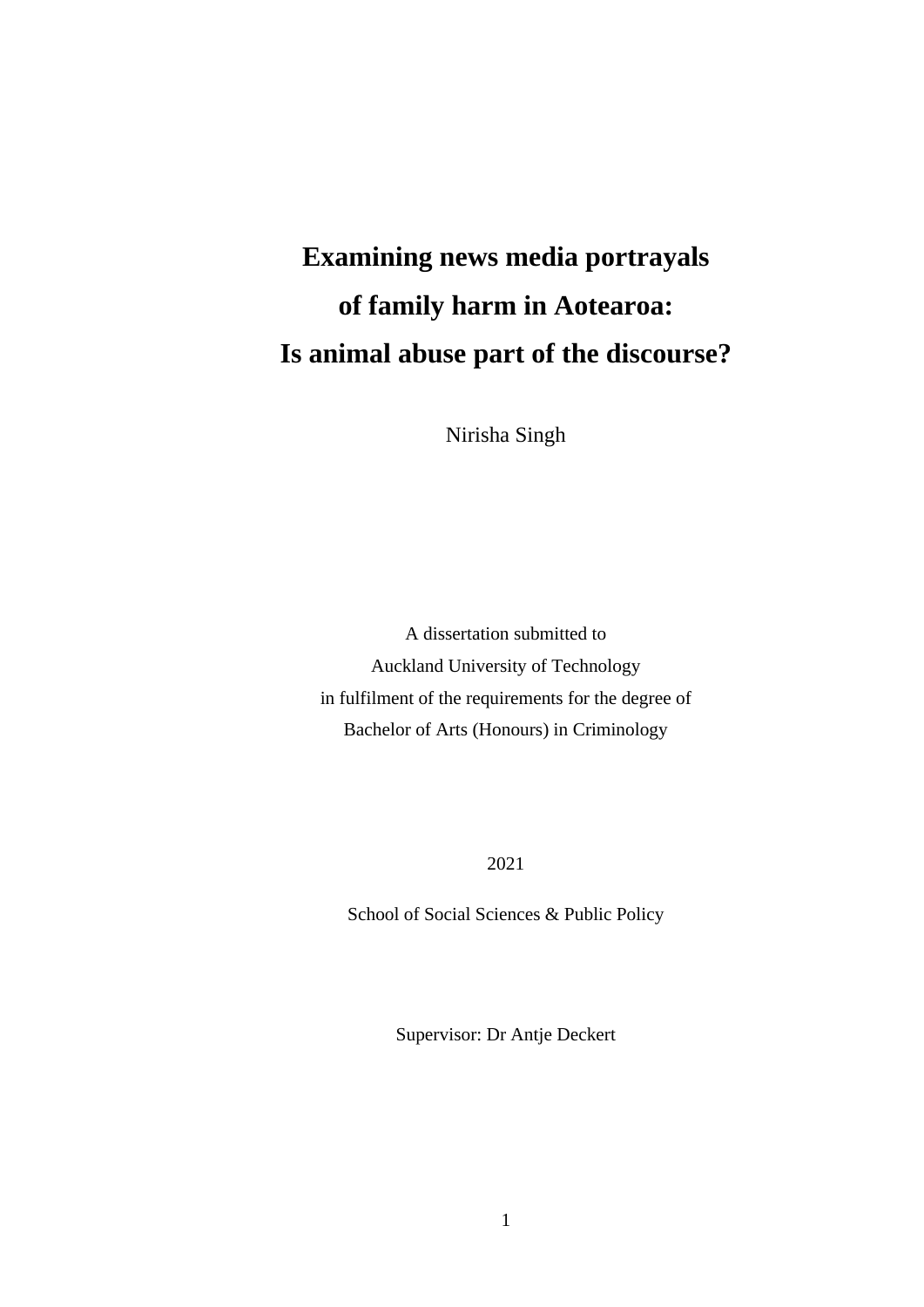### <span id="page-1-0"></span>**Abstract**

In New Zealand, domestic violence is a severe problem. The role of media products in depicting incidents and information related to domestic abuse, as seen in newspapers, highlights significant discrepancies. While there are many forms of abuse, the media tends to focus on physical violence rather than psychological abuse. The possibility for abuse directed toward pet companions to cause psychological harm to victims has been investigated through research. This study aims to investigate which forms of harm are most reported in New Zealand newspapers and whether animal abuse is reported in the context of family violence. A media content analysis of 77 newspaper articles was undertaken from July 5th to October 5th, 2021. According to the findings, physical and sexual abuse is most commonly reported in the news media. Furthermore, financial, psychological, and animal cruelty are rarely reported forms of emotional abuse. According to the study's findings, emotional forms of abuse are rarely covered in New Zealand newspapers, especially animal abuse. Limited coverage means the public's ability to understand family violence is hindered if they are uninformed of emotional forms of harm.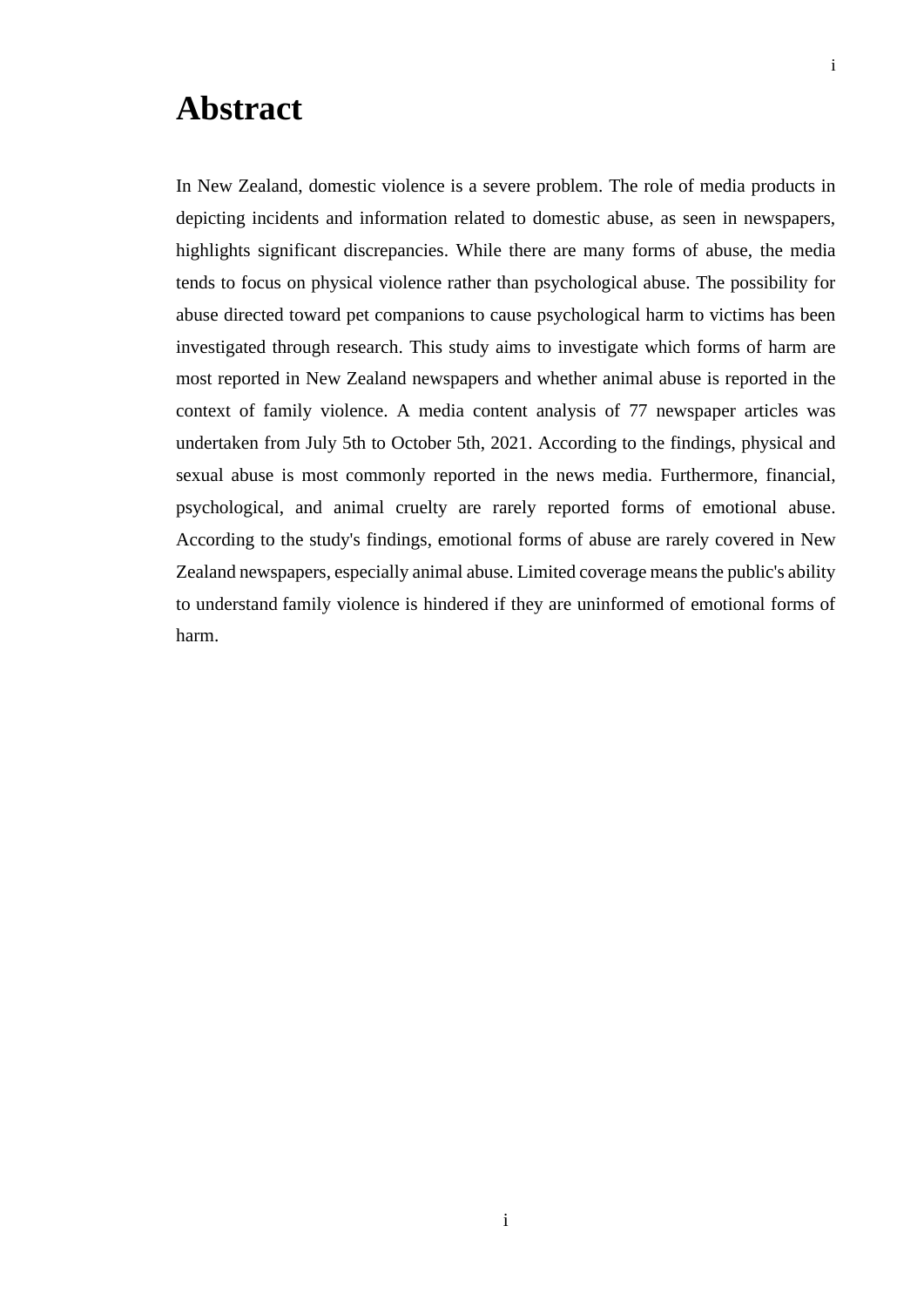| 1.  |                                                                          |  |
|-----|--------------------------------------------------------------------------|--|
| 2.  |                                                                          |  |
| 2.1 |                                                                          |  |
| 2.2 |                                                                          |  |
| 2.3 |                                                                          |  |
| 2.4 |                                                                          |  |
| 2.5 |                                                                          |  |
| 2.6 |                                                                          |  |
| 2.7 |                                                                          |  |
| 2.1 |                                                                          |  |
| 2.2 |                                                                          |  |
| 2.3 |                                                                          |  |
| 2.4 | Newsworthy reporting of animal abuse in the context of family violence23 |  |
| 3.  |                                                                          |  |
| 3.1 |                                                                          |  |
| 3.2 |                                                                          |  |
| 3.3 |                                                                          |  |
| 3.4 |                                                                          |  |
| 4.  |                                                                          |  |
| 5.  |                                                                          |  |
| 5.1 |                                                                          |  |
|     |                                                                          |  |
| 5.2 |                                                                          |  |
| 5.3 |                                                                          |  |
| 5.4 |                                                                          |  |
|     |                                                                          |  |

### **Contents**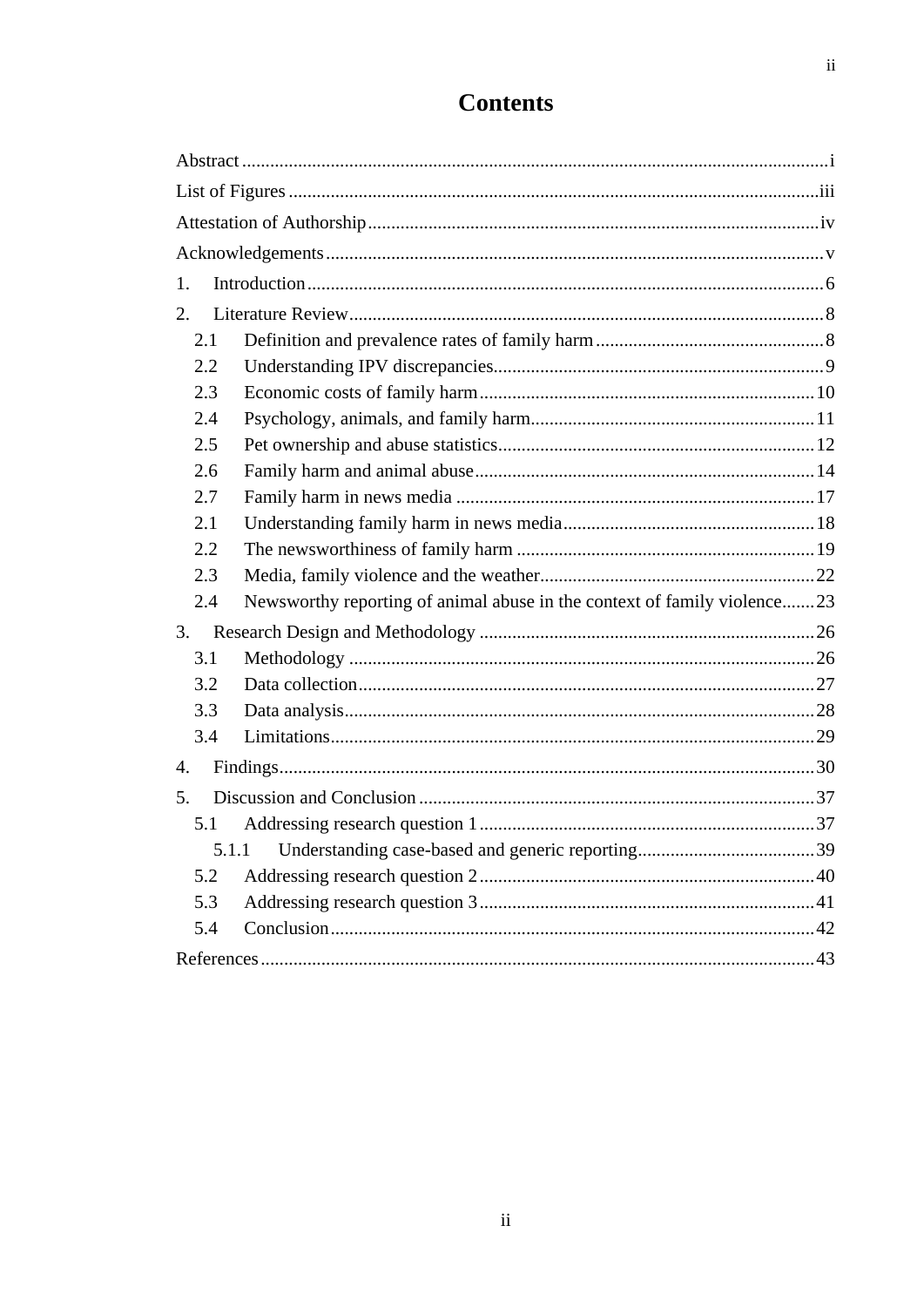# <span id="page-3-0"></span>**List of Figures**

| Figure 1. Comparison of publishers NZ Herald, The Press and The Dominion Post         |  |
|---------------------------------------------------------------------------------------|--|
| Figure 2. Comparisons of generic and case-based articles reporting forms of harm31    |  |
|                                                                                       |  |
|                                                                                       |  |
| Figure 5. The number of physical abuse articles published from February to August     |  |
| Figure 6. The number of sexual abuse articles published from February to August 2021. |  |
| Figure 7. The number of psychological abuse articles published from February to       |  |
| Figure 8. The number of financial abuse articles published from February to August    |  |
| Figure 9. The number of animal abuse articles published from February to August 2021. |  |
|                                                                                       |  |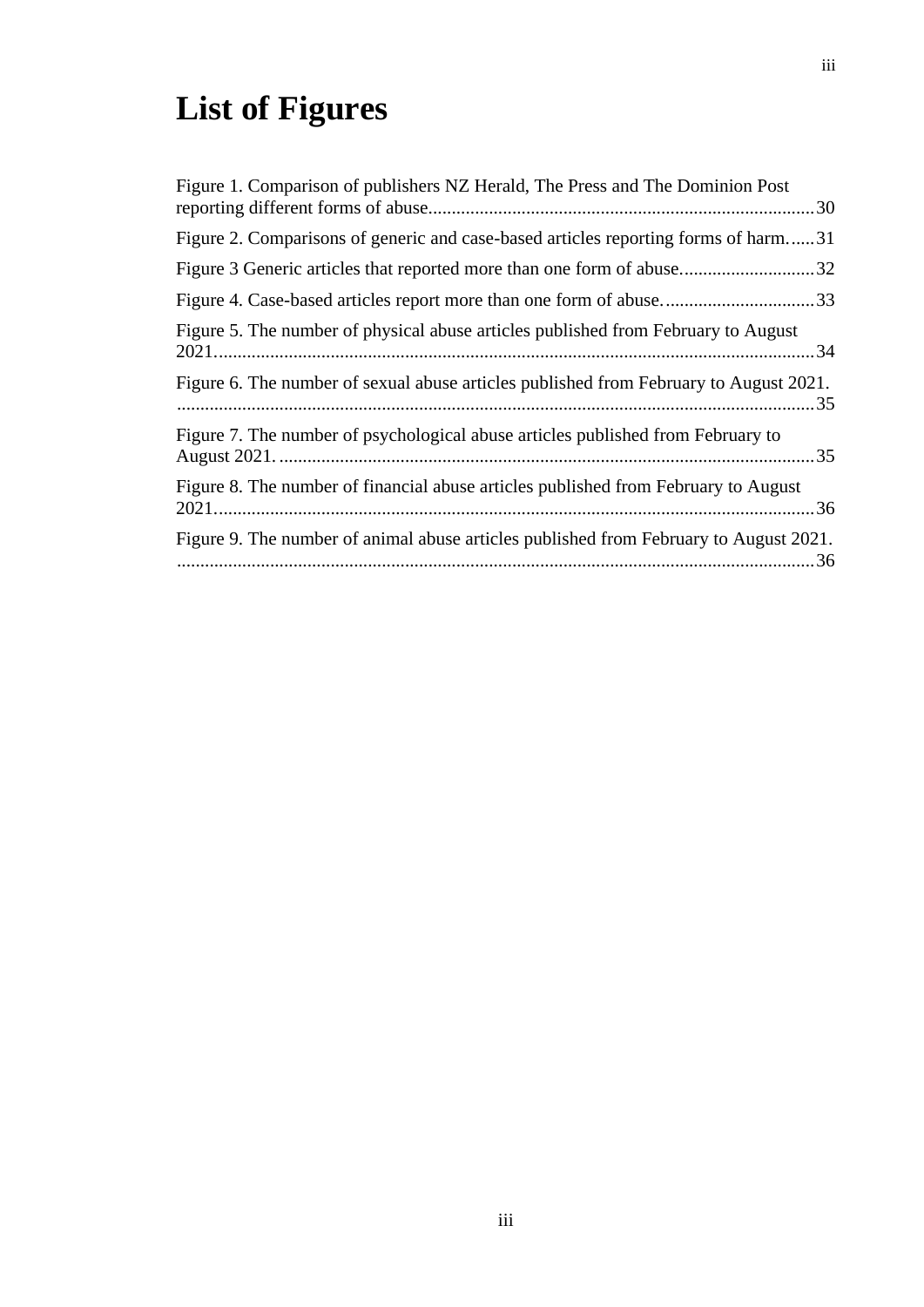# <span id="page-4-0"></span>**Attestation of Authorship**

I hereby declare that this submission is my own work and that, to the best of my knowledge and belief, it contains no material previously published or written by another person (except where explicitly defined in the acknowledgements), nor material which to a substantial extent has been submitted for the award of any other degree or diploma of a university or other institution of higher learning.

> Nirisha Singh 6/12/2021 Signature Date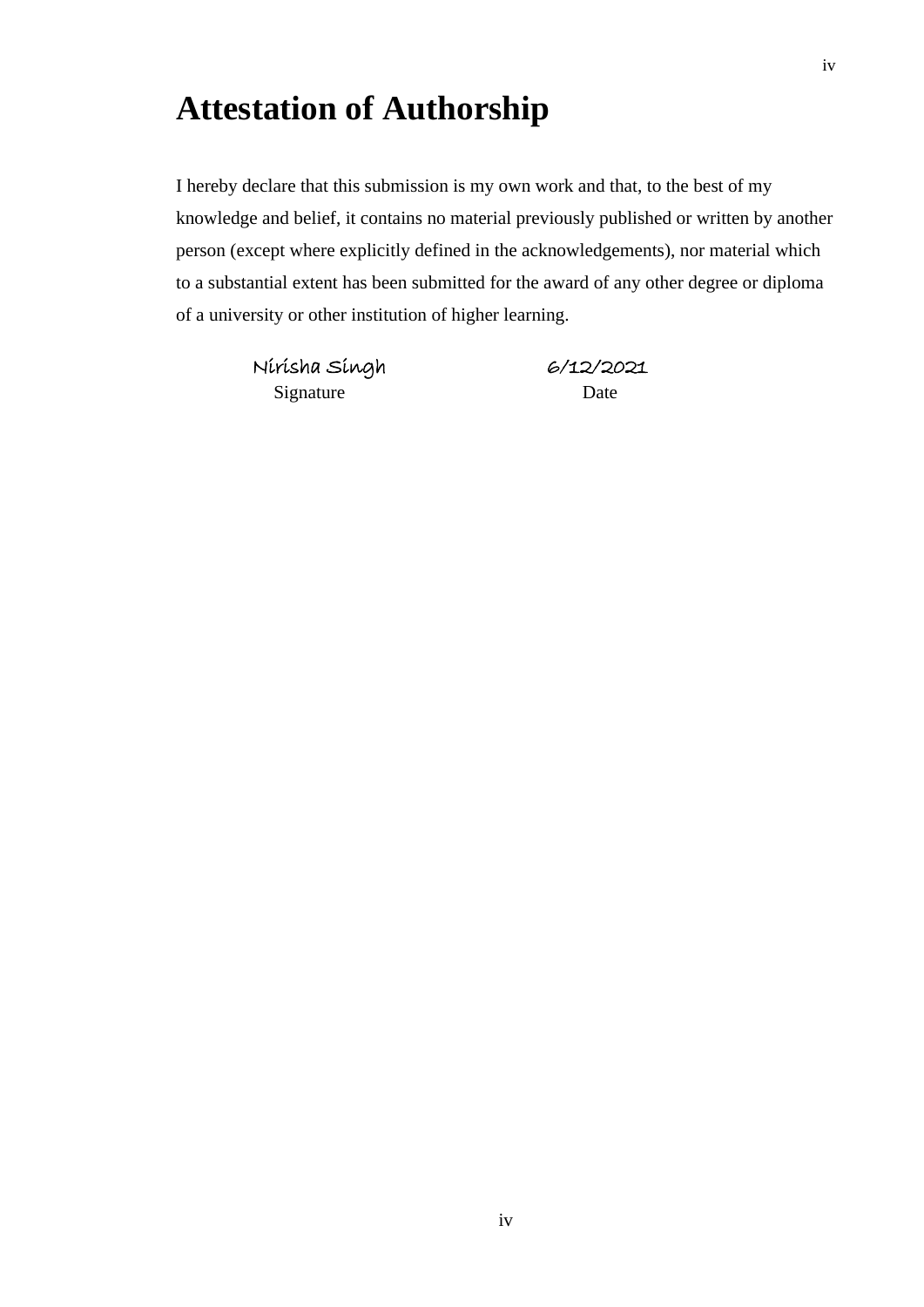# <span id="page-5-0"></span>**Acknowledgements**

I want to express my gratitude to the following people, without whom I would not have been able to complete my research or complete my honours degree. I'd like to thank my supervisor, Antje Deckert, for her continuous support and advice. Her enthusiasm, knowledge, and strong attention to detail helped me stay on track with my work. I would also like to express my very great appreciation to Wairua Pukeiti and Davis Pham. Finally, I would like to thank my mother for her constant support and encouragement during my education.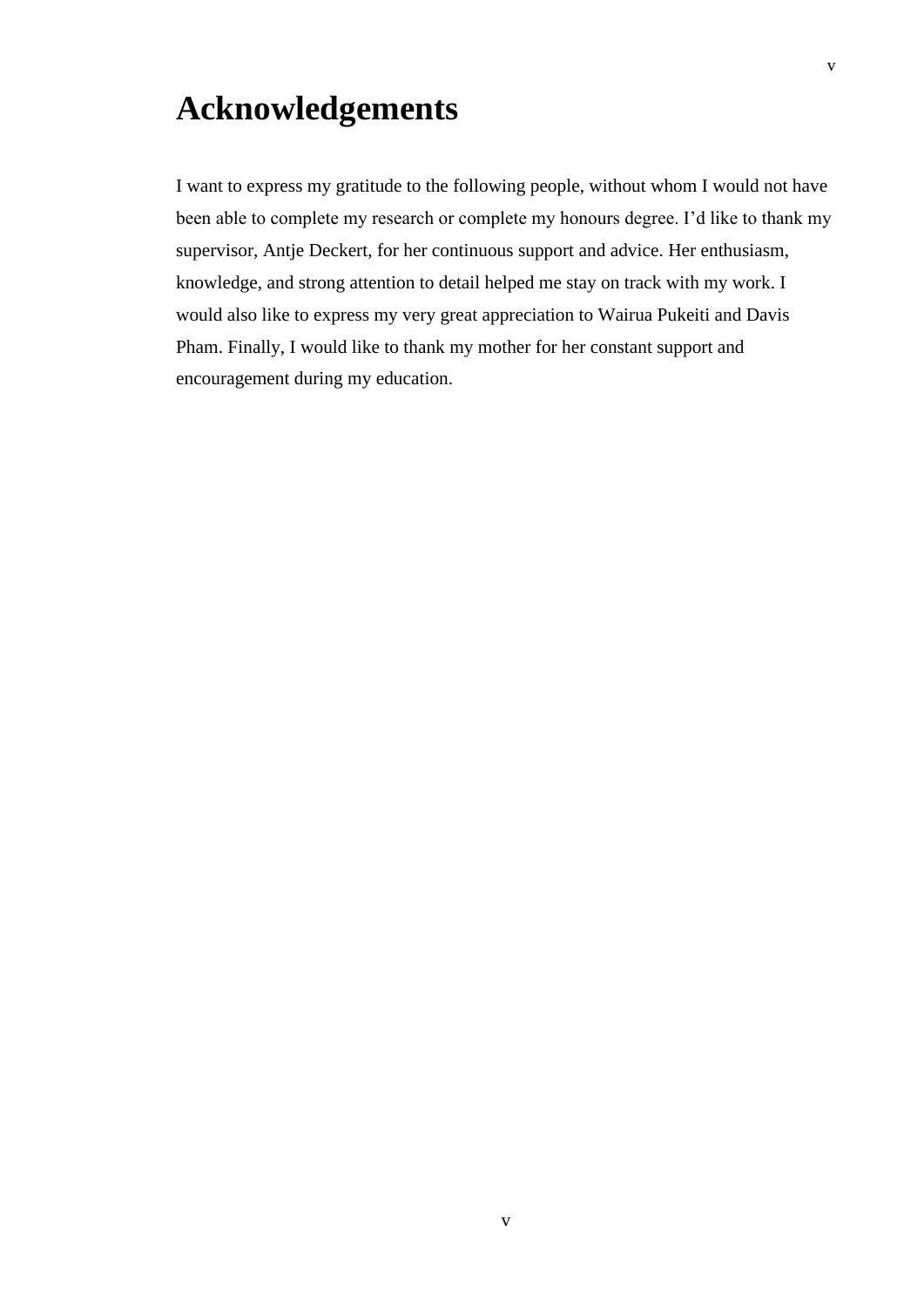### <span id="page-6-0"></span>**1.Introduction**

Domestic violence is a severe phenomenon affecting New Zealand society (Ministry of Justice, 2021). It is a complex social issue where victims often have no recourse but to tolerate, feel shameful of or remain in harmful situations which carry long-term psychological implications. Depression, post-traumatic stress disorder (PTSD), suicidal ideation, eating disorders and social dysfunction are among some of the associated implications of abuse (Golding, 1999; Howard, Trevillion & Agnew-Davies, 2010). Furthermore, psychological trauma has a particularly negative impact on developing a child's personality and behaviour when exposed to violence in early childhood (Kahui & Snively, 2014; Trentham et al., 2018).

News outlets, media and platforms have a significant impact on public views of social issues such as domestic abuse and legislative responses to it (Taylor, 2009). Furthermore, media stories have the power to elicit and sustain a wide range of affective and emotional responses to issues (Taylor, 2009). Domestic violence suffers from underreporting and unfair depictions in the media, which distort the reality of harm (Taylor, 2009). Domestic violence in the media frequently ignores contextual factors in favour of focusing on individual factors. For example, media reports on family violence at all levels, frequently shift responsibility for resolving the problem from society to the individual (Taylor, 2009). As overseas research shows, physical domestic violence is disproportionately portrayed in the media compared to other forms of abuse, with little regard for its psychological component (Sims, 2008). Emotional abuse has been characterised as part of domestic abuse, while economic abuse recently has gained recognition as a complex yet interrelated form of harm impacting victims (Domestic Violence Amendment Act 2018).

The idea that animals can be used to harm victims psychologically is of relevance in comprehending victim-abuser interactions when looking into this type of abuse (Jorgenson & Maloney, 1999; Newberry, 2017; Upadhya, 2014). That said, domestic violence is difficult to categorise as an offence. Under the Australian and New Zealand Standard Offence Classification (ANSZOC) domestic violence can be attributed to a variety of offences and is dependent on each particular case. As a result, this study focuses simply on the act of domestic violence rather than its offence classification (Australian Bureau of Statistics, 2011). Nevertheless, this research seeks to examine media portrayals of domestic violence to determine which forms of abuse dominate news media and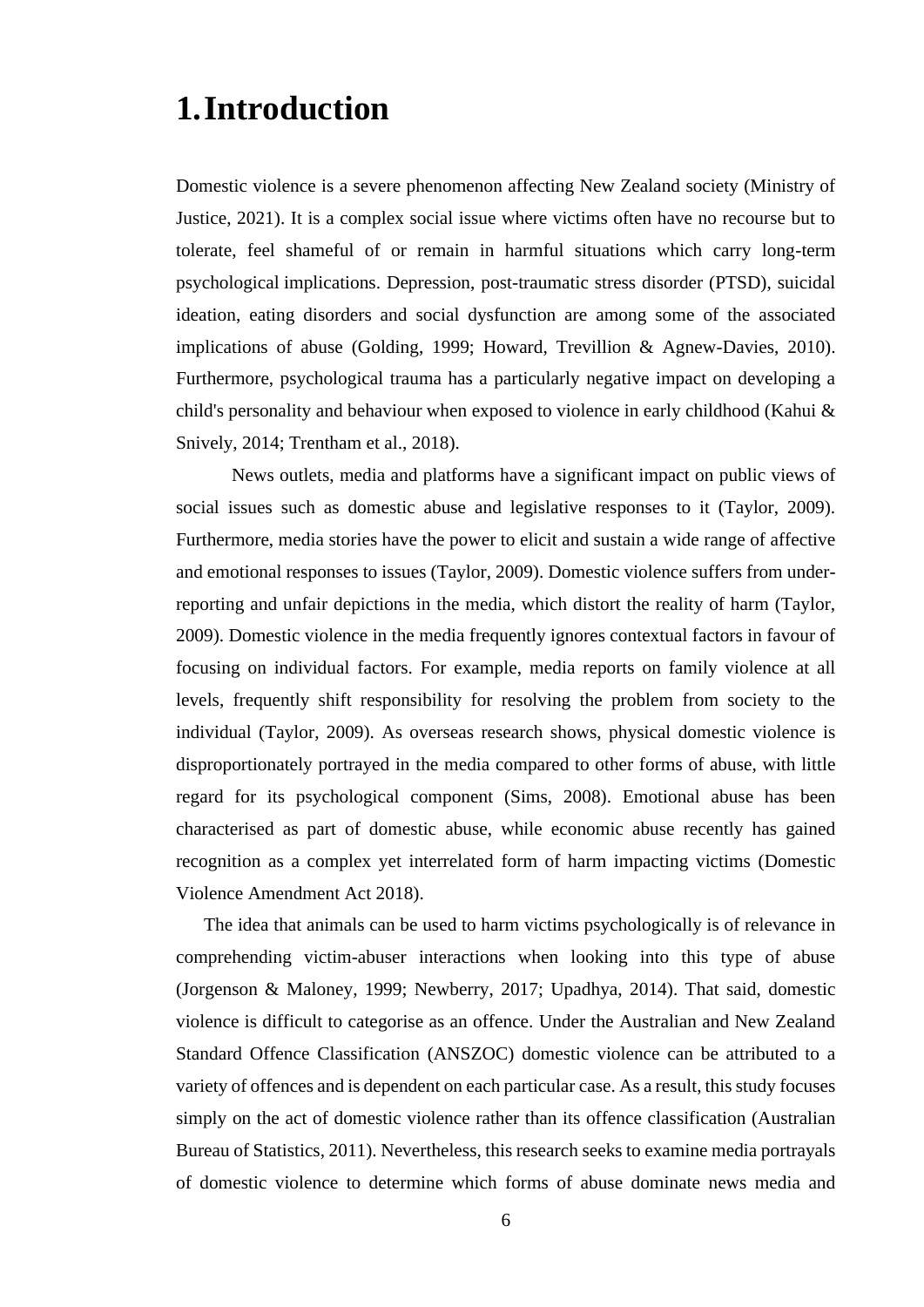whether public discourse recognises animal abuse as a form of harm within a family harm context.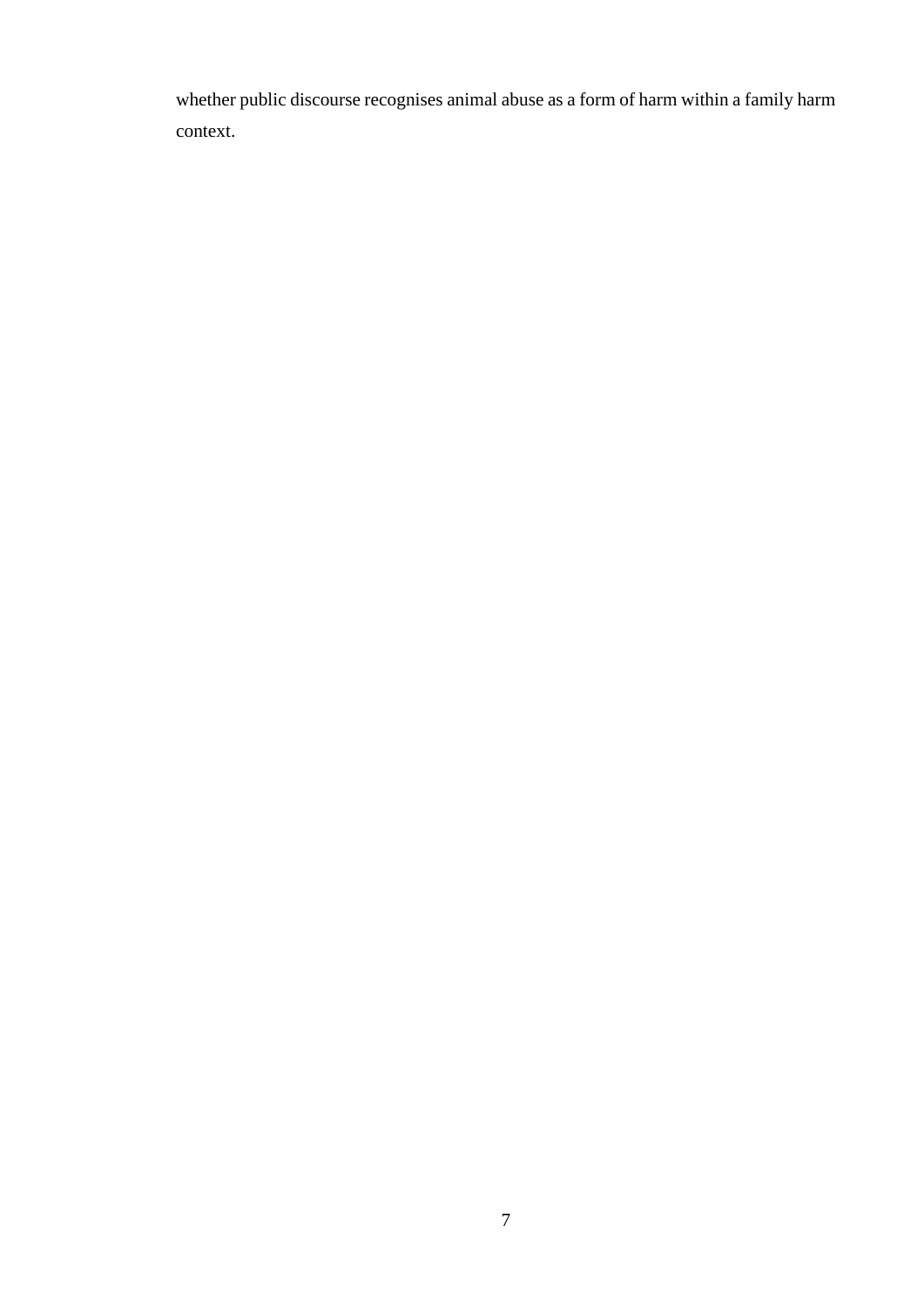### <span id="page-8-0"></span>**2.Literature Review**

### <span id="page-8-1"></span>**2.1 Definition and prevalence rates of family harm**

Family harm encompasses various forms of abuse, including physical, sexual, psychological, and economic harm (New Zealand Police, 2021a). The New Zealand Police recognises the complexity of abuse victims' experience by using the phrase family harm (New Zealand Police, 2021a). Forms of abuse range from Intimate Partner Violence (IPV), child abuse and neglect to elder abuse (New Zealand Family Violence Clearinghouse, 2019). The recent recognition of financial or economic harm, defined as the threat, manipulation, restriction of access to personal finances, has prompted collaborative partnerships with agencies for victims to receive support (New Zealand Police, 2021a). Agencies include but are not limited to Women's Refuge, Work and Income New Zealand, Accident Compensation Corporation (ACC) and Oranga Tamariki (New Zealand Police, 2021a). Temporary accommodation and financial support are among the services agencies can provide other than Protection Orders and Police Safety Orders issued by the Police (New Zealand Police, 2021b).

Definitions of different forms of abuse are principally the same across various New Zealand institutions. Section 3(2) of the Domestic Violence Act 1995 defines domestic violence as harm against a person in or has been in a domestic relationship. Violence within a domestic violence context refers to physical abuse (slapping, kicking, punching), sexual abuse (non-consensual sexual contact, deliberate transmission of sexual infections) and psychological abuse (intimidation, threats) (Domestic Violence Act 1995). Section (2)(c)(iva) states that financial abuse is categorised as part of psychological abuse (denying, restricting access to finances, resources). Financial abuse was only added to the Domestic Violence Act in 2013 via an Amendment Act (Domestic Violence Amendment Act 2013). The Family Violence Act 2018 replaces the Domestic Violence Act 1995 with additional forms of abuse added to section 11(1) to define psychological abuse within a family violence context. Unlike the Domestic Violence Act 1995, the Family Violence Act 2018 recognises animal abuse as a form of psychological abuse. For example, section 11  $(1)(d)(ii)$  states that psychological abuse includes the illtreatment of household pets or other animals whose welfare affects significantly, or is likely to affect significantly, a person's wellbeing. Perpetration of harm is inflicted by a spouse, family member or someone sharing a household with the victim or anyone with a similarly close relationship (Domestic Violence Act 1995).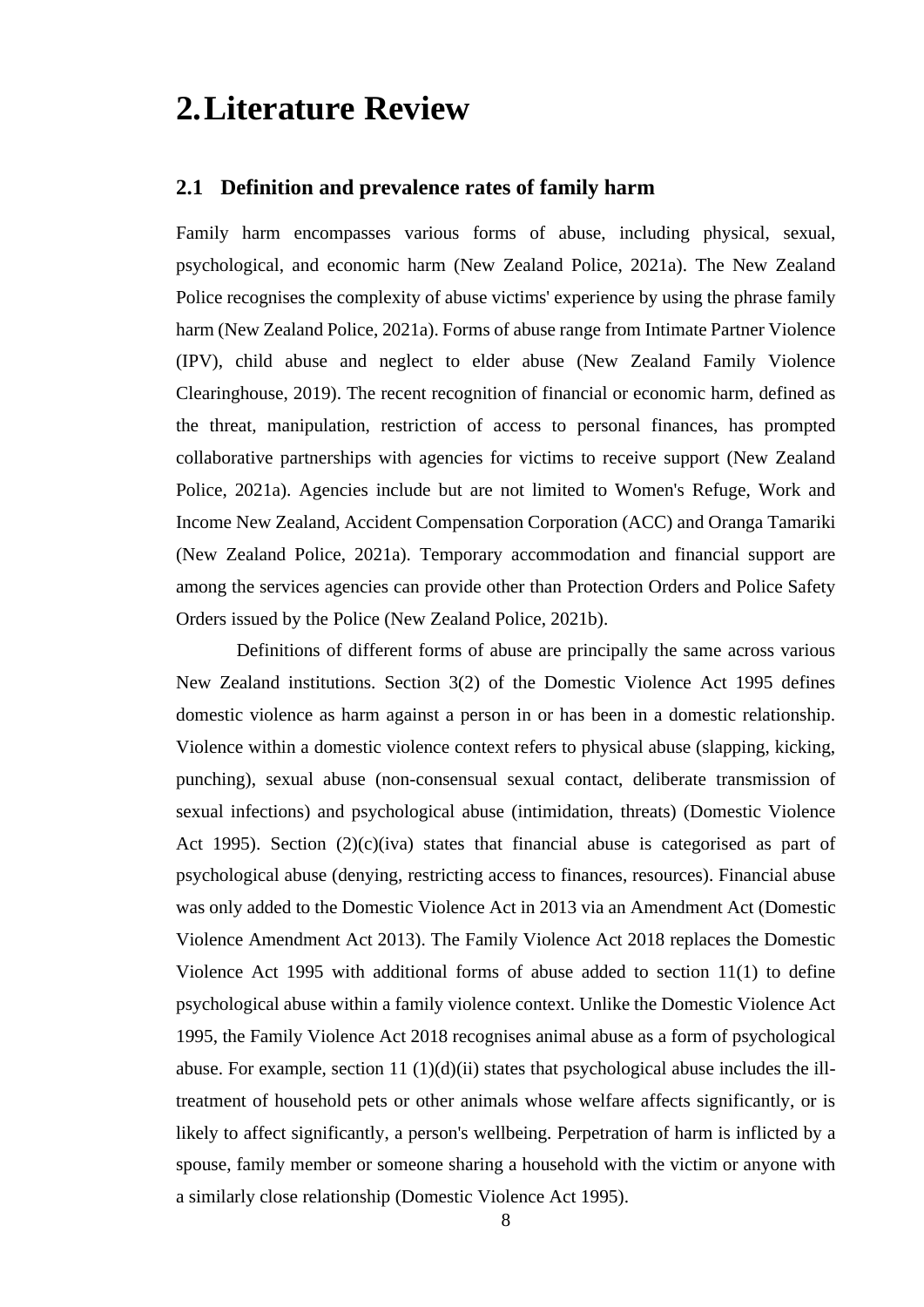The NZ Police conduct 100,000 investigations into incidents related to family violence every year (Ministry of Justice, 2021). Victimisation rates show that approximately 35% of women experience physical or sexual assault due to IPV in their lifetime (Ministry of Justice, 2021). This statistic increases to 55% when the form of harm includes psychological abuse.

The assumption that women experience higher victimisation rates inhibits public understanding that males are also vulnerable to harm (Alejo, 2014; Peraica et al., 2021; Walby & Myhill, 2001). For example, 13% of males experience sexual violence or abuse in their lifetime (Ministry of Justice, 2021). The majority of male and female victims experience such abuse before the age of 16 (Ministry of Justice, 2021). Fanslow and Robinson (2010) found that many victims of physical or sexual abuse do not report incidents to the police regardless of the victim's gender. Fear of retaliation, limited ability to secure self-protection, privacy concerns and police leniency are only some of the underlying factors inhibiting victims from reporting incidents of abuse (Felson et al., 2002).

In relation to New Zealand child abuse statistics, a child dies as a result of family violence every five weeks (Child Matters, 2021). In 2020, Child Matters (2021) recorded 1,846 cases of offences against children under the age of 15, which involved severe assault and injury. Additionally, 1,488 cases of aggravated sexual assault were reported (Child Matters, 2021). In 2020, Oranga Tamariki received 78,900 reports of concern, and 41,300 assessments and investigations were conducted relating to child abuse (Child Matters, 2021). While there are no population-based studies on elder abuse, research estimates that two to five percent of elders are victims of family abuse (Fanslow, 2005). Age Concern New Zealand (2005) found that 56% of abuse and neglect cases involved psychological abuse, 46% of cases involved financial abuse, and 22% of cases of physical abuse was experienced by elderly victims (Age Concern New Zealand, 2005).

### <span id="page-9-0"></span>**2.2 Understanding IPV discrepancies**

Morris et al. (2003) found that IPV affects 49.3% of Māori women and 22.2% of New Zealand European women, suggesting an unequal distribution of vulnerability among social groups. Doone (2000) discovered that, despite accounting for 15% of the total population of New Zealand, Māori men account for 50% of male-on-female assaults, with Māori women and children accounting for 50% of women's shelter victims (New Zealand Family Violence Clearinghouse, 2007). However, more recent data on IPV among ethnic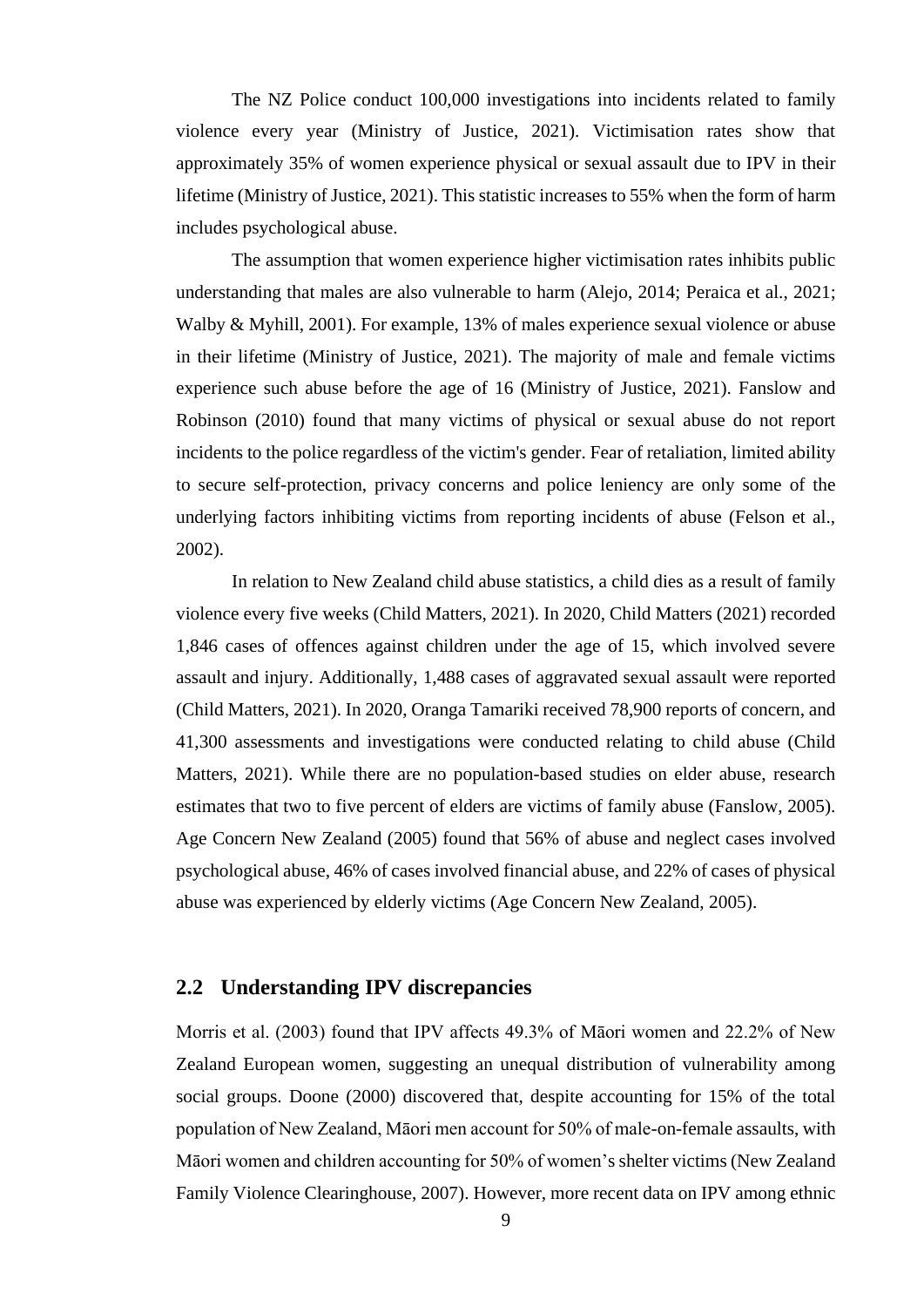groups is needed to fully comprehend these statistics and evaluate if outcomes for victims remain the same. Research on ethnic disparities concerning IPV suggests that socioeconomic hardship and adversity contribute to perpetration rates (Bassuk & Dawson 2006; Feldman & Ridley 1995). Childhood exposure to violence (physical, sexual, and interparental violence) leads to intergenerational effects (Deckert, 2019; Fergusson 2003; Ministry of Social Development 2004; Ministry of Social Development 2007). Furthermore, theories related to colonisation emphasise additional aspects that affect cultural well-being (Jackson, 1987). Historically, Eurocentric attitudes and practices have oppressed Māori, leaving many feeling estranged and self-conscious (Balzer et al., 1997; Cram et al., 2002; Durie, 1995). Violence against women in Indigenous, ethnic, and migrant communities is widespread but underreported to police throughout all age, sexuality, and identity categories (Simon-Kumar, 2019). Compared to Māori, Pacific and European women, Asian women report the lowest lifetime prevalence of physical and sexual abuse (Fanslow & Robinson, 2010). While violence against Indigenous, ethnic, and non-ethnic women has certain parallels, violence in Indigenous and ethnic communities can take on different cultural forms, manifest in different ways, and be caused by a different set of risk factors (Simon-Kumar, 2019).

Although rates of domestic violence are consistently high, family harm reports further increased in Aotearoa during the Level 4 Covid-19 lockdown in 2020 (Franks, 2020). Calls regarding family harm incidents increased by 20%, with significant impacts on children due to a lack of external agency and community oversight through teachers and healthcare professionals (Franks, 2020). The number of family harm reports ranged from 345 to 645 per day, which increased from 271 to 478 per day the year before (Franks, 2020).

### <span id="page-10-0"></span>**2.3 Economic costs of family harm**

Family harm is a costly societal issue that strains government resources (Kahui & Snively, 2014). For example, in response to the increased demand for police services during the 2020 Covid-19 pandemic, a \$200 million investment was granted for family harm services. Whāngaia Ngā Pā Harakeke (WNPH), a police response initiative that works explicitly with family harm issues, received part of this funding (Manaaki Tairāwhiti, 2021; Roy, 2020). Within these funds, \$140 million was to support family violence victims, \$25 million funded victims of elder abuse, \$19 million was to compensate victims of non-fatal strangulation, and \$16 million was for rehabilitation services for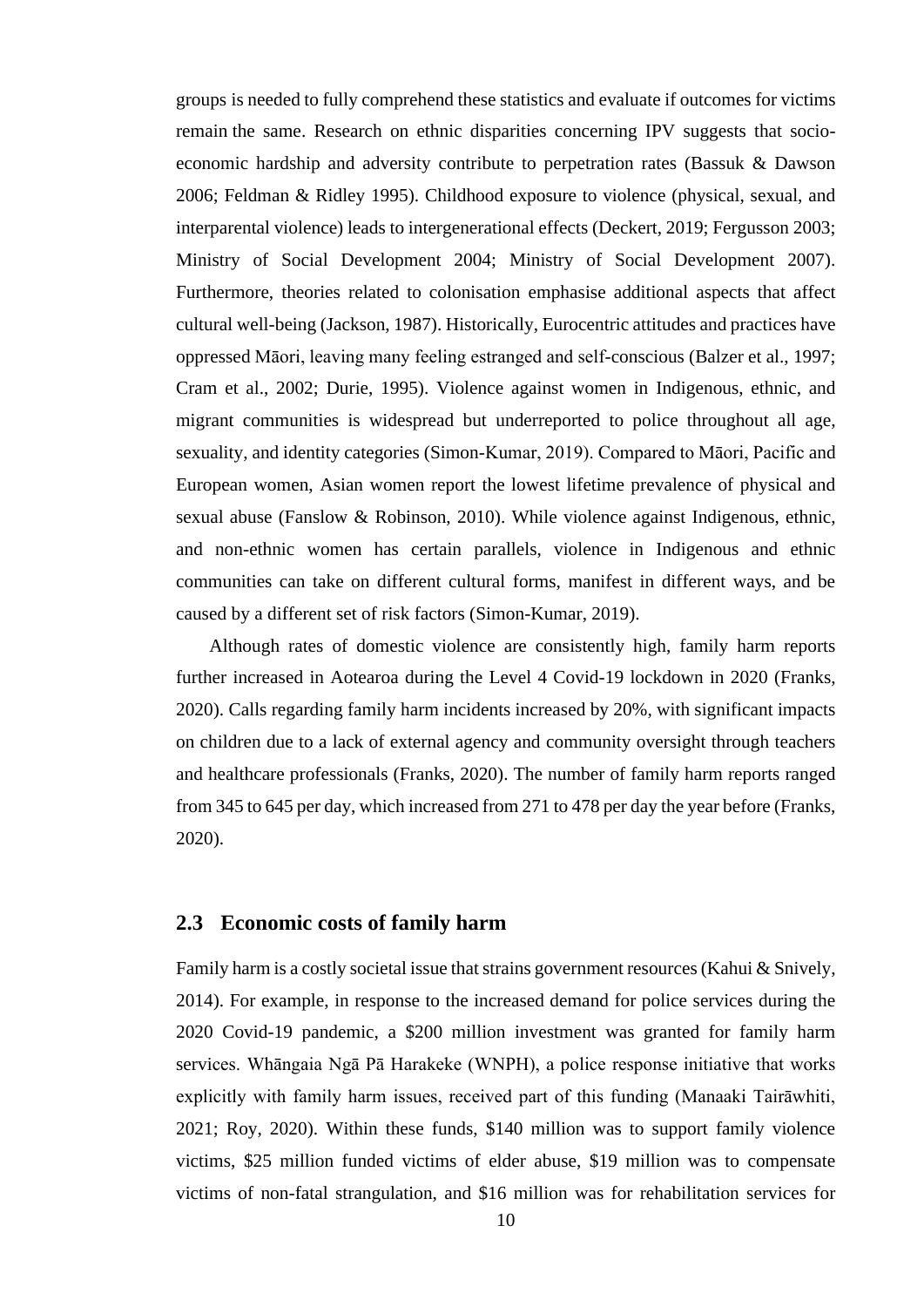perpetrators (Roy, 2020). The 2021 budget funds \$131 million into the community and Iwi-led programmes to reduce family and sexual violence in New Zealand. The budget subsidises four-year prevention and intervention investment managed through related initiatives. Some of these initiatives include investments in Māori housing, kaupapa Māori violence prevention, increased benefit levels and training incentive allowances for women utilising services, all of which targets the multifaceted and complex issue of family harm (Ministry of Social Development, 2019).

Estimates suggest that child abuse and IPV cost \$4 to \$7 billion annually (Kahui  $\&$ Snively, 2014). The Economic Cost of Child Abuse and IPV framework estimates the economic impact of abuse (Kahui & Snively, 2014). Costs within this framework include the cost of pain, suffering, premature mortality (\$3.6 billion), direct health costs (\$377.7 million), costs associated with courts, corrections, legal services, child protection, victim support and rehabilitation programmes for perpetrators (\$837.7 million) and ACC compensation (\$582.3 million) (Kahui & Snively, 2014).

### <span id="page-11-0"></span>**2.4 Psychology, animals, and family harm**

While research has established physical, sexual, psychological, and economic harm as forms of abuse, more recent research has focussed on animal abuse as a mechanism to inflict harm on victims (Ascione et al., 2007; Carlisle-Frank et al., 2004; Faver & Strand, 2003; Fitzgerald et al., 2019; Newberry, 2017; Onyskiw, 2007; Upadhya, 2014). Consistent with feminist theorising, research suggests that animal abuse in the context of family harm is a method to control and terrorise victims (Johnson, 2008). Control tactics are used against pets to intimidate, psychologically distress, and restrict victims (Adams, 1998; Faver & Strand, 2007). Perpetrators achieve intimidation by threatening (to harm or give away the pet), physically abusing (slapping, kicking, punching, actual killing) and ignoring the care and needs of the pet (depriving the pet of accessibility to food or veterinary care) (Ascione, 1998; Volant et al., 2008).

More importantly, not all male abusers harm pets; however, research into pet abuse used as a mechanism to inflict harm has noted differences between abusers who abuse both women and animals and abusers who harm humans only (Carlisle-Frank et al., 2004). Carlisle-Frank and colleagues (2004) emphasise the term 'selective battering', which best distinguishes the attitudes, perceptions and behaviours of abusers who target animals and people compared to those who abuse only people. Animal abusers or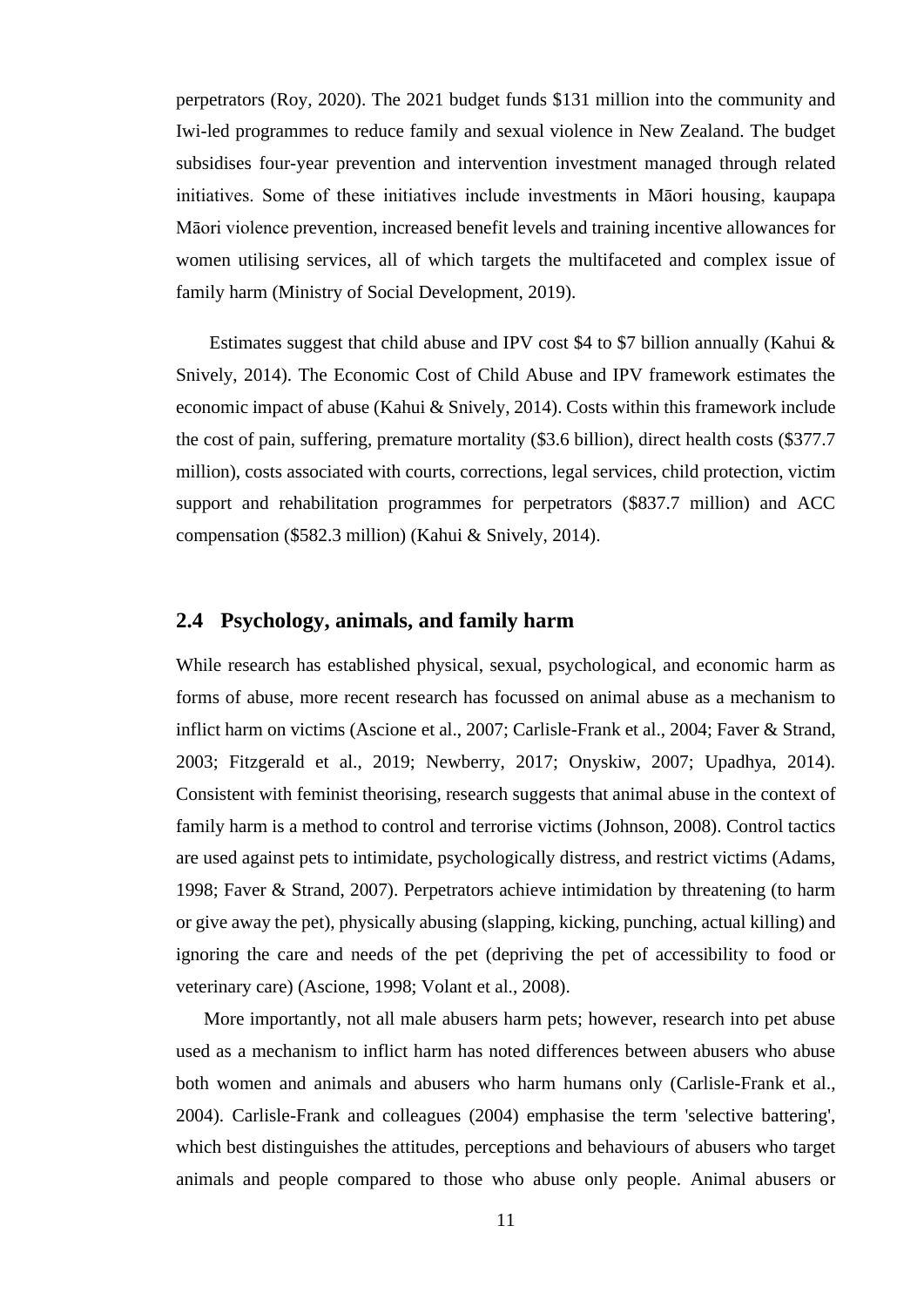selective batterers possess beliefs about their pets that differ from non-pet family violence abusers (Carlisle-Frank et al., 2004). Aside from abusing pets to psychologically harm human victims, selective batterers can harm pets because they perceive animals are property or deserve harm (Carlisle-Frank et al., 2004). Abusing pets as scapegoats for anxiety and stress is a common justification used by perpetrators (Agnew, 1998). Animal abusers frequently believe that by abusing their pets, they will be able to erase their pets' undesirable behaviours (Kellert & Felthous, 1985). As a result, selective battering is a type of abuse in which the perpetrator's abusive tendencies are linked to a process of rationalisation (Carlisle-Frank et al., 2004). Abusers who harm pets replace affection towards pets with threatening communication, harsh and unrealistic expectations (dogs should not bark) and negative perceptions of pets as property (Carlisle-Frank et al., 2004). Since animal abuse in the context of family harm is associated with the psychological paradigm of abuse, Flynn (2000a) suggests that abusers instil fear, guilt, and grief by attacking a vulnerable pet. As with research on emotional harm that victims experience, victim-blaming causes emotional distress (Adams, 1995, Faver & Strand, 2007; Flynn, 2000b).

#### <span id="page-12-0"></span>**2.5 Pet ownership and abuse statistics**

Companion Animals New Zealand (2016) uses the phraseology 'companion animal' to represent animals who receive guardianship and welfare by humans (New Zealand Companion Animal Council Inc., 2016). Studies on the potential benefits of pet ownership suggest that pet companions promote health by creating opportunities to improve fitness, decrease anxiety and sympathetic nervous system arousal as they are a source of comfort and safety (Jennings, 1997). Pets that elicit tactile stimulation (activation of nerve signal through texture, temperature, touch sensations), e.g., petting cats, dogs, rabbits, are beneficial for achieving these positive effects (Jennings, 1997). As nurturing beings, pets decrease feelings of depression or loneliness, therefore, increasing social support and more successful coping strategies (Friedmann, 1990). For example, Newberry (2017) found that victims often talk about how pet companions do not judge them compared to their abusive partners. Therefore, victims develop gratitude towards pet companions as they possess characteristics that perpetrators lack (Newberry, 2017). Straede and Gates (1993) report that pet companions become moderators of psychological distress. Therefore, family functioning and familial pet attachment correlate positively with a family's ability to be cohesive and adaptable (Cox, 1993).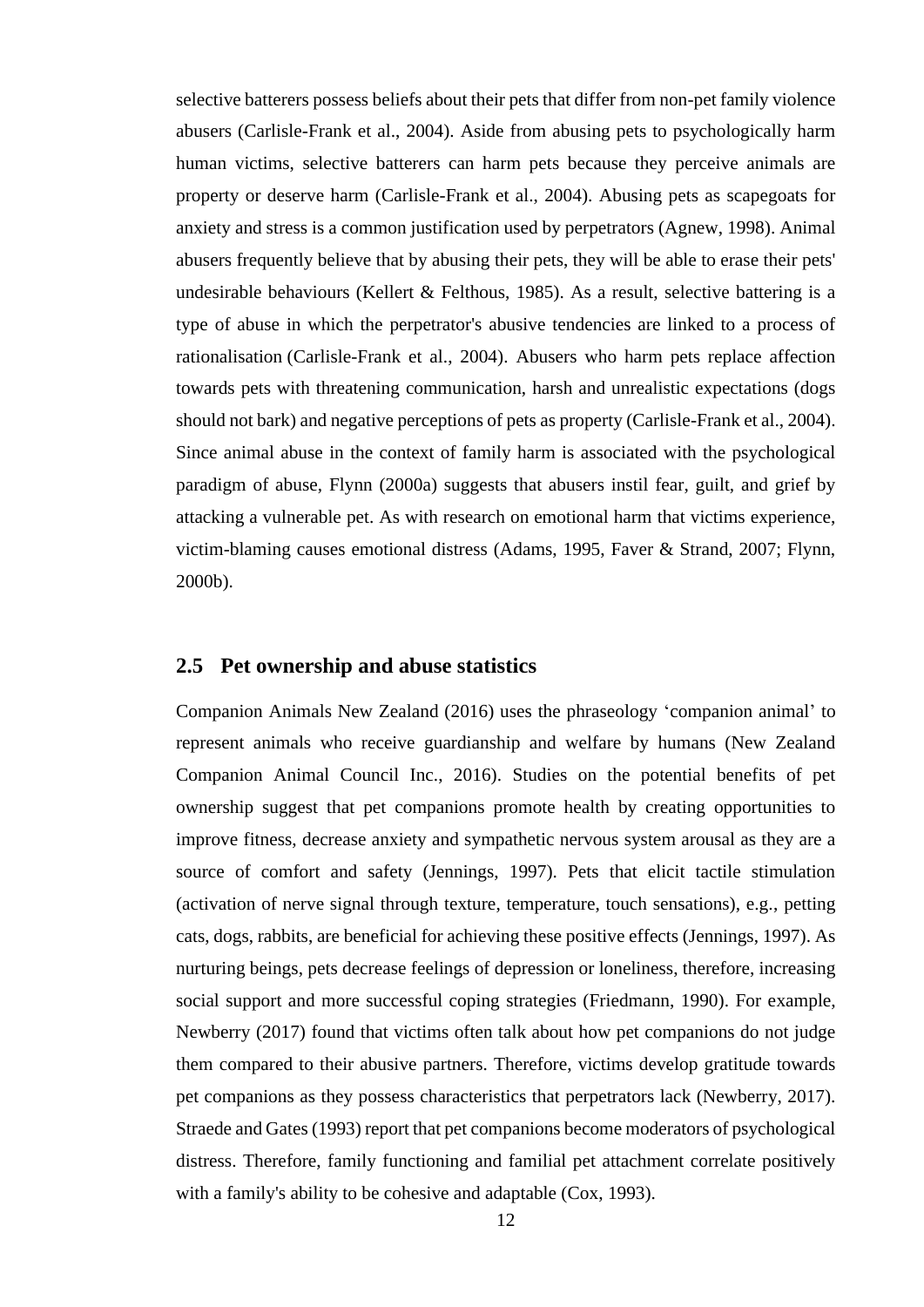New Zealand has a high pet ownership rate, with more than 4.3 million companion animals residing in 64% of households (New Zealand Companion Animal Council Inc., 2016). In New Zealand, 44% of the pet companion population is cats, with 28% of the population being dogs, 10% fish, 7% birds and 3% rabbits (New Zealand Companion Animal Council Inc., 2016). Companionship is the predominant cause of getting these animals (New Zealand Companion Animal Council Inc., 2016). Variation in ownership rates is associated with ethnicity, as household demographics report 68% of pet owners are Māori, 67% are NZ European, 55% are Pasifika, and 48% are Asian (New Zealand Companion Animal Council Inc., 2016). Statistics comparing educational status to animal ownership rates report that those working full-time (71%) or earning \$90,000 or above (72%) own a pet. Therefore, those earning less than \$40,000 yearly (53%) who share homes with others are less likely to own pets due to reduced financial capacity (New Zealand Companion Animal Council Inc., 2016).

Although New Zealand has a large and diverse population of pet companions, the prevalence of animal abuse is relatively high (SPCA, 2020). Between 2019 and 2020, the Society for the Prevention of Cruelty to Animals (SPCA) reported rehabilitating 40,000 animals due to abuse, neglect, and abandonment (SPCA, 2020). The SPCA annually releases a 'list of shame' which catalogues the nation's worst investigations and prosecutions of extreme neglect and senseless violence perpetrated towards animals (SPCA, 2020). In 2019, a list of 15 abuse cases disclosed the outcomes of investigations by the organisation (SPCA, 2019). The cases totalled approximately 60 animal victims (dogs, cats, birds, horses) of neglect, torture, physical and psychological trauma (SPCA, 2019). More recently, 2020's list details 12 cases of abuse and reveals 45 animals subjected to harm (SPCA, 2020). In cases where abuse results in severe trauma, aggression or irreversible debilitation, the animal is euthanised (SPCA, 2020).

SPCA New Zealand has created an online portal for practitioners, students, and scholars to access resources related to the co-existence of child abuse, family harm and cruelty to animals (New Zealand Family Violence Clearinghouse, 2019). The SPCA Targeted Intervention Portal consists of six areas. These areas include Family Violence and Animal Cruelty; Impact of Animal Cruelty on Children; Children's Cruelty to Animals; Adolescence and Animal Cruelty; and Professional Resources Community, where case studies, summaries of research and tools are available for assessment and planning of safety against harm (New Zealand Family Violence Clearinghouse, 2019).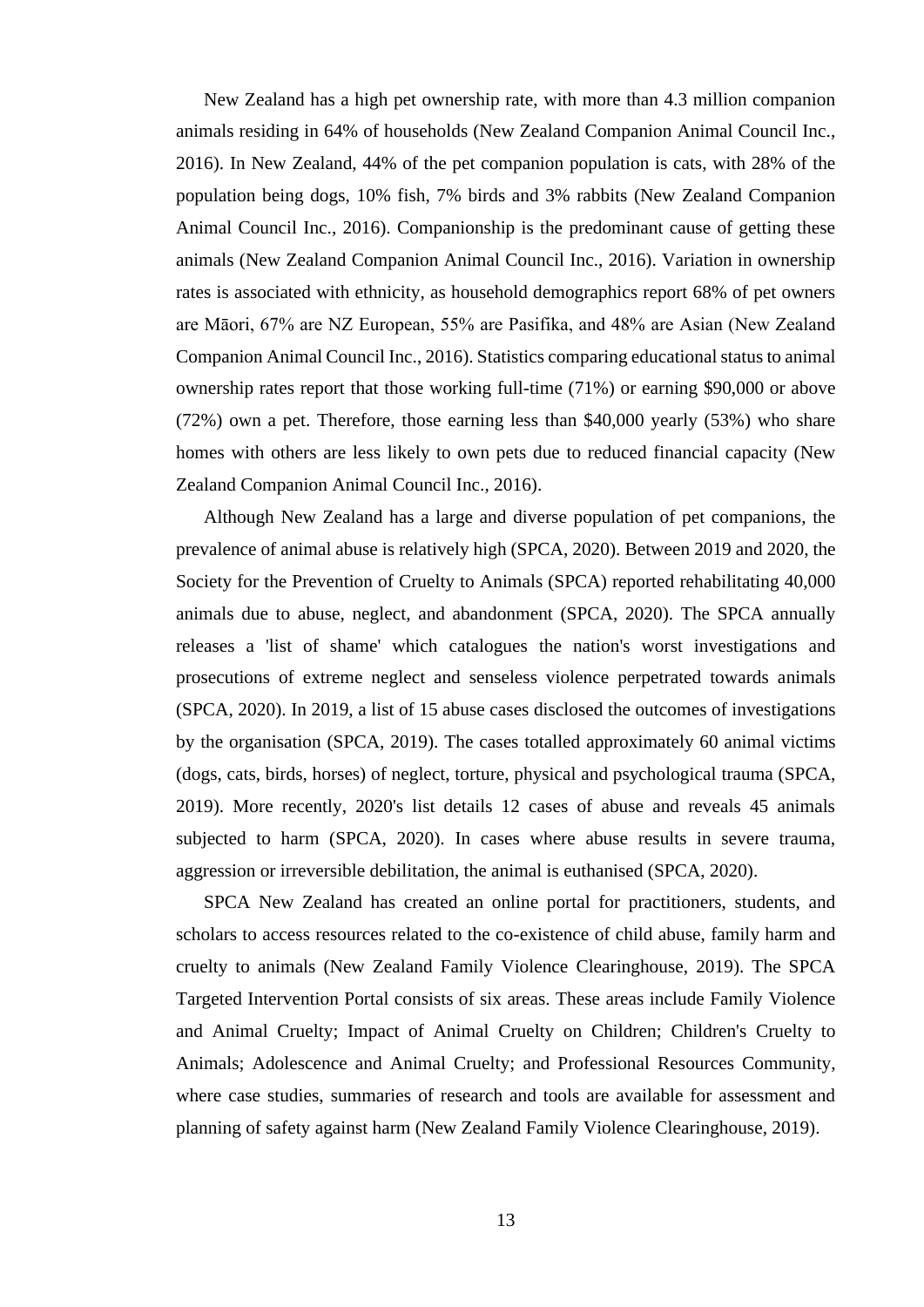### <span id="page-14-0"></span>**2.6 Family harm and animal abuse**

New Zealand's studies on the co-existence of familial violence and animal maltreatment are scarce (Roguski, 2012; Williams et al., 2008). Furthermore, previous research has primarily focused on animal maltreatment in conjunction with IPV rather than other victim groups such as children or elderly populations (Roguski, 2012; Williams et al., 2008). Williams and colleagues (2008) conducted surveys on veterinarians about their recognition of animal abuse in addition to their level of understanding of correlated human and animal harm. Survey data collected information from veterinarians, which included examinations of animals regarding the types of injuries animals experienced and the associated attitudes and perceptions (Williams et al., 2008). Vets saw deliberately abused animals, with two-thirds reporting having seen cases of abuse in the last five years (Williams et al., 2008). Nearly all respondents recognised a moral responsibility to intervene in cases of animal abuse (Williams et al., 2008). Sharpe and Wittum (1999) propose that veterinarians should utilise their advantage as pet care clinicians to recognise animal and human violence signs. However, inadequate training, limited resources, and a lack of knowledge of legal rights and responsibilities become a barrier. For example, 13% of respondents in Sharpe and Wittum's (1999) study had appropriate resources to offer to victims of family harm; however, perceptions surrounding dealing with human abuse reduced the likelihood of offering support. Therefore, despite a feeling of moral responsibility, actions are not always taken to assist with family harm and animal abuse situations as veterinarians often perceive these as exceeding a veterinarian's expertise (Green & Gullone, 2005).

In 2011, the RNZSPCA (Royal New Zealand Society for the Prevention of Cruelty to Animals) collaborated with New Zealand Women's Refuge to research the co-existence of family harm and animal abuse within New Zealand (Roguski, 2012). Four Women's refuges were investigated for anecdotal evidence of torture and killing by male partners to psychologically harm women and children (Roguski, 2012). Notably, the research examined whether actual or threatened harm to pet companions created a barrier for women and children to remove themselves from abusive circumstances while protecting the safety of animals (Roguski, 2012). Interviews with Women's refuge clients and local SPCA managers were conducted to share experiences, involvements, and knowledge of the co-existence of animal abuse in family harm (Roguski, 2012). Animal cruelty was deemed a normalised demonstration of anger, among other forms of cruelty ranging from jealousy of a partner or child's connection to the pet companion, pets used as sexual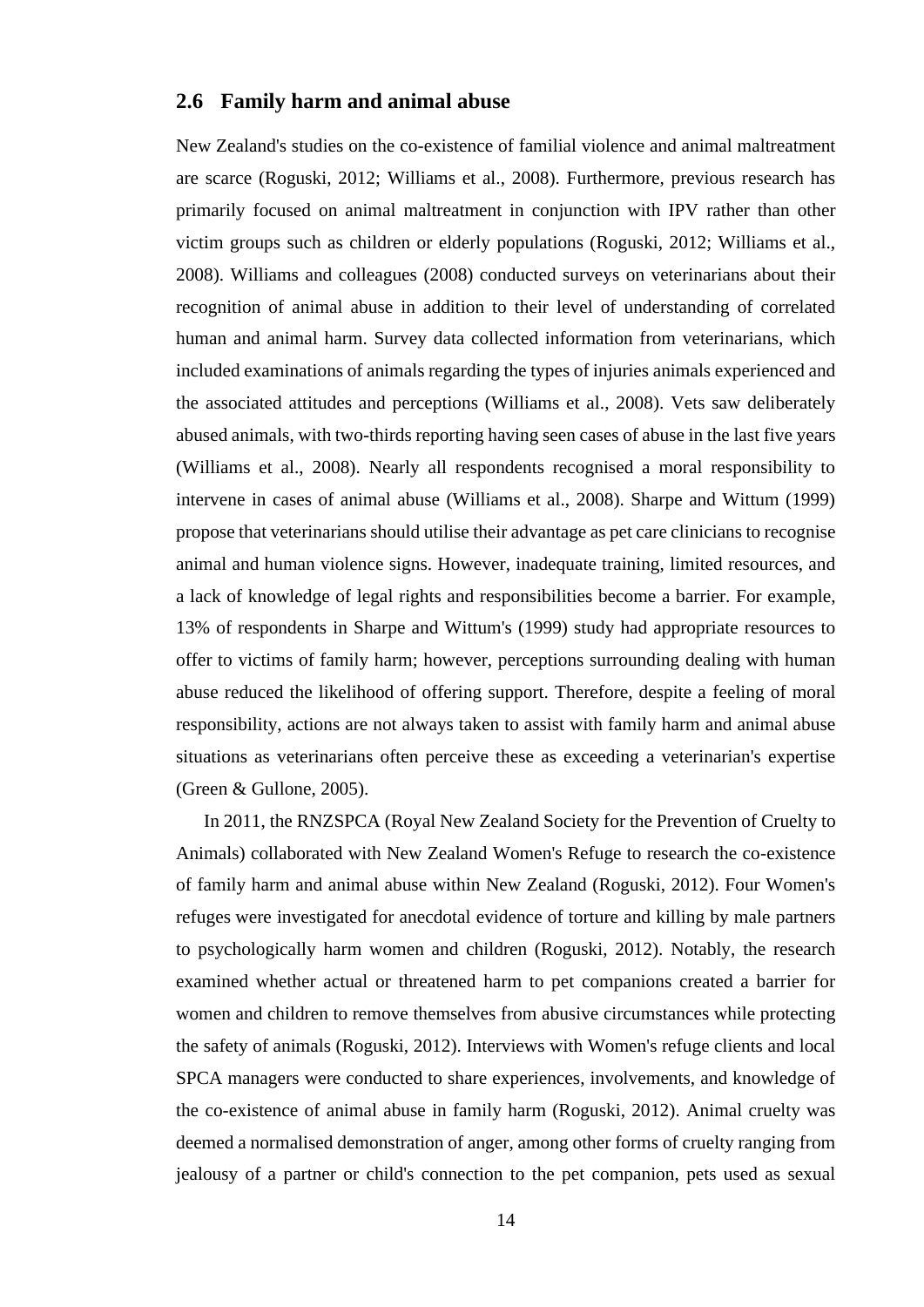objects or collateral damage (Roguski, 2012). Pet abuse, in this sense, was recognised as a dimension of harm that reinforces silencing of victims by injuring animals as a secondary consequence of the abuser's behaviour and not the consequence of explicit abuse toward the animal (Roguski, 2012). Hurting animals to avoid police attention was common for those with prior family harm violations (Roguski, 2012). A total of 54.7% of women's refuge participants stated a family member or partner had threatened to kill their pet companion (including farm animals), whereas 79.1% reported receiving threats two years prior to the commencement of research (Roguski, 2012). Approximately 36.5% of respondents reported their pet being injured or killed, with 68.5% of respondents having reported harm occurred within the two years. While 90% of threats, actual injuries or deaths were perpetrated by a partner, 10% were by another family member (Roguski, 2012). Moreover, 32.7% reported witnessing threats to harm the pet, while 24.5% witnessed the actual killing or injury inflicted on a pet (Roguski, 2012).

Roguski (2012) found that 60% of women and children delay leaving or return to abusive relationships due to anxiety developed through communicated threats. Although a loss of confidence and overwhelming fear to leave may not be solely related to animal cruelty, abuse towards pet companions contributes to this factor (Roguski, 2012). In Roguski's (2012) research, 20% of victims experienced increased concerns over the welfare of the pet however were predominantly focussed on their survival due to escalating violence. The actual harming or killing of a pet after leaving the abusive relationship was also common (Roguski, 2012). Victims interpret abuse towards pet companions after leaving abusive relationships as associated with malicious punishment for leaving (Roguski, 2012). In many family harm situations, abusers use manipulation to isolate victims from external support systems such as friends and families (Bonomi & Martin, 2021). Roguski (2012) found that family and friend support systems also suffer as harm perpetrated toward pets of friends and family members occurs in retribution for helping victims leave.

Regardless of escaping abusive relationships, the pet's welfare rests on a victim's ability to secure temporary accommodation that permits animals on the premises. Without the adequate provision, 40% of respondents in Roguski's (2012) research reported the death of their beloved companion. The associated costs can be understood as a significant predictor of victims successfully securing animals' safety (Roguski, 2012). For example, Roguski (2012) sought estimated costs by surveying 17 SPCA offices, six of which provided temporary provisions for animals. The costs ranged from \$31.50 to \$63.00 per week (Roguski, 2012). Considering the financial factors associated with pet ownership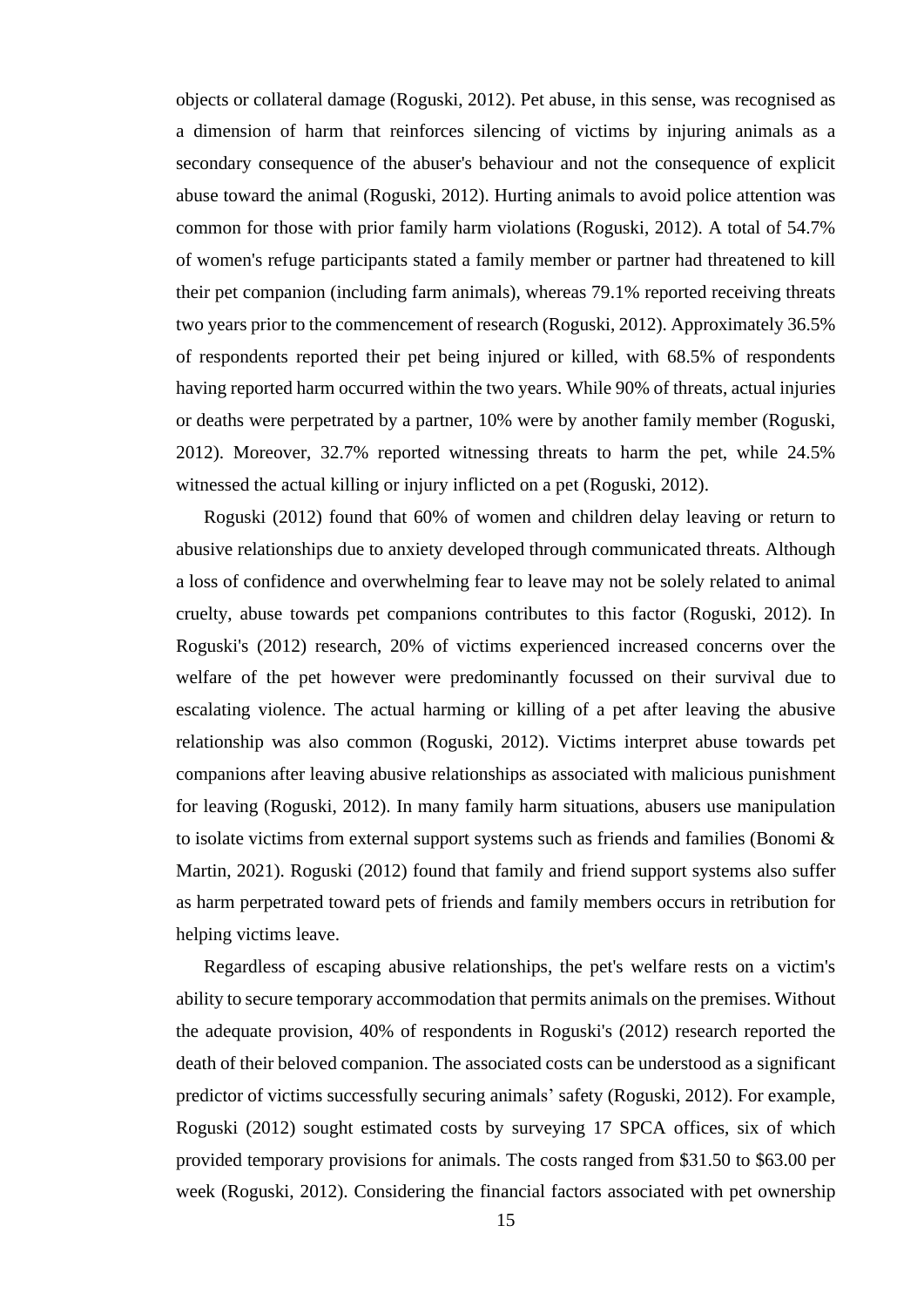and income status determining ownership rates, this is a barrier to seeking assistance (Volant et al., 2008). Therefore, research on animal abuse and family harm suggests that the emotional bond between a pet companion and their owner determines the level of effectiveness of control tactics used by abusers (Flynn, 2000a). For example, Flynn (2000a) found that abused women whose pets experience abuse were more likely to perceive their pets as a source of emotional support than women whose pet companions do not get subjected to abuse. Therefore, the strength in emotional attachment to pets is useful for abusers to cause harm (Newberry, 2017).

Animal cruelty perpetrated throughout childhood has been proven to be considerably higher in studies involving criminal offenders. Compared to non-aggressive or less violent offenders, animal cruelty becomes a predictor of offenders committing violent crimes or acts of hostility. For example, Trentham and colleagues' (2018) replication of Tallichet and Hensley's (2004) study discovered that childhood animal maltreatment is a statistically significant predictor of adult interpersonal violence. Interpersonal violence and the presence of animal cruelty, which is one of the criteria for antisocial personality disorder in adults, necessitates more social recognition on the basis that, as social learning suggests, childhood behavioural imitation of aggression plays a pivotal role in aggression formation and links (Agnew, 1998; Bell & Naugle, 2008). According to researchers, animal abuse is a significant indication of family violence. Therefore, research is needed to understand the nature of harm better and improve identification, prevention, and intervention (Ascione et al., 1997; DeGue & DiLillo, 2009; Flynn, 2000b; Simmons & Lehmann, 2007).

Some scholars have disputed the supposition that animal abuse precedes violence towards humans. For example, Arluke and colleagues (1999) found that animal violence is linked to violent behaviour towards people. Arluke and colleagues (1999) compared the violence graduation hypothesis (abusers begin a pattern of harm with animals prior to progressing on to humans) to the deviance generalisation hypothesis (an individual who commits one type of offence is more likely to commit other types of offences regardless of time or order of offences committed), according to which animal abuse is just one of many forms of antisocial behaviours that emerge in childhood. According to Arluke and colleagues (1999), animal abusers are more likely to be interpersonally violent and more likely to commit property, drug, and public disorder offences. McPhedran (2009) also refutes the idea that animal abuse leads to interpersonal violence, claiming instead that problematic violent behaviours tend to cluster together.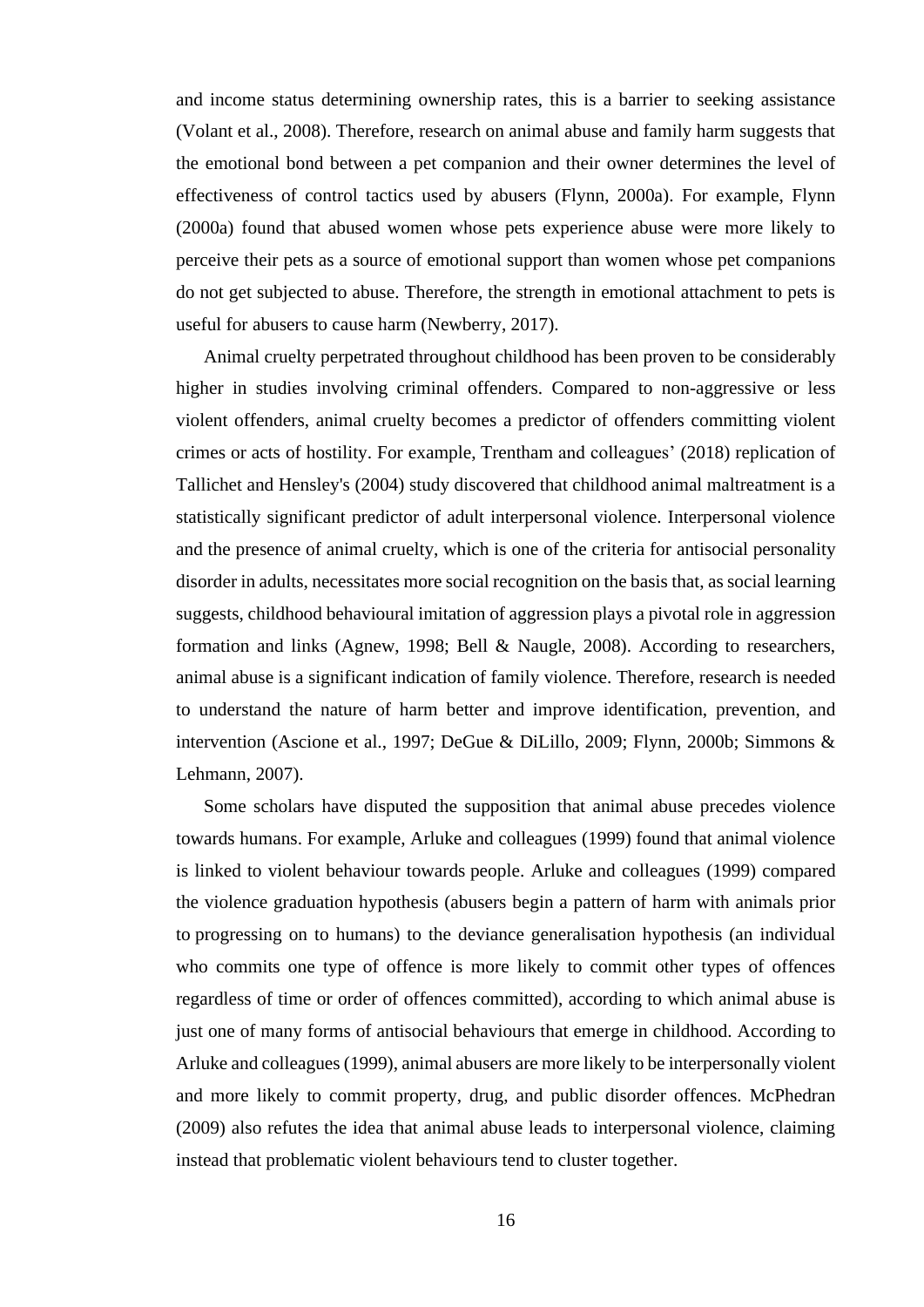Overall, according to Flynn (2000a), abuse or aggression towards animals is still not considered seriously by the public. Flynn (2000a) examined prosecuted animal cruelty cases and found that less than half of the cases resulted in a conviction. In addition, just one-third of those found guilty received a fine, only 10% received a prison sentence, and counselling or community service were required less frequently (Flynn, 2000a).

### <span id="page-17-0"></span>**2.7 Family harm in news media**

As a form of crime, family harm prominently features in the news media (Benjamin & LeGrand, 2012; Estes & Webber, 2021; Gillespie et al., 2013; Lamb & Keon, 1995; Rolle et al., 2014; Seely & Riffe, 2021; Taylor, 2009). The representation of family harm in the news media has been the topic of extensive research internationally (Benjamin & LeGrand, 2012; Estes & Webber, 2021; Gillespie et al., 2013; Lamb & Keon, 1995; Rolle et al., 2014; Seely & Riffe, 2021). While the international literature on news media representations of family harm is substantive, less is known about it in the NZ context (Dissanayake & Bracewell, 2021; Maydell, 2018; McGregor, 2017, Michelle & Weaver, 2003). However, research that does exist in NZ shows consistent findings with international literature. For example, Michelle and Weaver (2003) examined media representations of violence against women in documentaries. According to Michelle and Weaver (2003), the utilisation of case studies and personal testimony raises questions about the media's ability to tackle the issue of violence against women. Therefore the way violence against women is portrayed in the media is considered to confirm patriarchal hegemonic ideals since the discourse ignores the role of abusers and society in promoting male violence (McGregor, 2017; Michelle & Weaver, 2003).

Given that Michelle and Weaver's (2003) study focuses on documentaries, the findings are comparable to Dissanayake and Bracewell's (2021) analysis of media articles about family violence that resulted in death. Dissanayake and Bracewell (2021) did not look at the amount of coverage of family violence in the media. However, they did look at how language is used to describe victim groups. For example, the study discovered that articles with negative sentiments are more likely to be written about Māori or Asian victims of family violence than stories about European victims. The researchers acknowledged a novelty factor effect, in which male victims are overrepresented due to the novelty aspect of attracting audience attention. Furthermore, Dissanayake and Bracewell (2021) found that elderly victims of domestic violence are underrepresented in the media.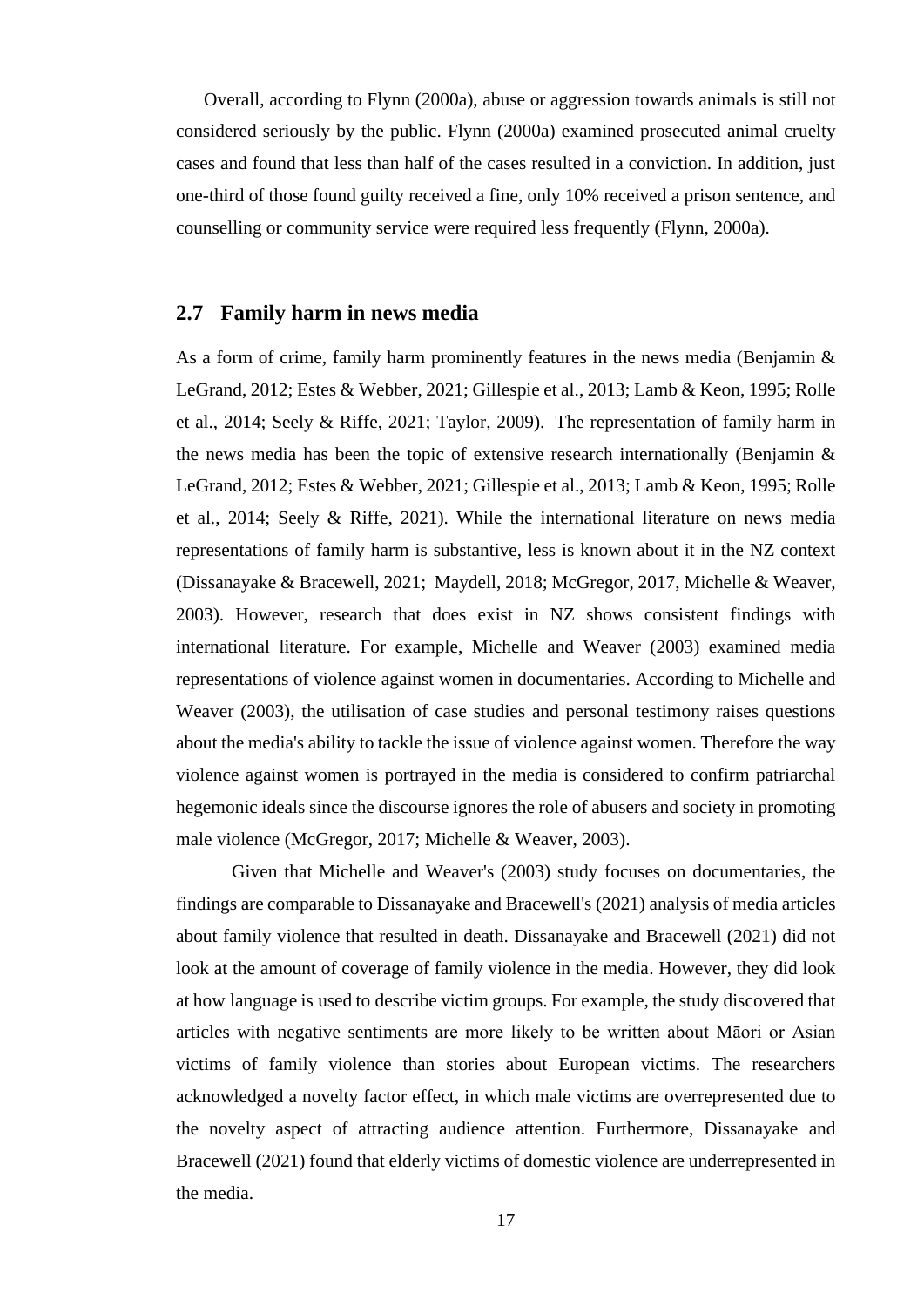In a study of news articles on child sexual abuse, Maydell (2018) discovered that physical violence accounted for three quarters (74%) of the data set compared to sexual abuse (26%). Maydell (2018) discovered that news coverage of child abuse is mainly focused on crime reporting, which refers to sensationalist crime reporting approaches. McGregor (2017) also confirmed this as the majority of crime news examined in the NZ Herald in 2017 was related to police operations, police activities, and crime incidences.

### <span id="page-18-0"></span>**2.8 Understanding family harm in news media**

There are several theoretical explanations for the media's interaction with societal concerns like domestic violence. Social constructionism is a theory that explains crime by creating knowledge, interpretive meanings, and ideas that individuals hold in society (Andrews, 2012). Individuals who wish to share emerging knowledge with other members of society require interaction with institutions such as the media (Jewkes, 2015). However, the media's role in constructing the public's knowledge of crime often distort consumer views rather than reflecting reality (Chesney-Lind & Chagnon, 2017). As a primary source of information, media determines the construction of crime by producing newsworthy stories (Surette, 2007). Rather than reflecting political, racial, socioeconomic, or sexual diversity, homogenised and mainstream representations of reality are portrayed to avoid controversy (Surette, 2007).

The media serves as a primary source of information about family harm and is influential in framing this social issue (Scheufele, 1999). With such power, the media can facilitate or inhibit public understanding of family harm in its various forms (Bullock & Cubert, 2002). Although newspaper reports on family harm can play a vital role in educating audiences, research suggests that news articles can and often do misinform the public about the empirical realities of family harm (Taylor, 2009). Journalistic texts can enhance information reported making certain aspects more noticeable, memorable, or meaningful through repetition or associated familiar symbols (Entman, 1993). However, ultimately, family harm is portrayed in the media to support the status quo (Taylor, 2009). As a critical source of influence, the media is based on public opinion or a measure of public support (Gamson, 1992; Ryan, 1991). The media's ability to gain political ground determines which topics are recognised and ignored (Gamson, 1992; Ryan, 1991).

While best practice guidelines for media reporting exist, news coverage on family harm relies on information sources such as law enforcement (McGregor, 2017). By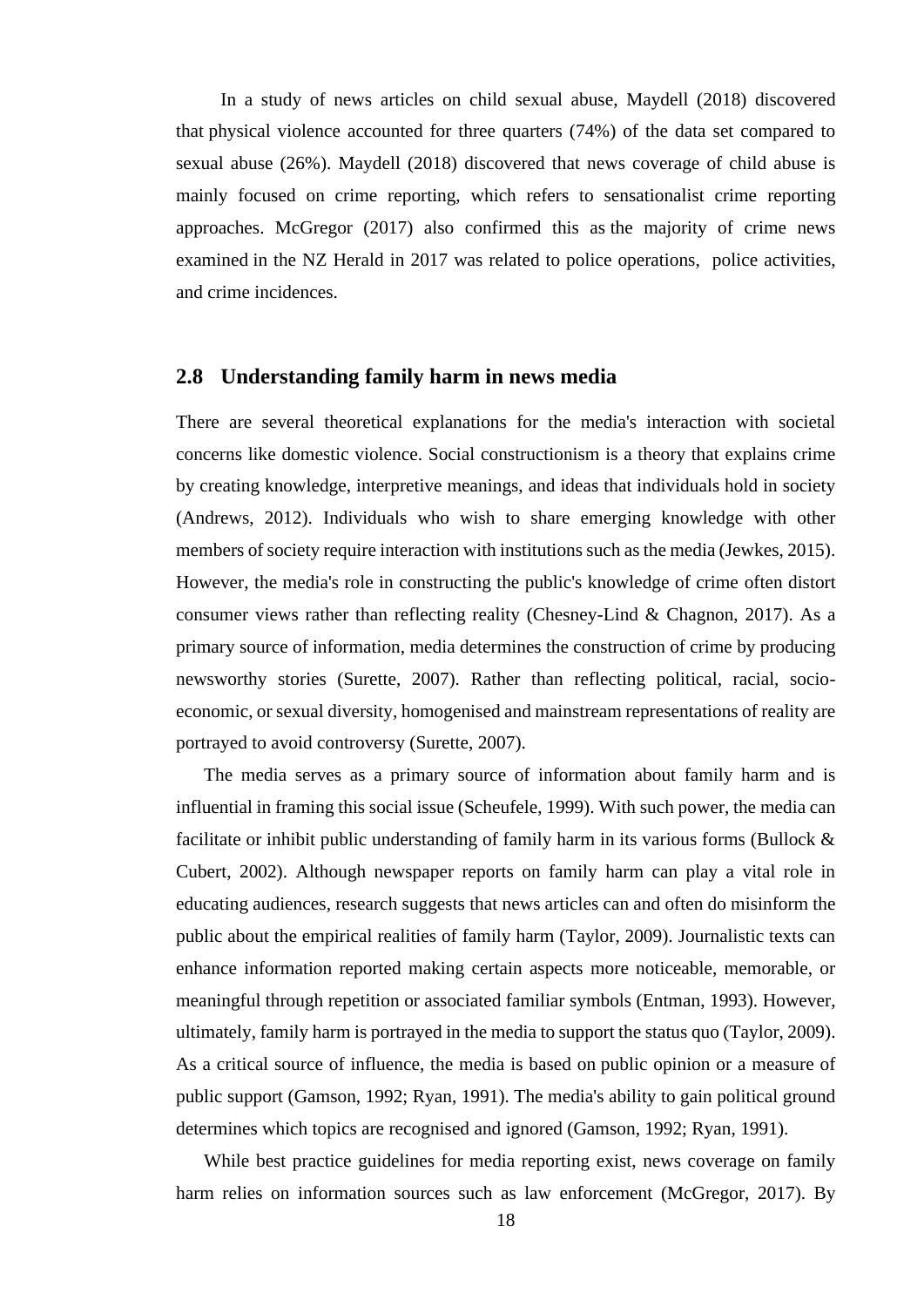seeking information solely from law enforcement, however, the perspectives of public health experts are often overlooked (McGregor, 2017; Sutherland et al., 2016). Meyers (1997) explained that journalists perceive the police as a legitimate source due to the neutral nature they provide when reporting information related to family harm. However, the neutrality that is assumed is not always consistent. When reporting to the media, the police primarily focus on offenders, which leaves victims and audiences with an inadequate grasp of the complexities of family harm, including variables that contribute to abusive behaviours, and what values to take from stories for educational purposes (Chibnall, 1977; Meyers, 1997; Sherizen, 1978). However, Jones (1994) suggests that advocates for victims can report incidents from a different perspective than one of political and social dominance (Jones, 1994; Meyers, 1997). Research on the consistency of information reported by the media and data related to family harm incidents is limited (Richards et al., 2011; Vives-Cases et al., 2009). Police frames, according to Seely and Riffe (2021), are devoid of context since they are often fact-based, blame victims, and justify perpetrators crimes. The police frame contributes to the isolation of family harm reporting in the media in this sense (Carlyle et al., 2014). Therefore, the accuracy of media reports determines whether sympathetic responses are elicited from audiences, increasing support for prevention and intervention by the public (Carlyle et al., 2014). Gorelick (1989) claims that the police, as gatekeepers of information about criminal activity and events, limit the public's understanding of what constitutes crime. (Humphries, 1981; Gorelick, 1989). When police officers are not questioned, even when explanations or solutions to crimes are provided, competing perspectives can be marginalised (Carlyle et al., 2014). Marginalisation leaves other relevant sources, such as victim advocates or academic researchers, underutilised due to the associated fear of bias (Byerly, 1994).

### <span id="page-19-0"></span>**2.9 The newsworthiness of family harm**

The concept of newsworthy reporting is complex yet part of an interrelated pattern of dramatic storytelling. For example, Gilliam and Iyengar (2000) found that violent crime is over-represented in news media. In their sample, 83% of crime incidents were violent despite violent crime not being prevalent in Los Angeles at the time. Comparatively, news reports on petty, non-violent, and white-collar offences were less likely to be reported (Gilliam & Iyengar, 2000). Criminal events considered rare or unique are also considered newsworthy. For example, if a victim or offender is involved in an incident that shares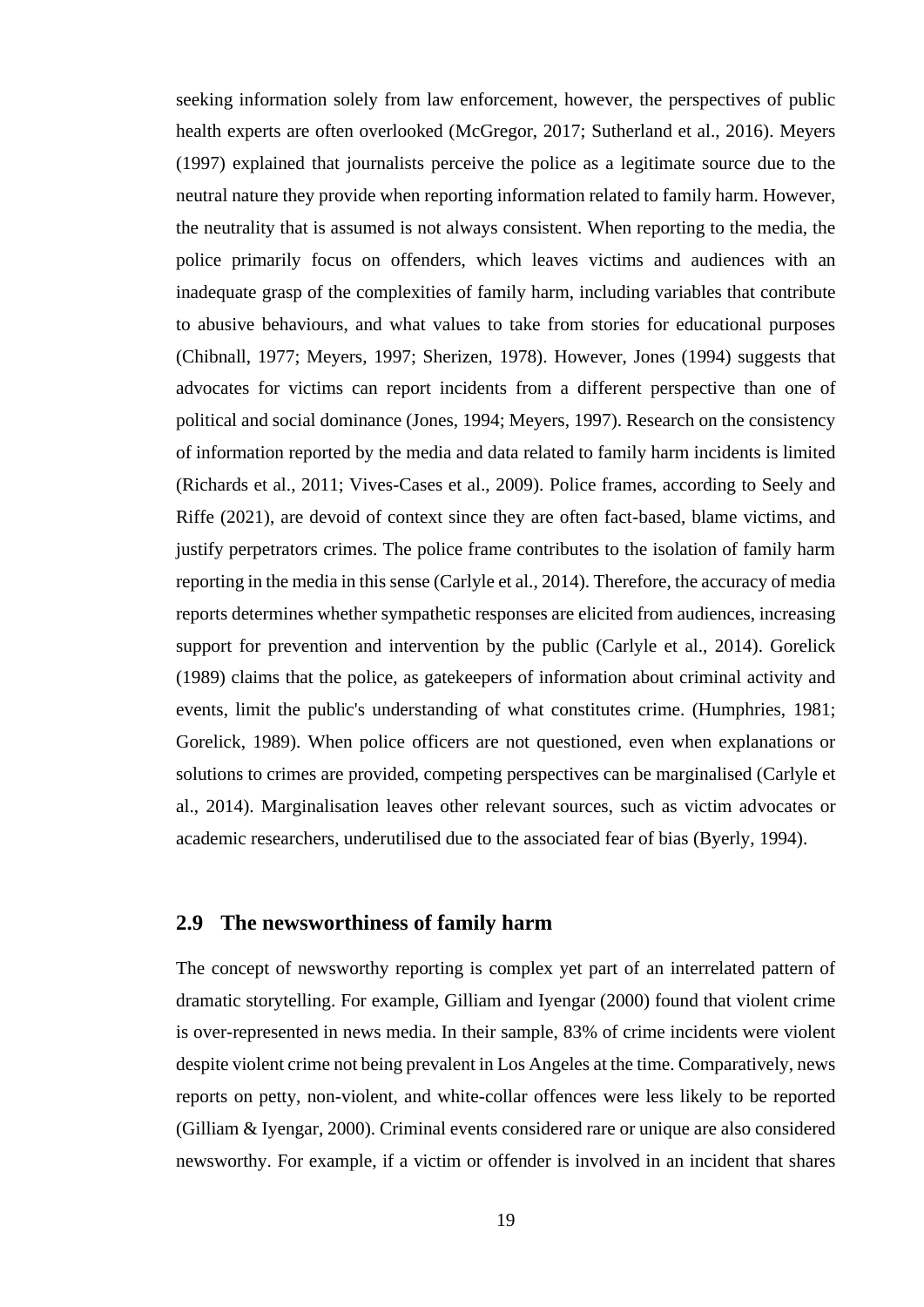unordinary aspects, newspapers produce more information about the event to maintain audience attraction to the story (Gekoski et al., 2012; Gruenewald et al., 2013).

Within the paradigm of newsworthy reporting, coverage increases when incidents of family harm are of high-profile cases of abuse. For example, according to Berns (2004), increased publicity of the OJ Simpson trial led to increased domestic violence incidents. On the other hand, the expanded publicity did not contribute to greater public awareness and understanding of harm but rather to the appeal of sensationalism and violence (Berns, 2004). Furthermore, timing the publication of news reports with high-profile cases can reduce the severity of abuse recorded in other family harm incidents (Maxwell et al., 2000). More crucially, there are usually variations in reporting on family harm issues (Maxwell et al., 2000). Family violence is reported in a variety of ways by the media, through frames that include, but are not limited to, episodic and thematic framing (Dan & Raupp, 2018). The verbs, adjectives, and nouns utilised by the writers can be further broken down into these reporting techniques (Dan & Raupp, 2018). As a result of the subjectivity of reporting, domestic violence is therefore portrayed as isolated, socially focused, or critical of present legislation (Maxwell et al., 2000).

Suppose an event is associated with a victim perceived as an individual or group of individuals who do not deserve having harm inflicted upon them. In that case, news media assesses the perceived vulnerability of victims to gain public sympathy and attention (Lee & Wong, 2020). The victim's associated level of vulnerability or innocence concerning family harm is often associated with women, children, and the elderly (Jewkes, 2015; Lee & Wong, 2020). Populations are considered vulnerable on the basis that they require protection from harm (Gekoski et at., 2012). For example, violence against children is considered a crime committed towards the innocent, violating a human instinct to protect children (Jewkes, 2015). As a result, such news stimulates an emotional reaction by audiences. Perpetrators are vilified by the public when incidences of child abuse are reported to the media, which adds to the overall level of newsworthiness an incident can achieve (Gekoski et at., 2012). Similarly, just as children are newsworthy victims due to their perceived vulnerability, so are women (Carlyle et al., 2014). When news media reports violent crimes, male victims often receive less focus and significance in articles than their female counterparts (Boulahanis & Heltsley, 2004). Disproportionate reporting on female victims highlights the associated impact of a lack of recognition of male victimisation (Peraica et al., 2021).

Carlyle and colleagues (2014) suggest that age and gender are factors that contribute to newsworthiness depending on social constructions surrounding each factor.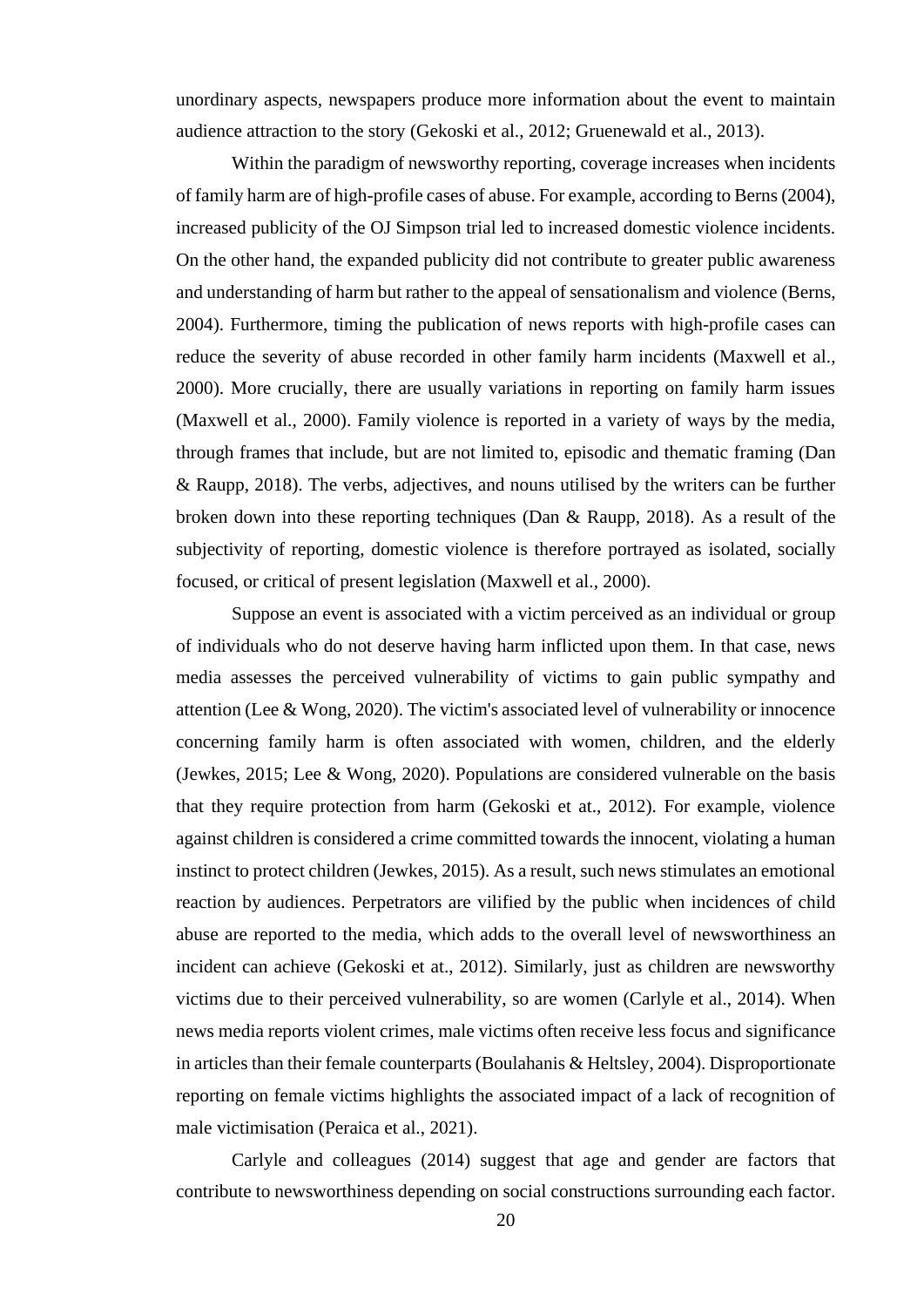Moreover, Carlyle et al. (2014) emphasised that while reports on female victims of violent crimes are significantly higher in news media, this may not be maintained when a female abuses drugs and alcohol or is homeless. Inadvertently the same issues of drug and alcohol abuse or homelessness provide excuses for the abuser's behaviours (Carrabine, 2008; Jewkes, 2015). Similarly, a white female who is middle-classed and young is perceived as more newsworthy than an older female who has a lower socio-economic status and belongs to an ethnic minority (Carlyle et al., 2014). In cases of IPV, female perpetrators who accuse male partners of cheating, seek self-defence against abusive partners, or experience mental suffering are given public justification to abuse partners in their relationships. Therefore, the emotionality associated with female offending characterises women as lacking a sense of control (Carlyle et al., 2014).

Elder abuse is also underreported in the media (Mastin et al., 2007). According to Mastin et al. (2007), an increase in reports of elder abuse may allow the media to portray this type of abuse as requiring public attention in the same way that male populations experiencing family harm do (Mastin et al., 2007). Since adequate media coverage can promote a greater understanding of the complexity of family harm, it can contribute to developing appropriate prevention and intervention methods for both victims and offenders (Mastin et al., 2007). Some researchers have also noted limited coverage of family harm when an incident involves same-sex parties (Estes & Webber, 2017). The lack of coverage of family harm relating to same-sex couples reflects a white, heterosexual, upper-class male framework that misrepresents populations dissimilar to such characteristics (Bullock & Cubert, 2002; Meyers, 1997). For example, research highlights how media reports of family harm on lesbian couple violence appear more exotic. As a result, the seriousness of harm is devalued and framed as unusual (Estes & Webber, 2017).

The narratives of news coverage on family harm often sensationalise victims and abusers, including framing incidents as isolated rather than as a complex social issue that contributes to ongoing harm in communities (Lloyd & Ramon, 2017; Savage et al., 2017; Scarduzio et al. 2017). News coverage of family harm promotes the idea that the nature of family harm is personal, which masks the actual pattern of harm victims experience (Lloyd & Ramon, 2017). By reporting family harm without addressing issues related to power and control, the subsequent impact of harm, regardless of socio-economic status, geographic location, gender, and sexual identity remain under-discussed (Easteal et al., 2019; Richards et al. 2011; Taylor & Sorenson 2002).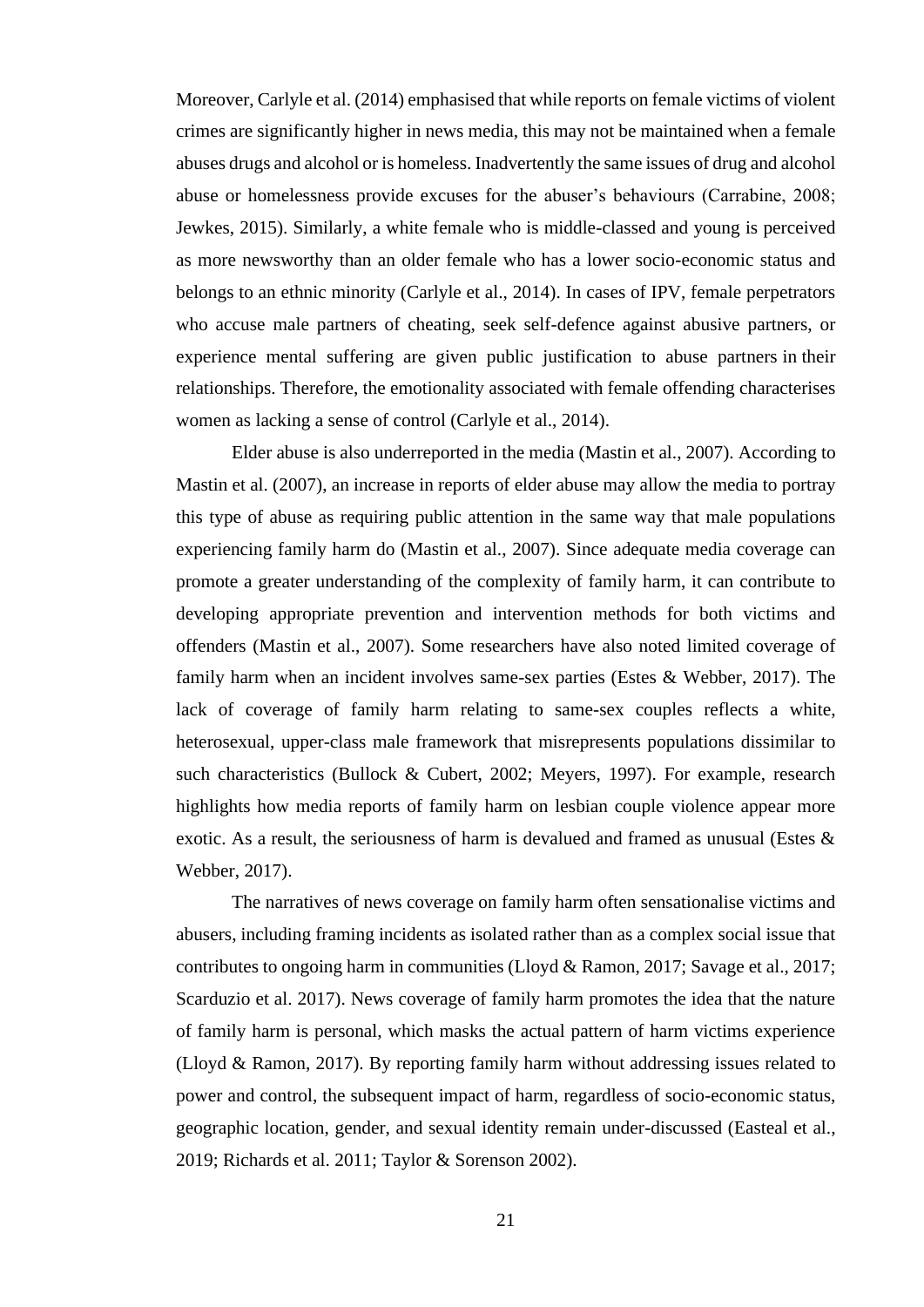The amount of reporting is also related to how reports deal with domestic violence (Lamb, 1991). Appropriate terminology for describing different types of abuse can help readers understand what they are reading and emphasise the seriousness of family harm (Lamb, 1991). When journalists refer to family violence as a 'domestic disturbance' or 'domestic issue', they minimise the complexity and severity of the harm that victims face (Lamb & Keon, 1995). However, a consensus has yet to be achieved on whether terminology such as 'family harm' or 'domestic violence' used by officials is suitable for correctly expressing the type of harm. Lamb (1991) suggests that the term 'battering' is more appropriate since it is neutral, instead of terminologies like 'family violence' or 'marital abuse', which isolates family harm rather than recognising it as a social issue. Scholars indicate, however, that linguistic terms like 'domestic violence' or 'family harm' may garner more attention from policymakers (Lamb & Keon, 1995).

Frames, language, and false narratives in the news media are significant factors of news reporting. In their identification of audience reception research, Sutherland et al. (2016) found that these factors influence emotional responses and attribute blame to victims or offenders. Rather than challenging myths and misinformation, reporting often reflects society's confusion about forms of harm such as violence against women. Since the capacity to communicate via media sources is beyond the resource accessibility for individuals, institutionalised inequality reinforces in this way (Ryan et al., 2006).

### <span id="page-22-0"></span>**2.10 Media, family violence and the weather**

Research shows a link between crime rates and seasonal variations (Cohn, 1993; Farrell & Pease, 1994; Koutaniemi & Einiö, 2021), which can influence the amount of news coverage. Weather conditions can influence family violence rates. For example, Farrell and Pease (1994) found that domestic violence complaints rise throughout the summer months, as did Koutaniemi and Einiö (2021). According to the routine activities theory, temporal weather cycles predict crime rates because negative behaviours increase during the summer months due to increased stress and frustration from weathering and higher possibilities to engage in an outside activity (Cohn, 1993; Farrell & Pease, 1994; Koutaniemi, & Einiö, 2021). Research also suggests that hot weather can increase the presence of guardians, such as the police, increasing the possibility of being caught engaging in illegal activity (Horrocks & Menclova, 2011). Negative behaviours, such as participation in violent crimes during the summer and property crimes during winter, have been observed, however, violent crimes do not always increase over the summer months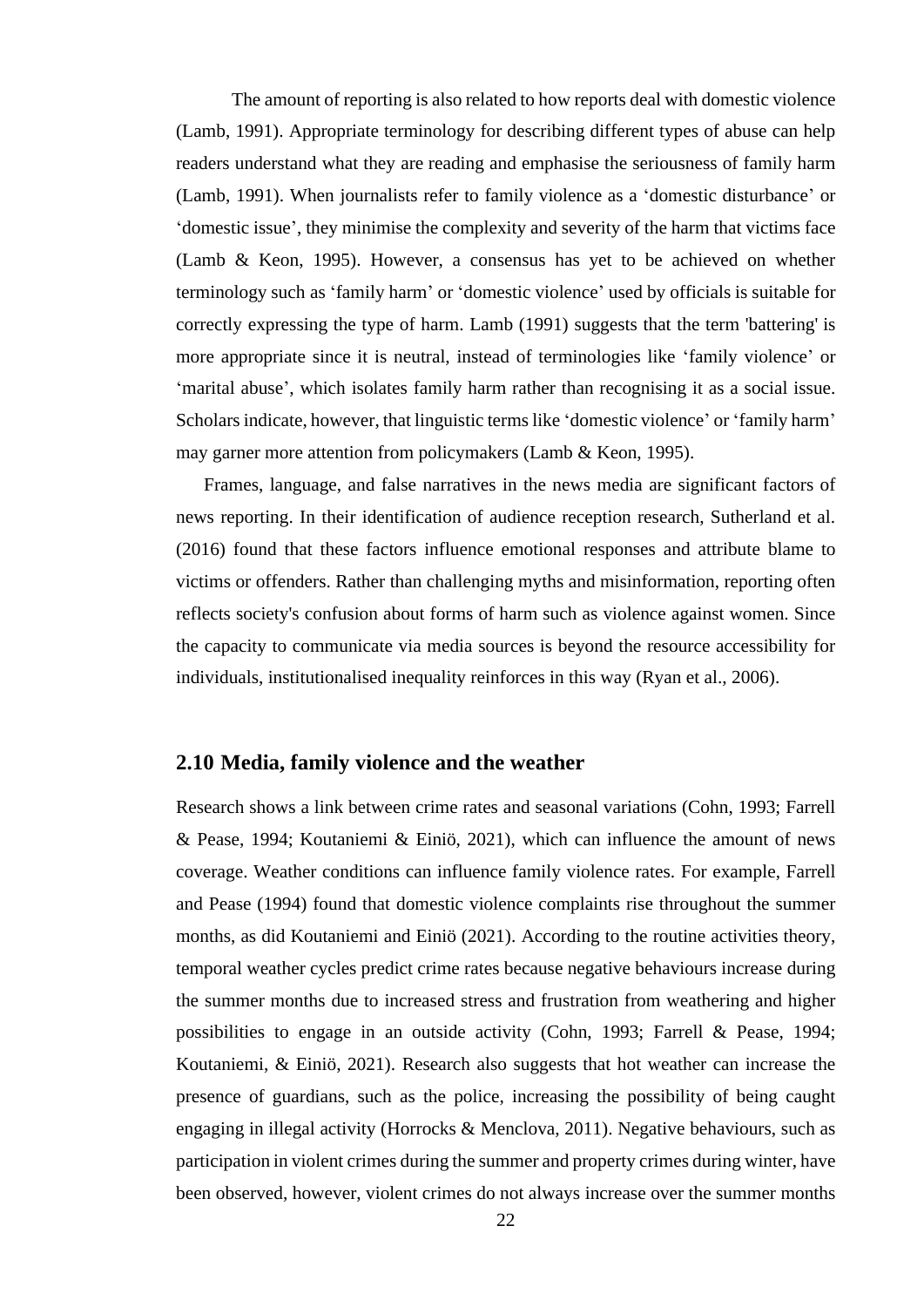(McDowall et al., 2012). Research argues that inclement weather, such as rain or storms, can lead to an increase in violent behaviour since it reduces the likelihood of having guardians such as police or witnesses present (Horrocks & Menclova, 2011). In relation to news coverage, Stevens (2020) discovered that the effects of temperature on behaviour extend to media platforms such as social media, where people engage in violent attacks online. As a result, increased family violence due to weather conditions can attract media attention because increased criminal activity leads to increased news coverage. However, because the media is known to exaggerate crime statistics, a rise in crime may not necessitate an increase in the news coverage (Ghanem, 1996).

### <span id="page-23-0"></span>**2.11 Newsworthy reporting of animal abuse in the context of family violence**

Research reveals that the media's newsworthiness of animal abuse incidents is confined to basic details such as animal species, alleged perpetrators, and a summary of the abuse case (Imbrock, 2003). Many articles lack detail, and as a result, they attract less attention than if they were more descriptive for readers (Grugan, 2019; Imbrock, 2003). According to existing studies on news coverage of animal cruelty, the suffering of animals provokes public emotion and reactions (Tiplady et al., 2013). For example, Tiplady et al. (2013) discovered that the instant reaction to animal mistreatment in the mainstream media is pity and sadness. According to research, women are more disturbed by crudeness in the media than males (Tiplady et al., 2013). Further investigation indicates that despite the majority of people discussing news coverage of animal cruelty with others afterwards, just about 10% contact politicians or write to news journalists (Tiplady et al., 2013). Overall, Tiplady et al. (2013) found that while media coverage of animal cruelty can affect the public, it does not result in significant behavioural changes to advocating for animals. Tiplady et al. (2015) found that reporting animal mistreatment often leads to sentiments of powerlessness (Tiplady et al., 2015).

Witnesses, police judges, and prosecutors depict offenders in the news media in unfavourable terms, according to Grugan (2019). Therefore, depictions add perspective to the piece (Grugan, 2019). Even when there is no judgement regarding animal abuse or perpetrators, the dramatic language used in storytelling might raise the danger of glorifying criminal behaviour in the media (Grugan, 2019). In some circumstances, sympathy for animal abusers can be directed towards the perpetrators, particularly if they have a psychological disorder or have experienced childhood trauma (Grugan, 2019). The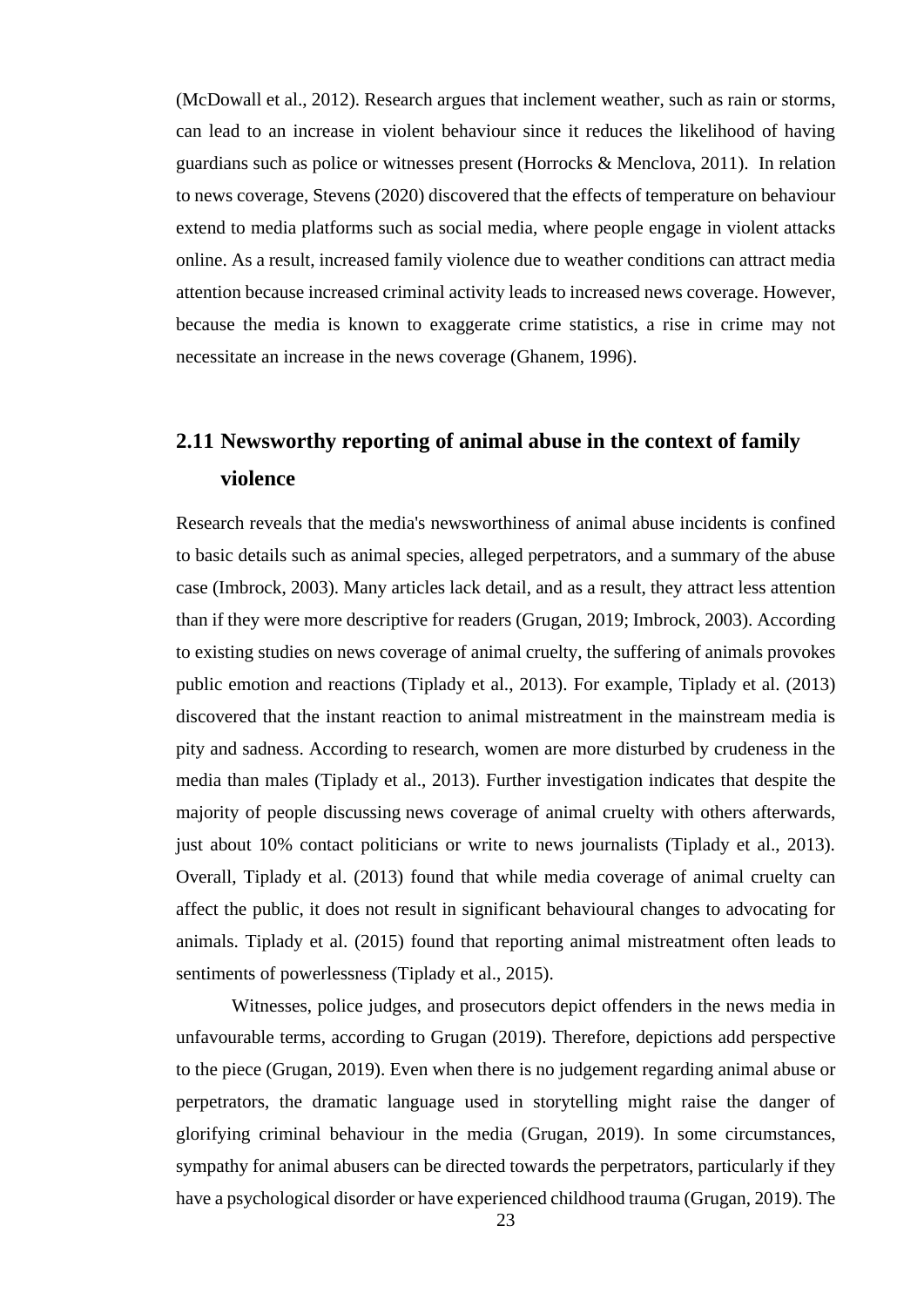attribution of blame to external circumstances influencing abusers' behaviour leads to sympathy for perpetrators (Grugan, 2019). However, various methods, such as recording criminal charges or auditing other psychiatric and media records, are likely to underreport animal mistreatment and have lower sensitivity for discovering correlations and differences across groups (Patterson-Kane & Piper, 2009).

While there is no scientific research on family violence and animal abuse in the media, there is much research on family violence and animal abuse (Ascione et al., 1997; DeGue & DiLillo, 2009; Flynn, 2000b; Simmons & Lehmann, 2007). In general, however, animal abuse and family violence have been linked in news reports. For example, a newspaper editor in the United States wrote a viral piece about animal cruelty and domestic violence, eliciting a range of emotional responses from reports of child abuse, trafficking, rape, and murder involving family and pets. Another incident involving animal cruelty was mentioned in a news article where a police officer killed his girlfriend's dog and emailed her an image of the dog's death to mentally harm her (Anderson, 2014). Additional information on domestic violence and animal cruelty victims has been reported in news media, focusing on the need for animal care and how the public can help raise awareness about the issue (Forsyth, 2021).

New Zealand news media has covered, to some extent, animal abuse in the context of family harm. For example, in 2005, The Sunday Star-Times (Dave, 2005) reported on academic research that links pet cruelty to domestic violence. Similarly, in 2012, The Press discussed Roguski's (2012) 'Pets as Pawns' research describing an incident of a dog being decapitated by an abuser, using children as witnesses to evoke fear (Carville, 2012). The same study was explored by the Otago Daily Times, however, emphasising women who participated in the study expressing fears and concerns (Collins, 2012). These publishers' selective reporting emphasises the editorial power to focus on specific aspects of an issue (Lloyd & Ramon, 2017). Reports also covered the Women's Refuge and The New Zealand Veterinary Association supporting the submission of family violence legislation to the Ministry of Justice for animal protection and the elimination of animals being used to control women who remain in abusive relationships (see, for example, Lawrence, 2015).

To summarise, most academic literature on IPV focuses on physical and sexual abuse. On the other hand, animal cruelty receives very little attention as a type of IPV. The news media portrayal of animal maltreatment as a form of IPV in New Zealand has yet to be explored. Closing this gap in the literature is important because greater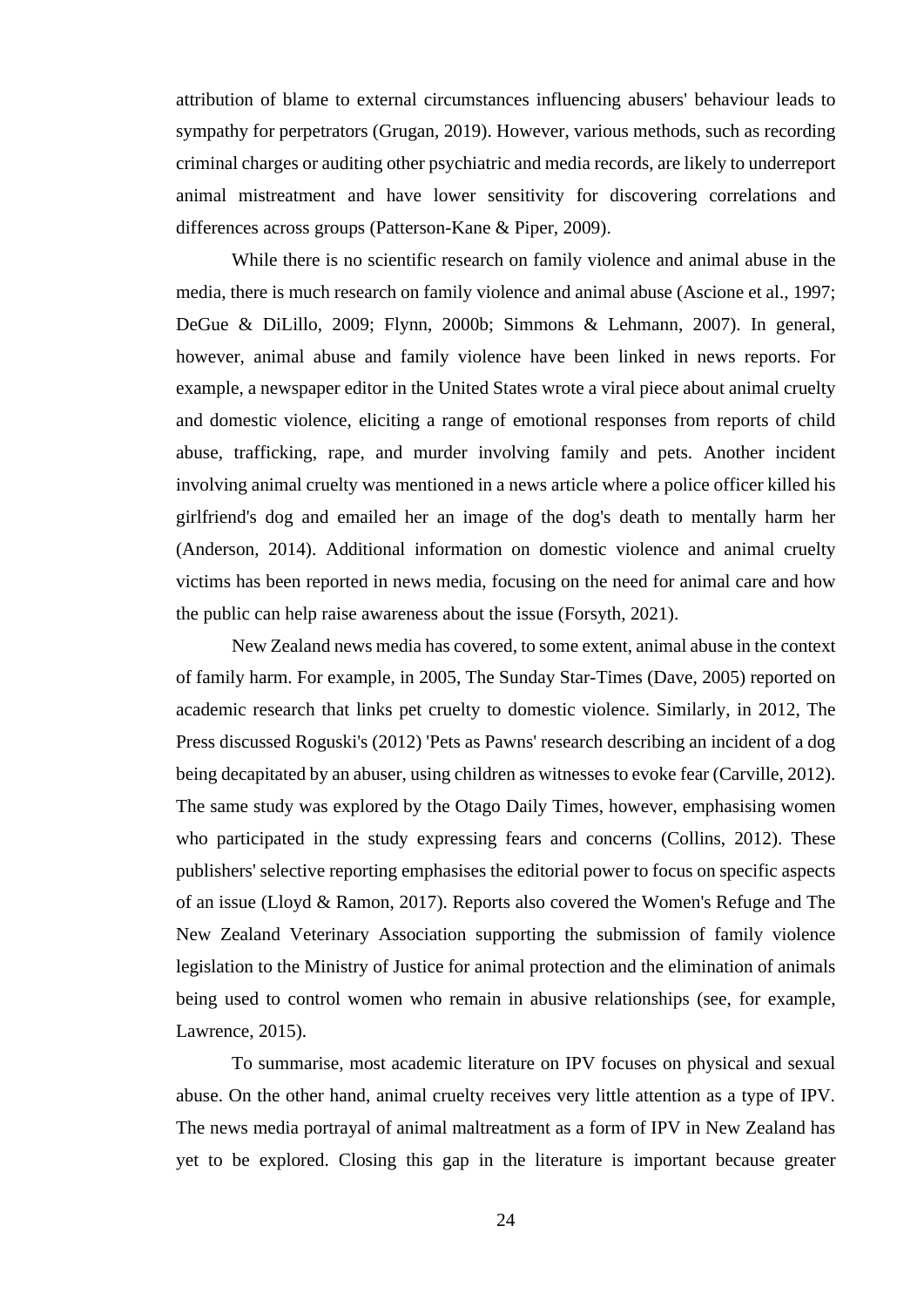public discourse on family violence is critical for improving knowledge about common kinds of family violence (Dragiewicz et al., 2018; Lindsay-Brisbin et al., 2014).

### **Research question**

Seeking to start addressing the gap in the literature, this study asks the following research questions:

*(1)* Which forms of family harm (physical, sexual, psychological, financial) dominate news media reporting in NZ?

*(2)* Is animal abuse considered a mechanism to inflict family harm by the media?

*(3)* Is there a seasonal difference in the amount of family harm reported?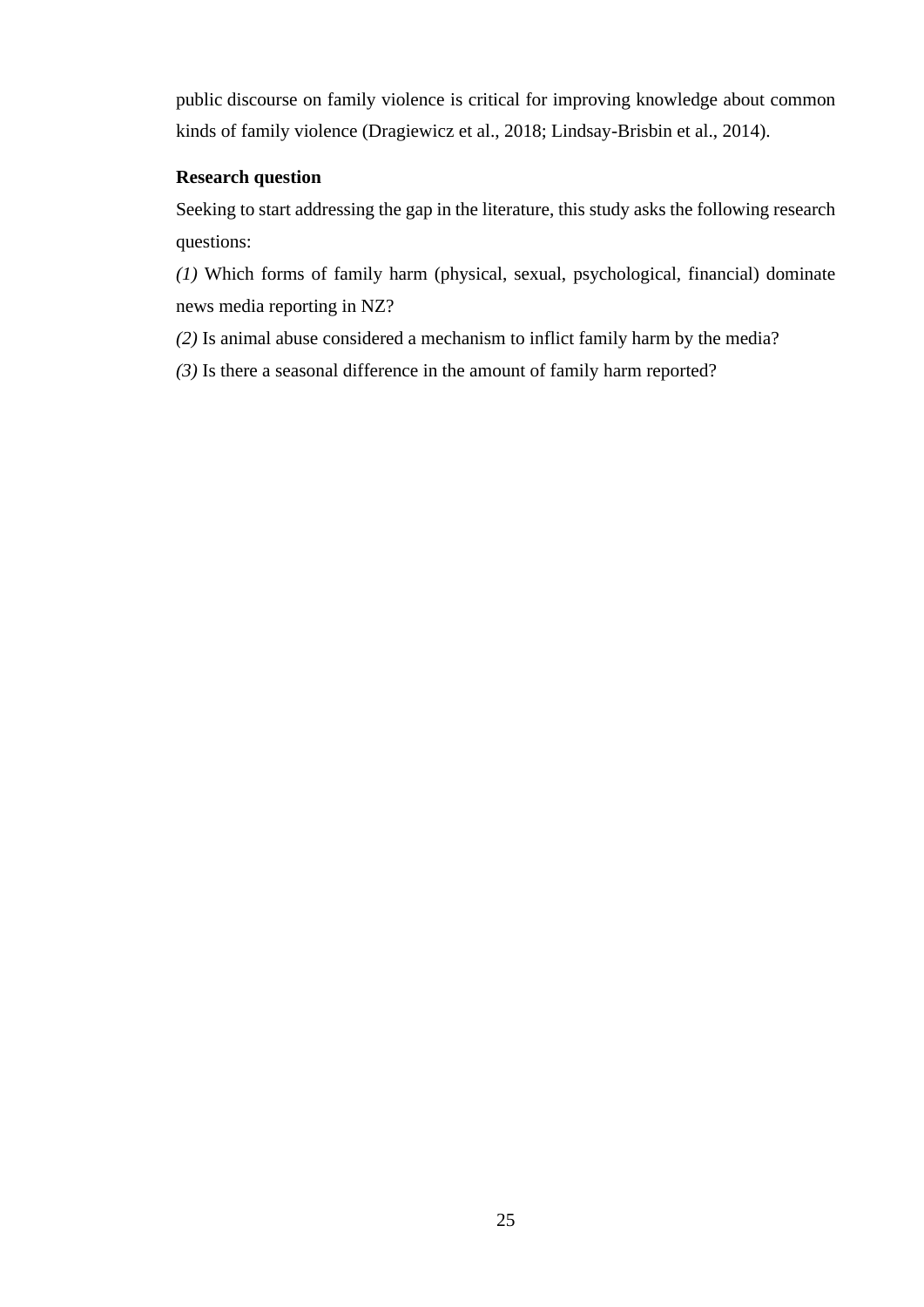## <span id="page-26-0"></span>**3.Research Design and Methodology**

### <span id="page-26-1"></span>**3.1 Methodology**

This study employs a social constructionist worldview. Social constructionism looks at how people construct their view of reality (Andrews, 2012). Social constructionism emphasises people's daily interactions and how they use language to create reality (Galbin, 2014). According to the constructionist viewpoint, social concerns such as family violence are portrayed in ways that are not always reflective of reality. For example, while male-on-female violence is more frequently publicised in the media when it comes to the gendered nature of family violence, this does not rule out the reality of female-on-male violence (Brown & Fish, 1983; Frazer & Miller, 2009). Moreover, Frazer and Miller (2009) note that subtle variations in reporting techniques, such as active versus passive verbs, have an impact on how family violence is depicted. Both male and female readers are more likely to condone rape and battering of women when male sexual violence against women is recounted in the passive person. According to Frazer and Miller (2009), this is due to the perception that men are more active participants, and hence male descriptions are more active than female descriptions, which are perceived as passive recipients of the action.

Media content analysis was employed, which studies texts, ranging from transcripts of interviews to films, television shows, and newspapers (Macnamara, 2005). Media content analysis systematically records quantitative descriptions of communications to make interpretations (Macnamara, 2005). Media content analysis is an effective research tool to investigate social issues such as racism, misogyny, and violence because it can indicate socially acceptable attitudes and behaviours (Macnamara, 2005; Stemler, 2015). Content analysis techniques have the advantages of flexibility and generalisability and the capacity to detect communication biases, disparities in communication in different situations, and the repercussions of over-or underreporting (Macnamara, 2005). For the purposes of this study, the frequency of family harm phrases used in news articles was determined.

This study's core theoretical foundation is framing, which examines media material, specifically the frequency and differences in reporting the same subject to elicit varied emotions (Matthes, 2009). According to studies on framing effects, whether and how news articles cover family violence, as well as the frequency of coverage, can influence how readers perceive family violence and what should be done about it (Bullock, 2007;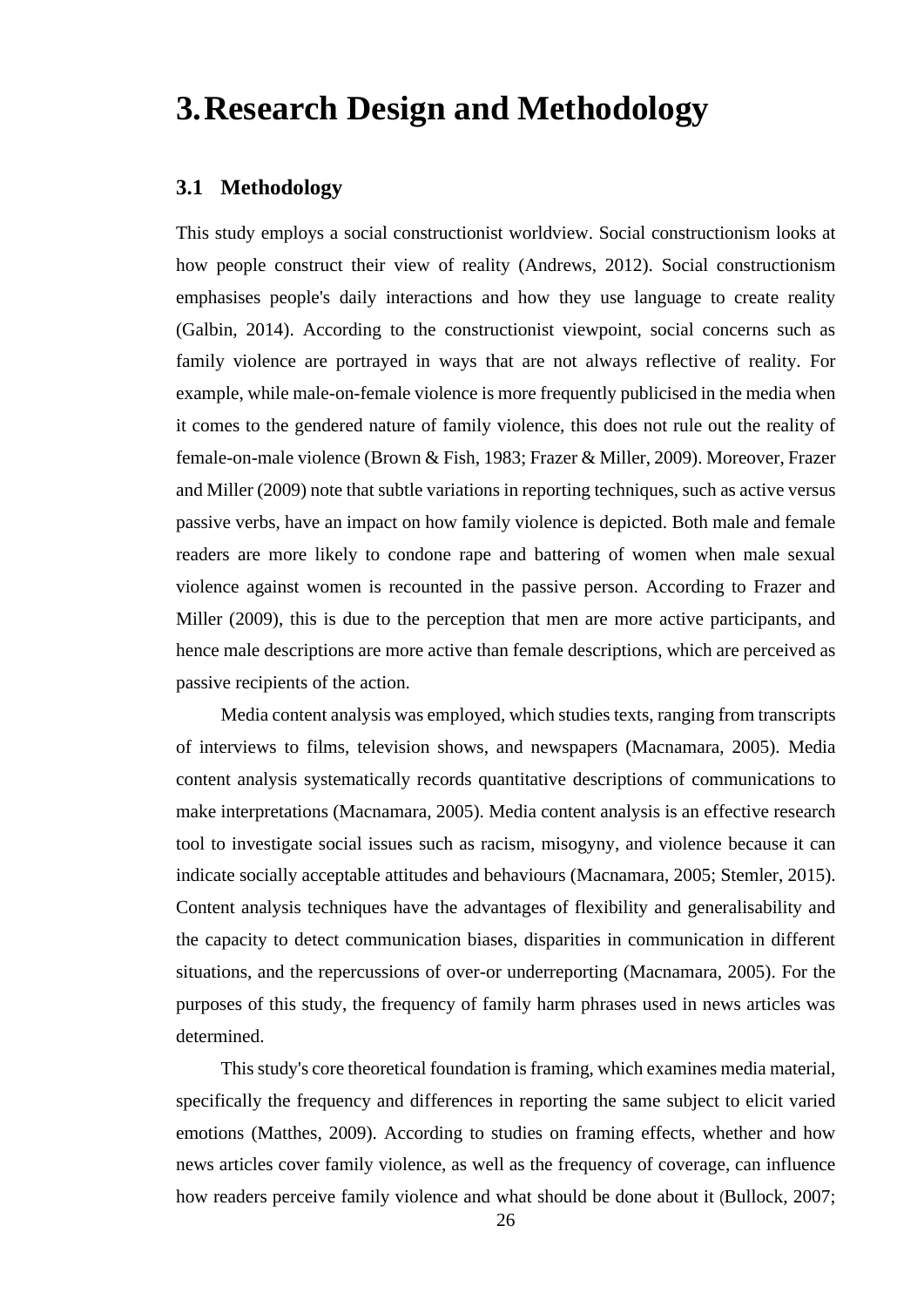Carlyle et al., 2008; Lindsay-Brisbin et al., 2014). Framing is also critical to comprehend political or social viewpoints on family violence (Matthes, 2009). While media coverage of family violence can raise awareness of support services for victims and perpetrators through psychological intervention, a focus on social intolerance of all types of abuse can educate the public on the nature and effects of harm (Aroustamian, 2020). Pre-set categories for types of harm were employed in a deductive coding approach (Matthes, 2009).

### <span id="page-27-0"></span>**3.2 Data collection**

For this study, news articles were used as discourse units. As a criterion for being retained for the content analysis, each article had to mention at least one form of abuse (physical, sexual, psychological, financial, animal abuse). According to Hudock (2005), readers of news items spend an average of 17 minutes each day reading the paper, which means they often only read the headlines. However, for the purposes of this research, news articles were read in their entirety to not risk losing information from the body of the piece (Hudock, 2005). Because the goal of the study was to see how often family harm is covered in the current news media, the selected news items had to be published in the chosen timeframe, even if they referred to an instance of family harm that occurred in an earlier time period. Seasonal variation was taken into account because the data was collected from July to October and included all articles published between January and October 2021. The nature of reporting was divided into two categories which were casebased reporting and generic reporting. Case-based articles are types of articles that discuss victims and the nature of the abuse as a single occurrence or pattern of incidents linked to a person committing or being a victim of harm. Generic articles contain general information on the prevalence of abuse, the financial expenses of rehabilitating or healing both victims and perpetrators, and statistical reporting on a victim or perpetrator demographics such as race, socio-economic status, and age.

Data was collected via Newztext, an electronic database that archives 19 New Zealand newspapers. Three influential newspapers were chosen for data analysis out of 19 publications: The New Zealand Herald, The Press, and The Dominion Post. The reason for choosing these newspapers was because of their national distribution and readership rates. Each newspaper produces articles in the three major cities of Aotearoa: Auckland, Wellington, and Christchurch. While there were no audits on the circulation and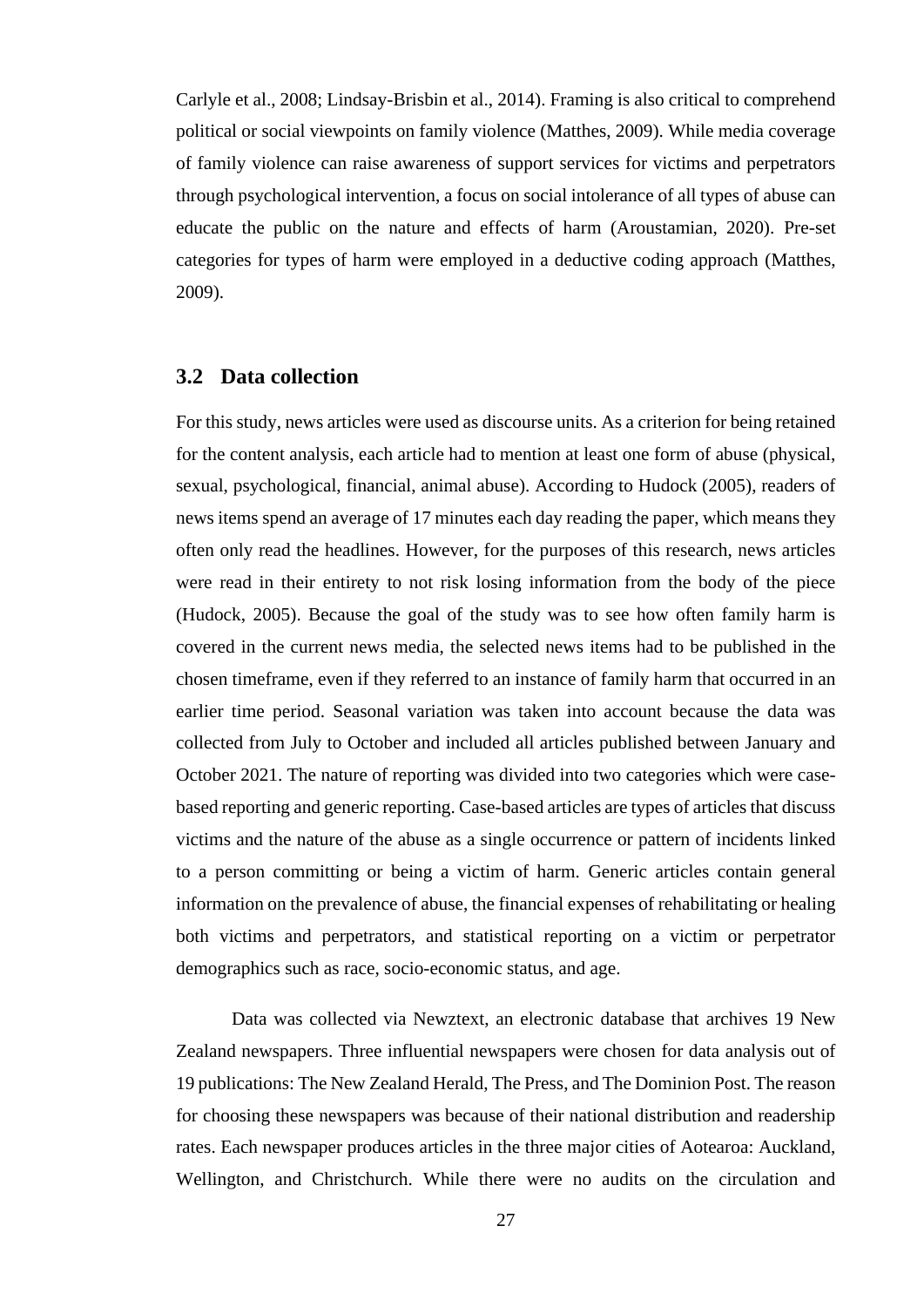readership rates of the NZ Herald this year, historical records reveal that the NZ Herald had the highest readership rates with 100,073 readers. The publishers The Press (37,002 readers) and the Dominion Post (36,652 readers) follow (The New Zealand Audit Bureau of Circulations Inc, 2021).

Articles were sampled over four months (July 5th to October 5th, 2021). Comparable New Zealand crime news studies cover a two-year period since this timeframe generates a sufficient and reasonable amount of data (Deckert, 2020; Easteal et al., 2019; Kelly & Payton, 2019). However, because the current study is an Honours dissertation with time constraints, a month-by-month data gathering procedure was used until a data amount equivalent to other news media studies, i.e., around 100 articles, was reached (Deckert, 2000). Seasonal impacts on media reporting can also be accounted for in four months (Sutherland et al., 2019).

Data sampled from the Newztext database were obtained through keyword combinations which included: Family harm <OR> family violence animal abuse <OR> domestic violence animal abuse <OR> domestic violence physical assault <OR> domestic violence sexual assault <OR> domestic violence financial abuse <OR> family harm animal abuse <OR> psychological abuse domestic violence <OR> domestic violence animal harm. The 'additional search phrases' section further reduced article searches. Physical assault <AND> sexual assault <OR> psychological assault <OR> financial abuse <OR> animal abuse <AND> psychological abuse were used as additional search phrases to filter the required articles. Newspaper editors create headlines to attract the public; thus, only the names of news articles were searched for these keywords (Tabbert, 2016). The filtering technique included removing duplicates (same items published by multiple publications) from the data collection. For analysis, the first duplicate published was chosen.

### <span id="page-28-0"></span>**3.3 Data analysis**

The item's title and publication date were noted first. Then it was determined if the piece was about a single case of domestic abuse (case-based article) or domestic violence as a societal issue (generic article). The form of family harm reported in each article was then determined. If an article was case-based or generic, it was marked as 1 or 0 in the coding categories. For example, if an item were case-based, it would be marked as 1 in the casebased category and 0 in the generic category. The following were the coding categories for each type of abuse based on the definitions of abuse: Physical (1), sexual (1),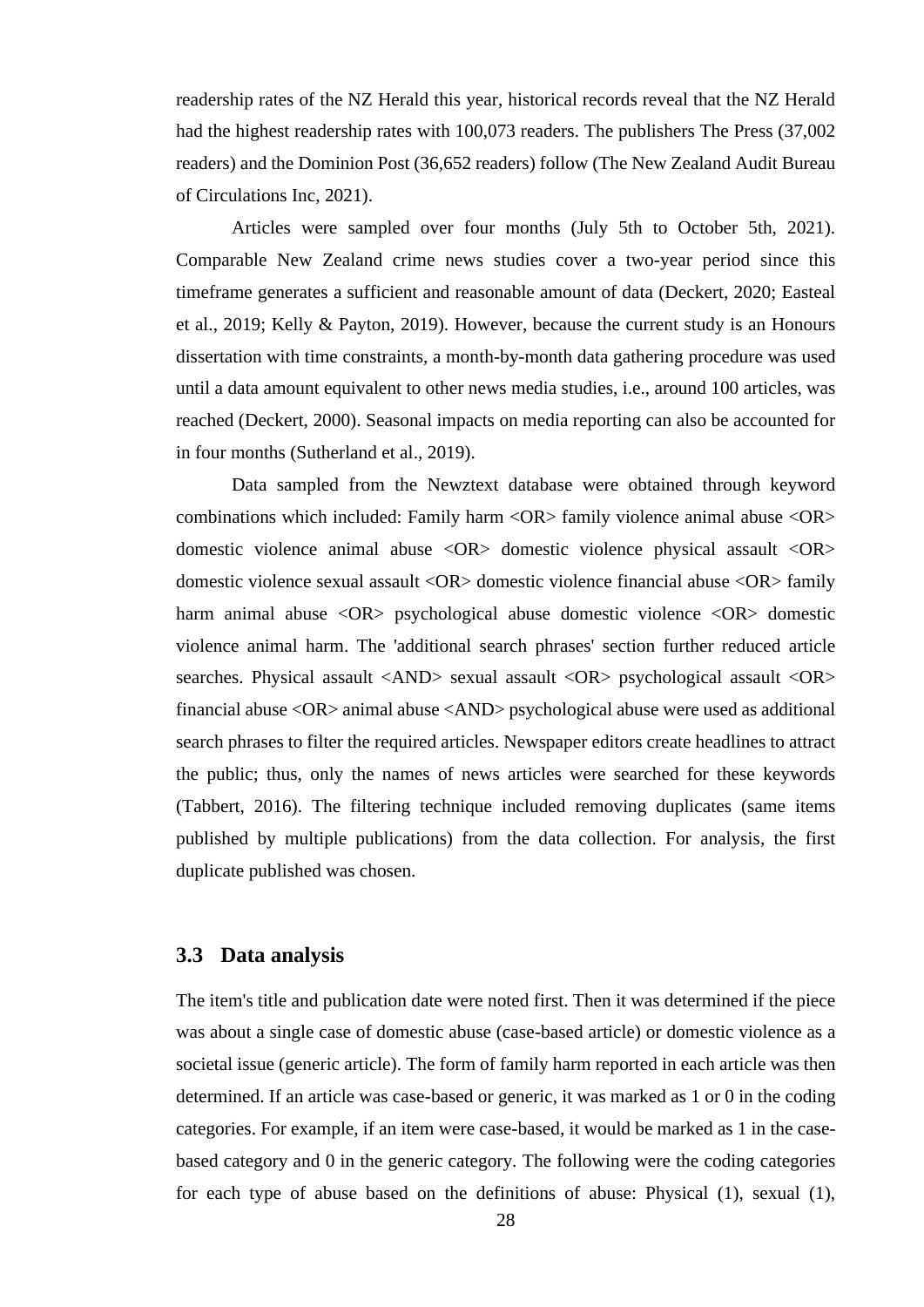psychological (1), financial (1), and animal abuse (1). If an article only discussed one type of abuse and not another, this was classified as a 0 for each type of abuse not mentioned. If an article addressed more than one type of harm, all forms of harm stated were coded as 1, while types of harm that were not mentioned were coded as 0. Once each item was coded in the Excel sheet, all entered data was thoroughly reviewed for spelling errors and potential duplicates to ensure accurate data processing.

#### <span id="page-29-0"></span>**3.4 Limitations**

The current research has some limitations. The study's methodology suffers from a lack of reliability and validity due to the use of a combination of human and computerised coding techniques (Grimmer & Stewart, 2013; Lacy et al., 2015). Manual data entry raises the risk of human marker failures, such as incorrect items or data entry (Grimmer & Stewart, 2013; Lacy et al., 2015). When analysing the results, incorrect data entry was detected, which, while addressed, shows that there may be more anomalies in the data. Future researchers should use more sophisticated computerised coding analysis for their research designs.

The news media was the study's sample content. Although news media are a valuable source of information and can influence public opinions of family violence, other forms of media are also helpful for analysis (Bandura, 1986; Carlyle et al., 2008). Future researchers should analyse these mediums as part of their studies. Furthermore, research shows that media coverage of family harm is frequently skewed; hence, comparing news coverage to epidemiological data on family harm might aid in determining which types of harm are reported and which are not (Carlyle et al., 2008). While quantitative measures are useful for statistical reporting, qualitative analysis provides a better understanding of the complexities of family harm. It allows for more in-depth research of victim-offender interactions. Future research may examine how articles frame domestic violence as a social issue, and whether resources for victims and offenders are published in articles (Macnamara, 2005).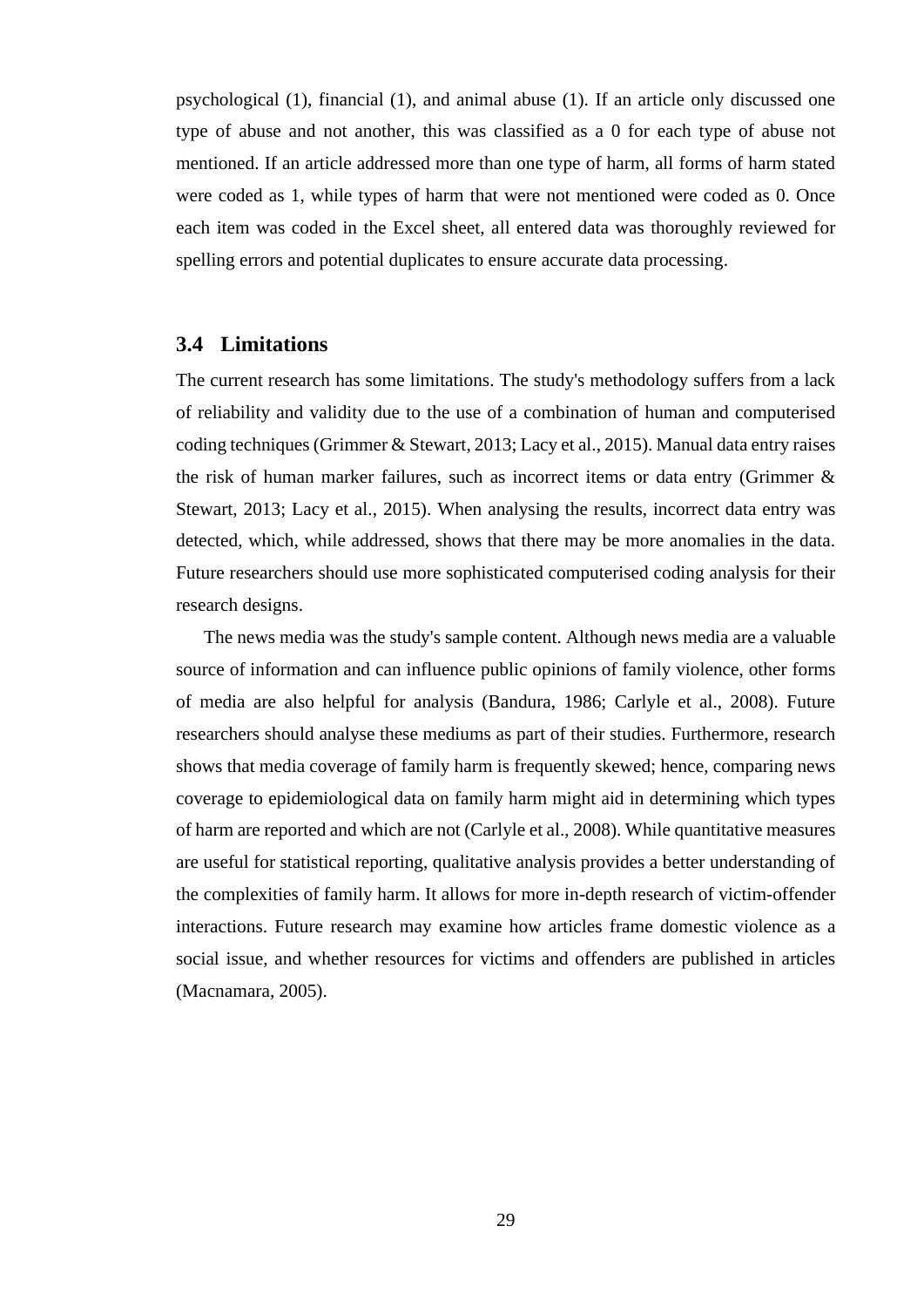### <span id="page-30-0"></span>**4.Findings**

A total of 106 articles was gathered via the Newztext database. After removing duplicates, 77 articles were retained from July 5th to October 5th, 2021.

#### **News publishers reporting family violence**

The Dominion Post publishes the only animal cruelty article.



*Figure 1.* Comparison of publishers NZ Herald, The Press and The Dominion Post reporting different forms of abuse.

<span id="page-30-1"></span>This graph displays a comparison of each news publisher (NZ Herald, The Dominion Post, The Press) reporting different forms of abuse (physical, sexual, psychological, financial, animal abuse) within a family harm context. Of the 77 articles published relating to family harm, only one (1%) was published on animal abuse as a form of harm reported by The Dominion Post. When analysing articles from the NZ Herald, Dominion Post and The Press, the NZ Herald reported physical abuse more frequently compared to all other forms of abuse, where 30% of articles reported physical abuse as a form of harm from this newspaper. In relation to sexual abuse, 18% of articles were published from the Dominion Post, higher than the NZ Herald (14%) and the Press (13%). Psychological abuse was reported more by the Press (13%) compared to The NZ Herald (9%) and the Dominion Post (6.5%), and no articles were published on financial abuse as a form of harm by the Dominion Post, as shown by the graph. However, financial abuse was reported by the NZ Herald (4%) and the Press (1%). Overall, The NZ Herald and the Dominion Post reported more articles on different forms of abuse than The Press.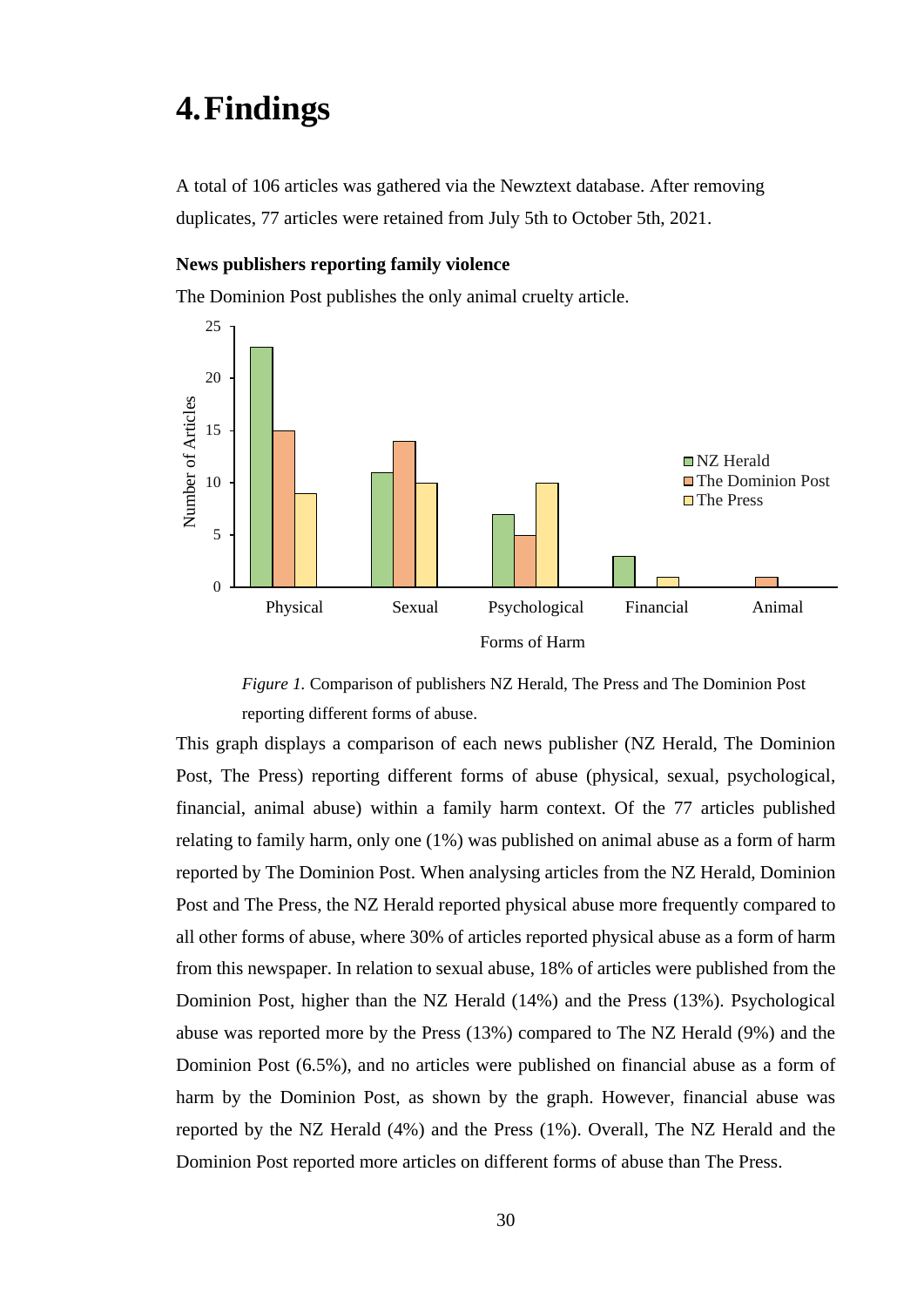#### **Generic vs case-based articles**

News articles reported abuse as mainly case-based.



*Figure 2.* Comparisons of generic and case-based articles reporting forms of harm*.*

<span id="page-31-0"></span>This graph displays comparisons for generic and case-based articles reporting all forms of abuse in relation to family harm. On average, most articles published were case-based (60%) compared to generic articles (40%). As shown, physical, sexual, and psychological abuse were reported more frequently than financial and animal abuse for both generic and case-based articles. However, there are notable differences in how many articles were published when comparing generic to case-based articles. Generic articles were reported consistently less in comparison. For example, 15 (19%) articles on psychological abuse were case-based compared to generic (9%). With only one article (1%) published on animal abuse, findings show that this article was generic. Furthermore, when examining financial abuse, this form of harm was reported more as generic (4%) than case-based (1%).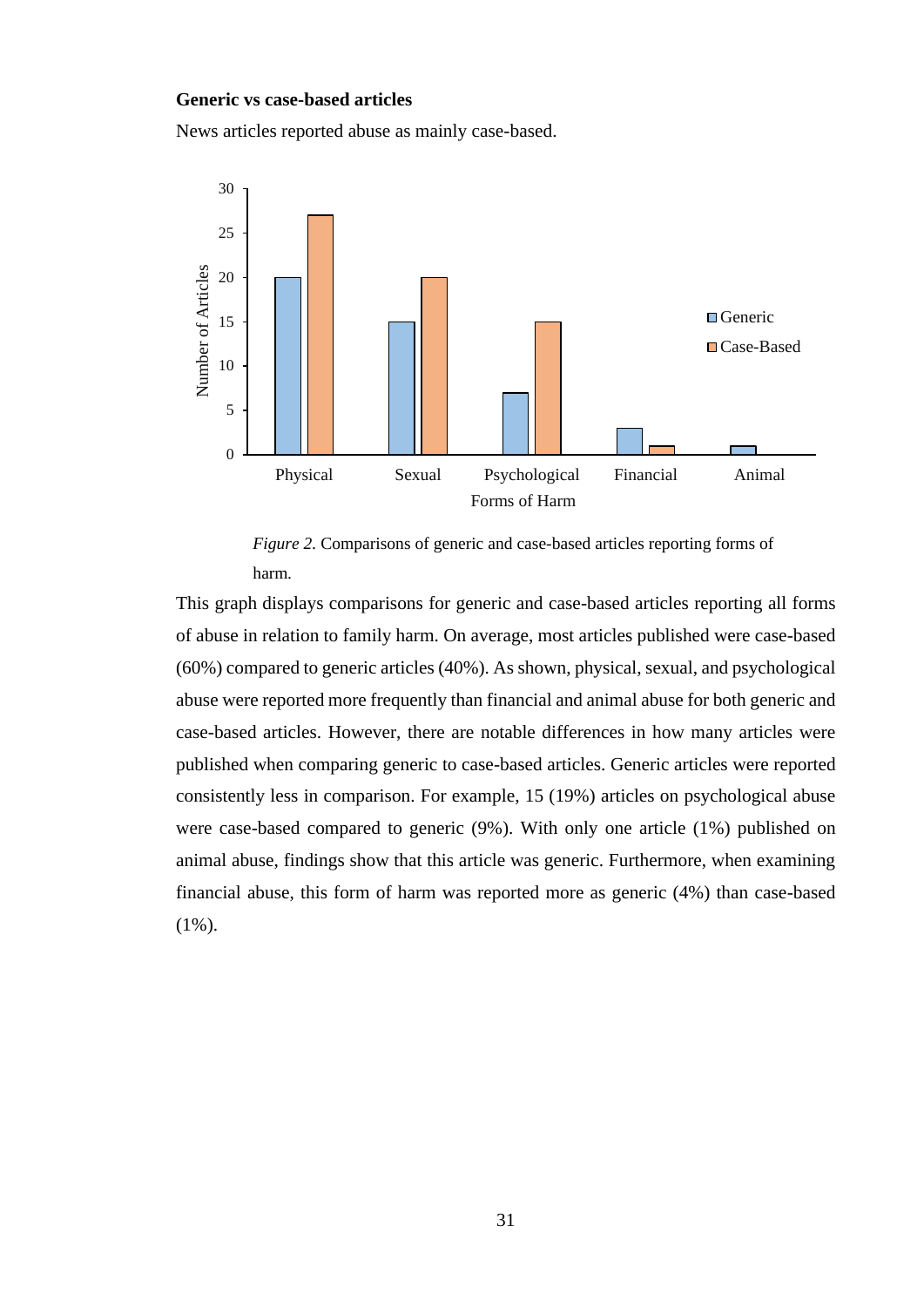#### **Generic articles reporting different forms of abuse**

Physical and sexual abuse was reported more generically than any other combination of abuse reported.



Count of Generic Terms Reporting Various Forms of Abuse

*Figure 3* Generic articles that reported more than one form of abuse.

<span id="page-32-0"></span>This graph displays generic articles reporting on more than one form of abuse. Findings show that 19 generic articles reported combinations of forms of abuse. As shown, ten generic articles reported on physical and sexual abuse. Therefore, reports on physical and sexual abuse were highest compared to other combinations of abuse reported in articles. Examination of generic articles showed a pattern of psychological abuse with financial abuse (3%). Similarly, psychological abuse was also associated with physical abuse in reports (4%). As shown, any other combination of abuse reported remained low in generic article reports (1%).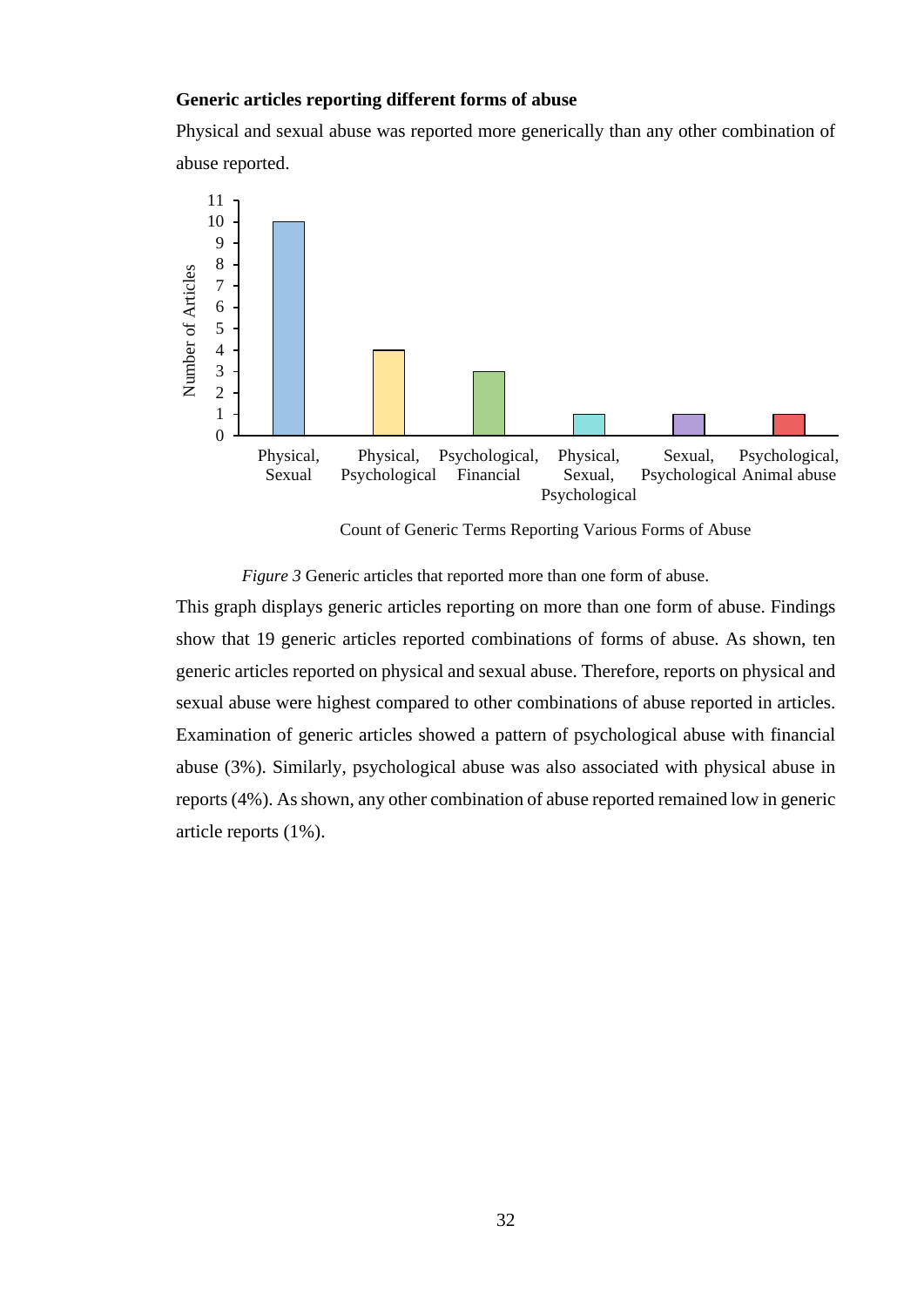#### **Case-based articles that reported different forms of abuse**

Physical and psychological abuse are reported more frequently together.



Count of Case-Based Reporting Various Forms of Abuse

*Figure 4.* Case-based articles report more than one form of abuse.

<span id="page-33-0"></span>This graph displays case-based articles reporting more than one form of abuse. Overall, 21% of case-based articles reported a combination of different forms of abuse. In casebased articles, physical and psychological abuse was reported highest (8%). However, when paired with sexual abuse, articles that reported psychological and sexual abuse together were relatively high also (6.5%). Similarly, articles reporting on physical and sexual abuse were common (5%). Other combinations of forms of abuse reported in casebased articles were not reported as often. As shown, only 1% of case-based articles reported physical, sexual, and psychological abuse together, and 1% of articles reported psychological and financial abuse.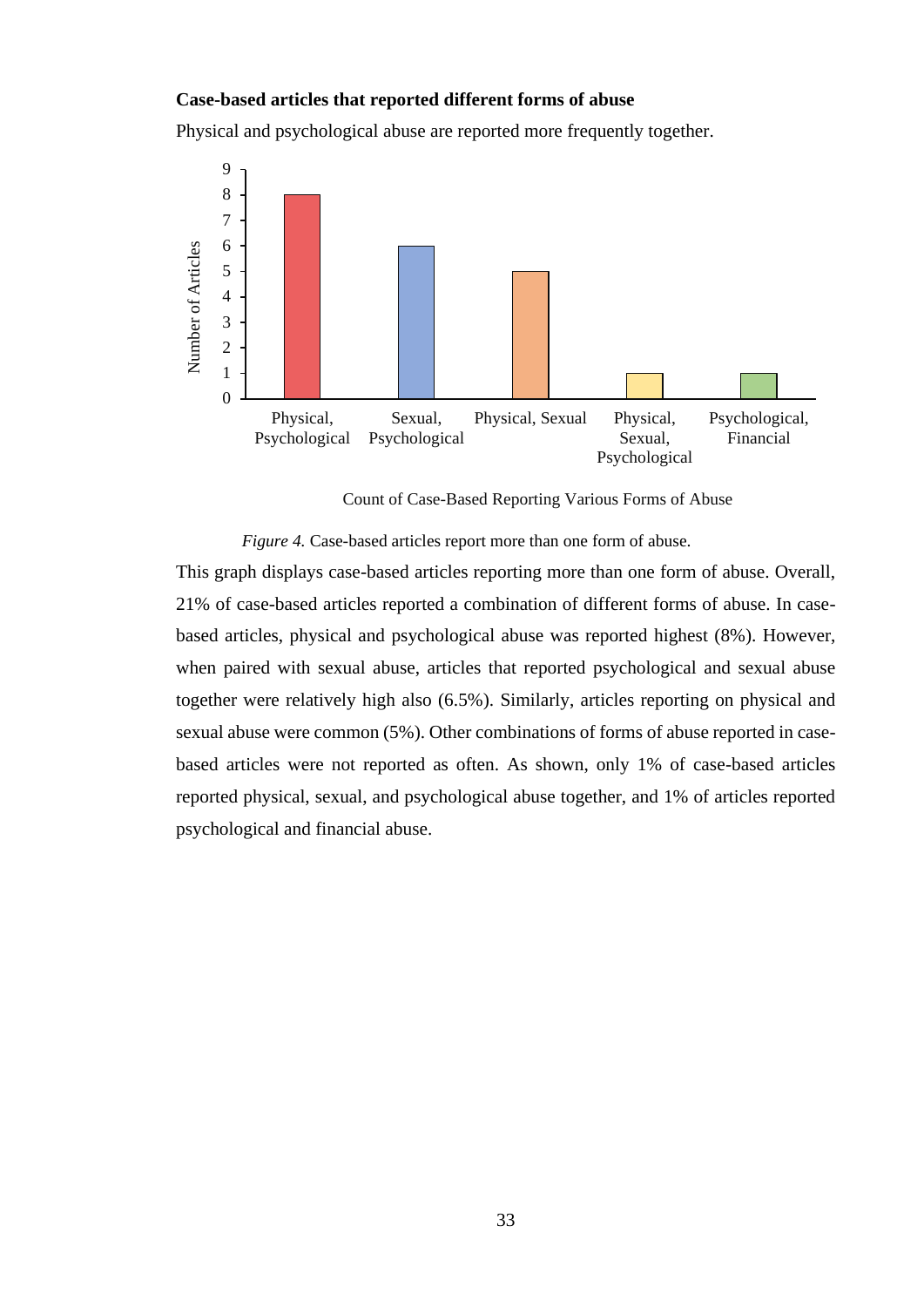### **Family violence reports from February to August 2021**

Newspaper reporting of various forms of abuse is not evenly distributed. Seasonal changes in media reporting are accounted for by reporting on articles from February to August 2021.



<span id="page-34-0"></span>*Figure 5.* The number of physical abuse articles published from February to August 2021*.*

Figure 5 displays reports of physical abuse from February to August. On average, physical abuse was reported more frequently in May (16%). April and July also had relatively high rates of physical abuse reports (14%). Comparatively, reports of physical abuse were lowest in August (1%).



Sexual Abuse Reported from February to August 2021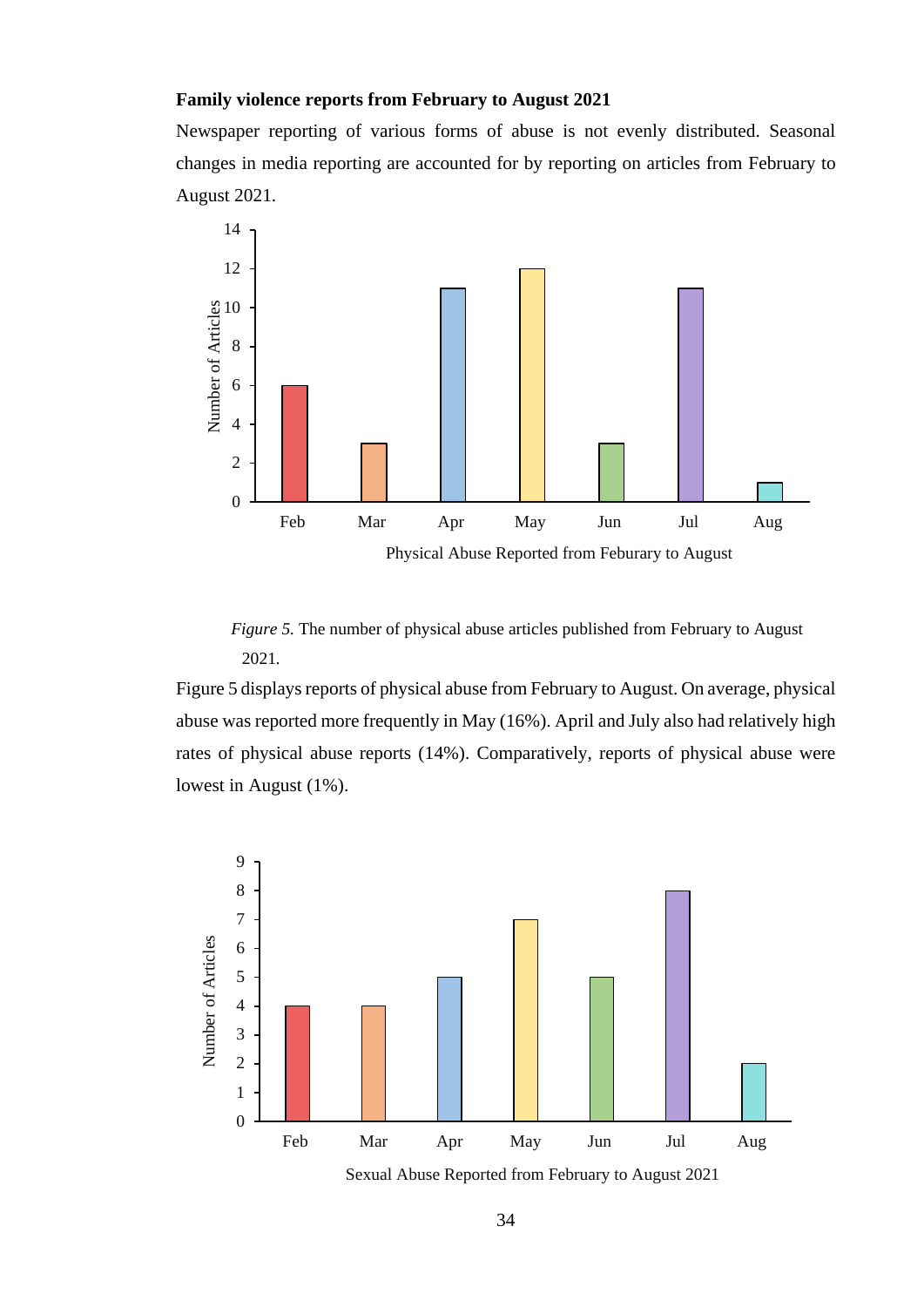<span id="page-35-0"></span>*Figure 6.* The number of sexual abuse articles published from February to August 2021.

Figure 6 displays seasonality patterns of sexual abuse reports. Sexual abuse was reported highest in July (10%) and May (9%). Findings show that sexual abuse was reported least in August (3%). As with February (5%) and March (5%), the months April and June shared the same rate of sexual abuse reports (6%).



*Figure 7.* The number of psychological abuse articles published from February to August 2021.

<span id="page-35-1"></span>Figure 7 displays the number of articles published on psychological abuse. Compared to any other month, psychological abuse was reported most in July (12%). In June and August, reports of psychological abuse were lowest (1%).

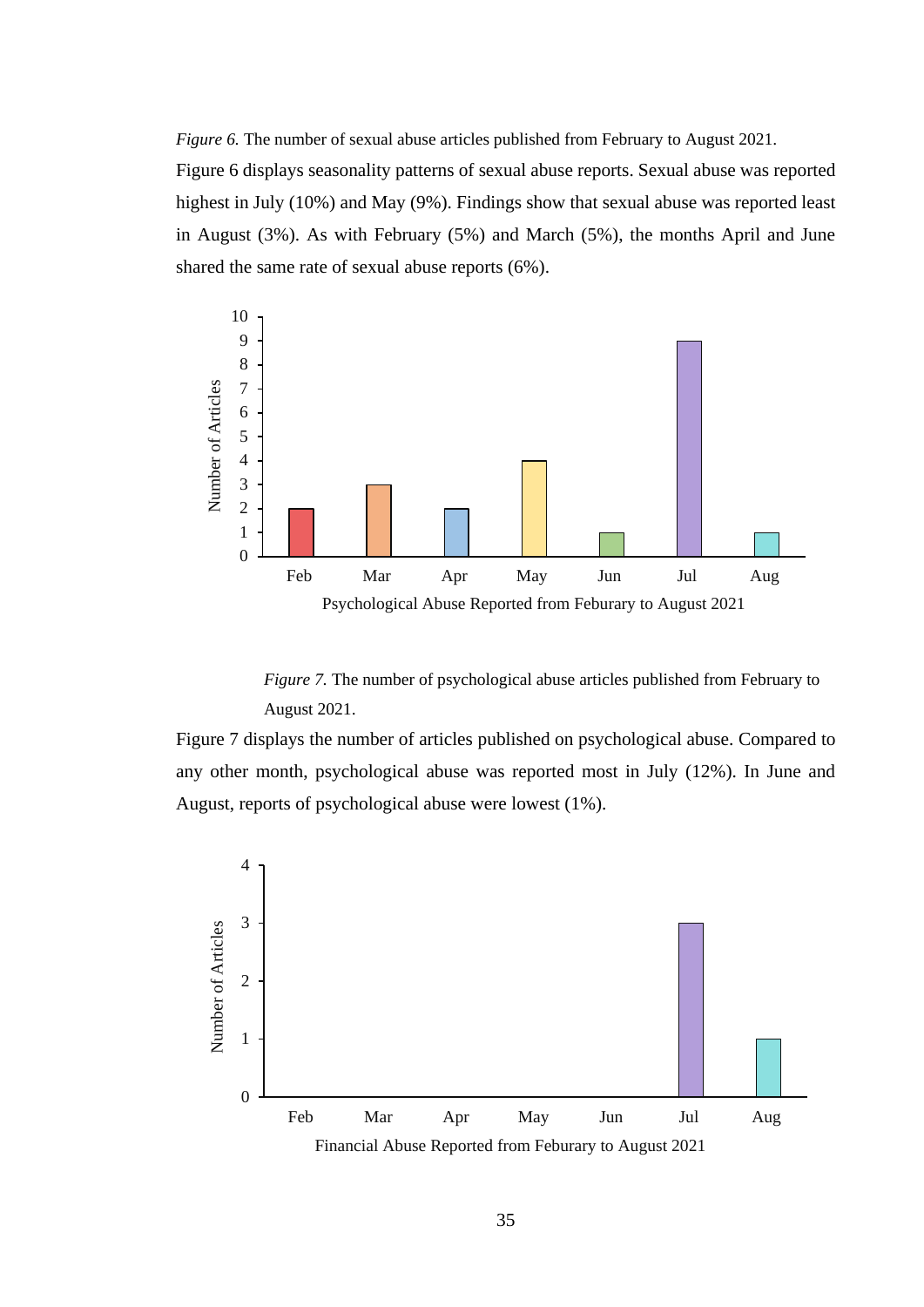*Figure 8.* The number of financial abuse articles published from February to August 2021*.*

<span id="page-36-0"></span>Figure 8 shows the number of articles that reported financial abuse. As shown, the only months to report financial abuse were July (4%) and August (1%).



*Figure 9.* The number of animal abuse articles published from February to August 2021*.*

<span id="page-36-1"></span>Figure 9 displays the total amount of articles published on animal abuse within a family harm context. Findings show that only one article was published on animal abuse (1%) in August of 2021.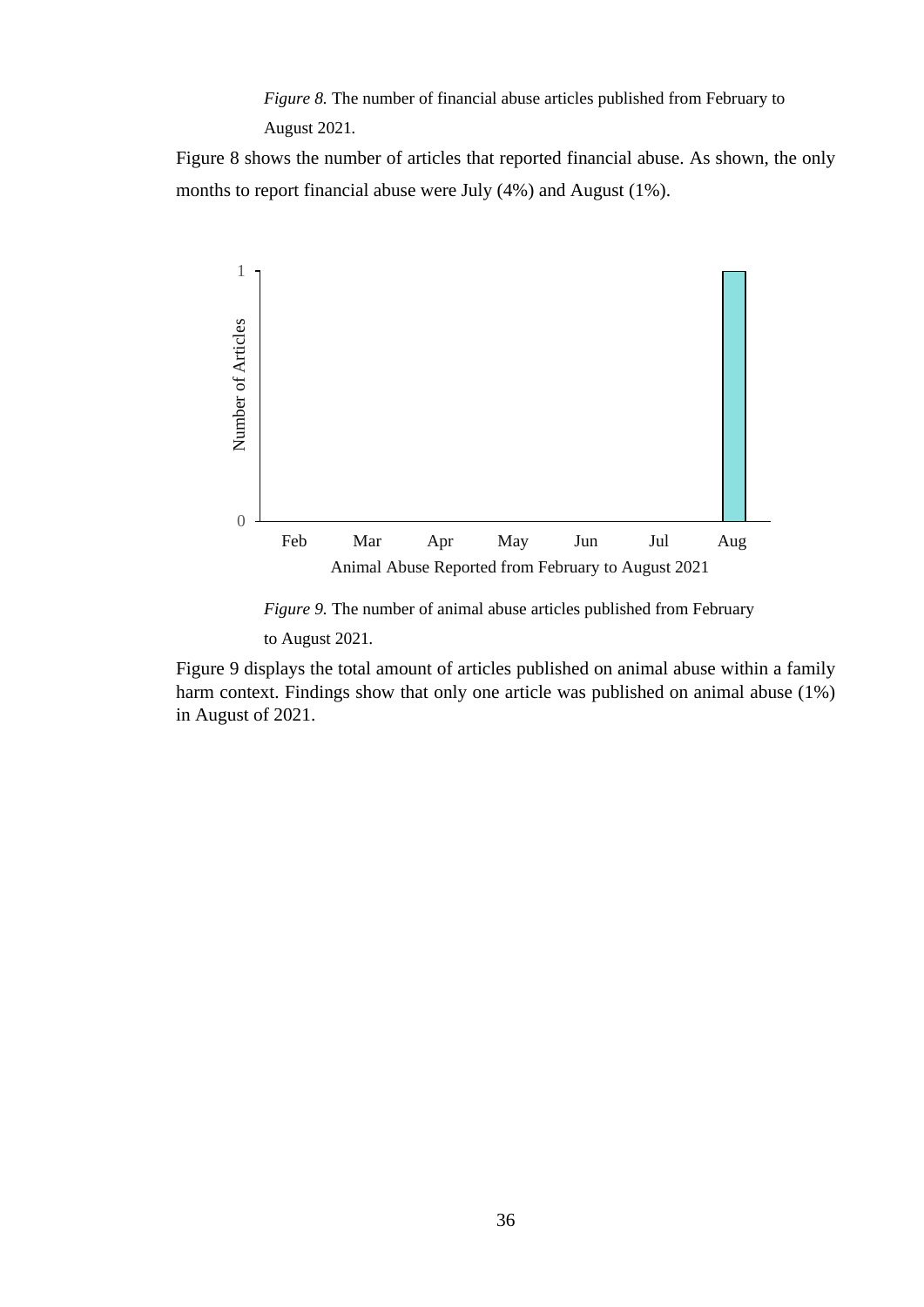## <span id="page-37-0"></span>**5.Discussion and Conclusion**

In this study, the media discourse in New Zealand on various forms of family harm was examined. Firstly, the research asked what forms of family harm (physical, sexual, psychological, and financial) dominate news media in New Zealand. The second question asked whether the news media view animal abuse as a method of inflicting family harm, and the third research question asked if any seasonal differences in reporting exist. This section divides into three sections for each of the study's research questions and primary findings. The findings in the first section emphasise specific characteristics of media coverage of family violence linked to generic and case-based reporting. Comparisons to international literature, analysis of the reasons for excessive or underreported forms of harm, as well as the consequences of reporting, will be included. The analysis of pet abuse reports in the context of family harm will be discussed in the second section of this report, which will be linked to the scholarly literature on the topic. Lastly, the third research question of seasonal variations in family harm reporting will be discussed using comparisons to international literature.

### <span id="page-37-1"></span>**5.1 Addressing research question 1**

According to the findings, physical and sexual abuse are the most often reported forms of harm in New Zealand news media. Forms of abuse including financial, psychological, and animal abuse, are significantly underreported. Moreover, when looking at different types of abuse, physical and sexual abuse are more commonly reported simultaneously than other types of abuse. The outcomes of this study corroborate findings from the international literature on family violence coverage in the news. For example, Bullock and Cubert (2002) discovered that newspaper coverage of domestic violence is presented disproportionately in terms of physical harm. Psychological abuse is largely neglected in newspapers, with only 2.2% of the articles sampled in their study mentioning it. Sims (2008) also found that there is no explicit reference to emotional abuse in news articles. According to Sims (2008), family violence is limited to physical and sexual abuse, with financial abuse being underreported, meaning that both forms of psychological abuse are overlooked.

Regardless of the type of abuse stated, Mastin et al. (2007) revealed that factors such as victim populations could alter the level of news reporting. For example, in their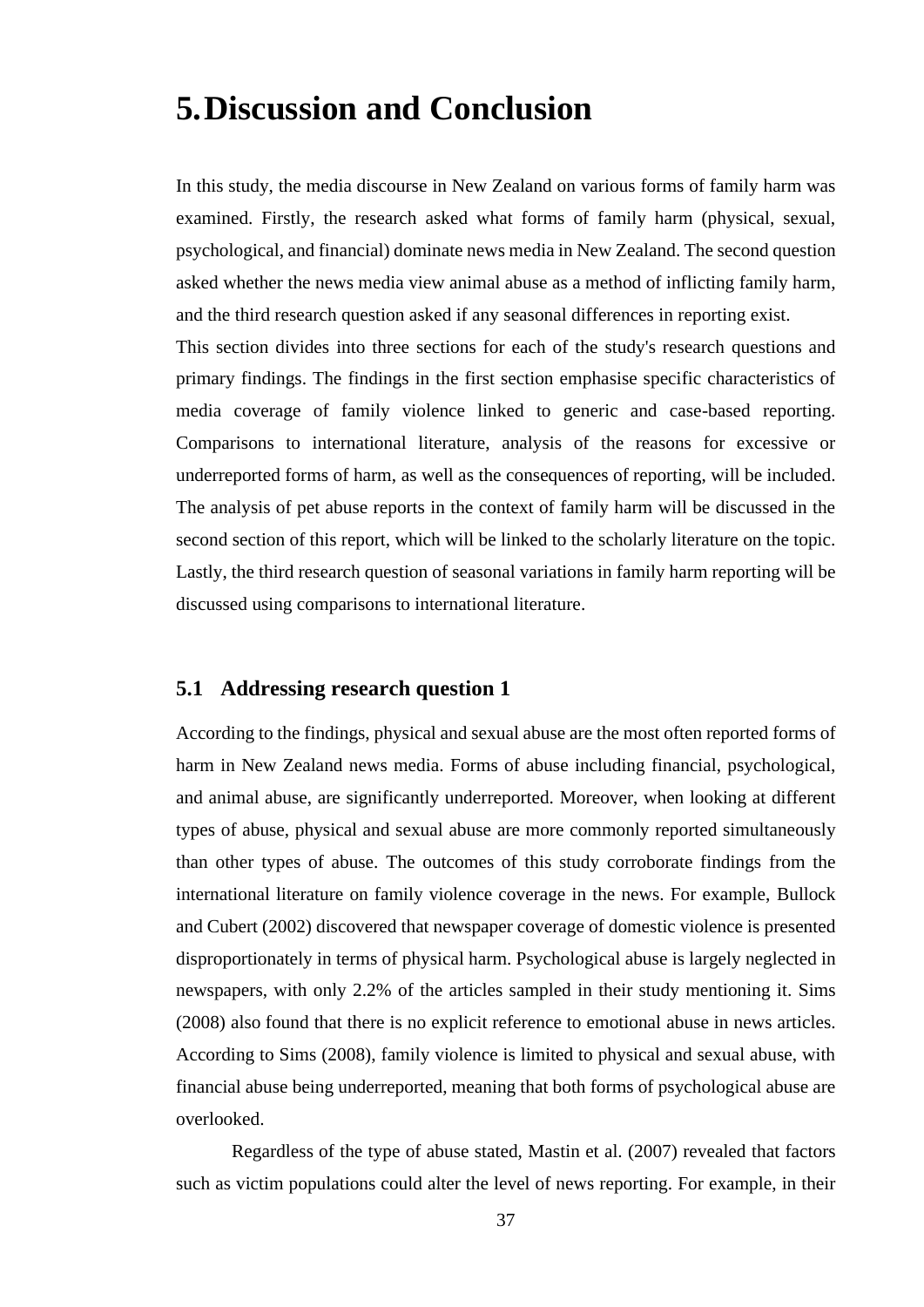analysis, although elder physical and sexual abuse was primarily mentioned in articles, press reports of elder abuse in the context of familial harm, in general, were still significantly low (Mastin et al., 2007). The findings suggest that typification processes, or newsworthy reporting approaches, might make particular types of abuse look more prominent in news stories, thereby highlighting or ignoring societal issues (Mastin et al., 2007).

A possible explanation for lack of reporting on psychological forms of abuse, according to Loring (1994), include the difficulty in reporting psychological abuse in violent relationships due to the inability to describe a shattered sense of self or damaged self-esteem in comparison to physical signs of abuse (Baldry, 2003; Sims, 2008). Therefore, media stories on journalistic psychological abuse are critical in increasing public awareness (Baldry, 2003; Sims, 2008). According to Vulić and Pavlović (2015), not only do physical forms of family violence dominate news media, educational, social, and ethical functions of journalism are neglected. However, researchers generally suggest that the press lacks the space for such reporting (Vulić & Pavlović, 2015).

The concept of sensationalism can also explain high or low media coverage on social issues (Skilbrei, 2013; Vulić & Pavlović, 2015; Wagunda et al., 2020; Weller, 2012). Sensationalist reporting styles are prominent when it comes to unusual types of violence. However, in the case of family violence, sensationalist reporting styles are influenced by how newsworthy the report is (Skilbrei, 2013; Vulić & Pavlović, 2015; Wagunda et al., 2020; Weller, 2012). Sensationalist reporting links to physical abuse in most studies, although it is more likely to be linked to abuse that results in death or attempted murder (Sims, 2008; Vulić & Pavlović, 2015; Weller, 2012). Bullock and Cubert (2002) suggest that to portray family violence more accurately, linking other family harm cases, quoting experts, or mentioning support agencies can help demonstrate the social issue of family harm. For example, a study of male perpetrated IPV published in Toronto newspapers found that while media reports of IPV have grown, they are still well behind police-reported violence (Fairbairn & Dawson, 2013).

Another argument is that, according to the agenda-setting theory, the news media plays a significant role in influencing audiences' perceptions of what is important in stories and how much coverage they should receive (Odenigbo, 2018). The ability of news media to transfer social issues from the media to the public, known as salience transfer, argues that social issues are inextricably related to news that the public thinks is significant (Odenigbo, 2018). This theory is relevant to this study because it emphasises the need for media to set an agenda that opposes family violence (McCombs, 2011).

38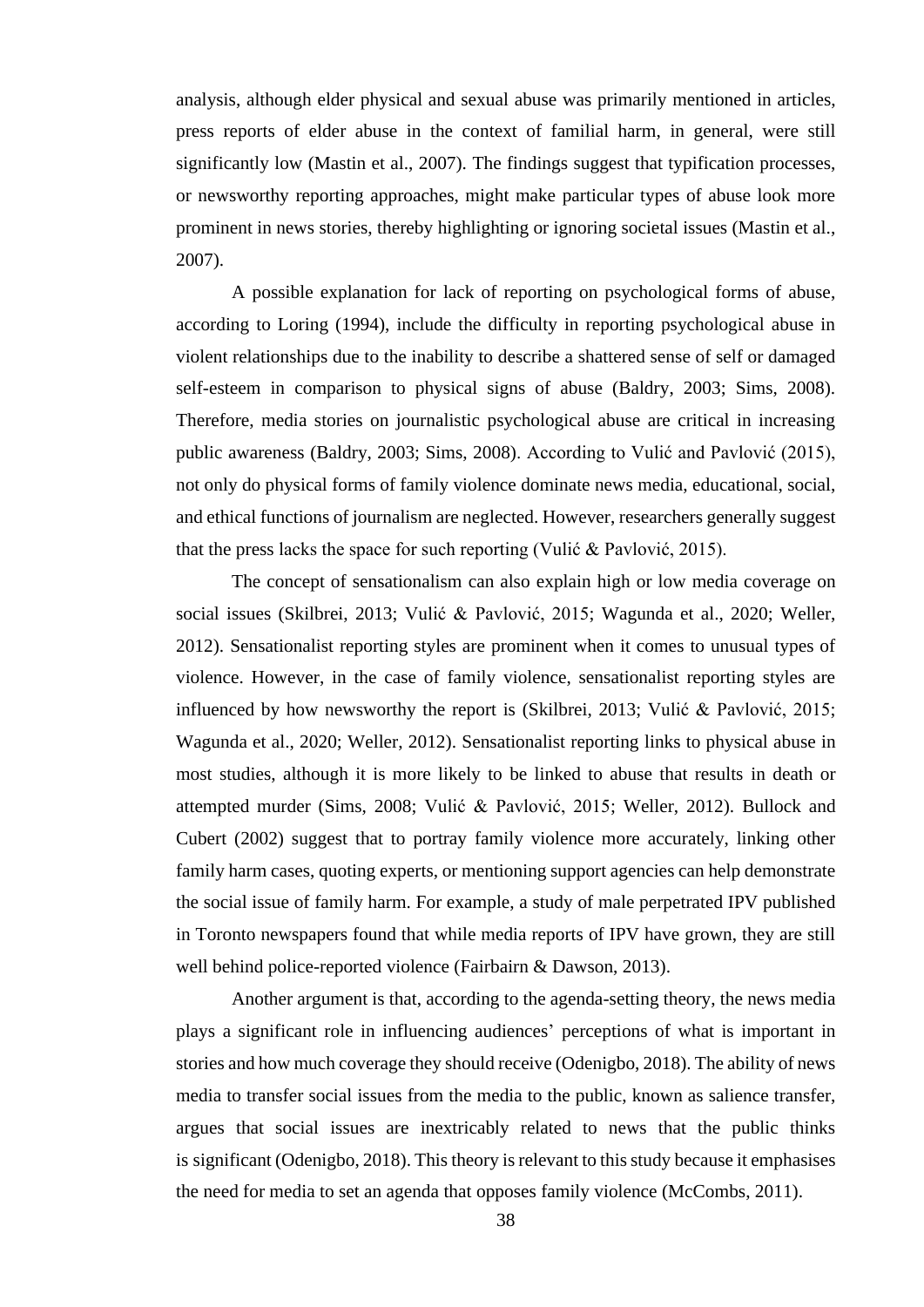Ultimately, audiences are more inclined to make an implicit relationship between domestic violence and physical manifestations of abuse if the NZ media depicts a dominant coupling of physical and sexual forms of family harm. The experiences of those who have suffered from emotional abuse are marginalised when there is no specific discussion of emotional abuse in publications, just as audiences cannot develop opinions and knowledge of psychological abuse when they do not appear in newspapers (Sims, 2008). Because the media is considered a valuable source of information on social issues, NZ audiences will be less aware of emotional forms of abuse, as researchers from other countries, such as Carlyle et al. (2008), have noted that the media has significant power over how audiences understand and develop an awareness of the nature of family harm. In this sense, there are fewer possibilities for NZ readers to learn about different types of abuse when there is less news coverage.

### <span id="page-39-0"></span>**5.1.1 Understanding case-based and generic reporting**

According to this study, articles reported more case-based than generically. Even a more detailed examination of the differences between generic and case-based reporting revealed that generic combinations (i.e., combinations of abuse that were generically reported) were relatively low compared to case-based reports. Overseas research also found that family harm is more case-based or episodically framed (Halim & Meyers, 2010; Sims, 2008; Sutherland et al., 2015). In general, isolated reporting methods relating to family violence are problematic (Bullock & Cubert, 2002; Gillespie et al., 2013; Hernández, 2018). News reports isolate incidents as discrete events rather than acknowledging the social context of family harm (Bullock & Cubert, 2002). The main issue with episodic framing of events is the resultant attributions of blame to individuals rather than society (Sutherland et al., 2015).

Bullock and Cubert (2002) found similar results to those found in this investigation. Bullock and Cubert (2002) found that news coverage of family violence is more isolated than generic. Based on the context of reporting, news coverage of family violence leading to attempted or actual homicide was examined (Bullock & Cubert, 2002). The results showed that domestic violence was more likely to be portrayed as isolated occurrences of abuse. In case-based publications, physical abuse was also covered in greater detail, indicating that physical forms of family violence receive more attention through isolated reporting styles (Bullock & Cubert, 2002). The Gillespie and colleagues (2013) study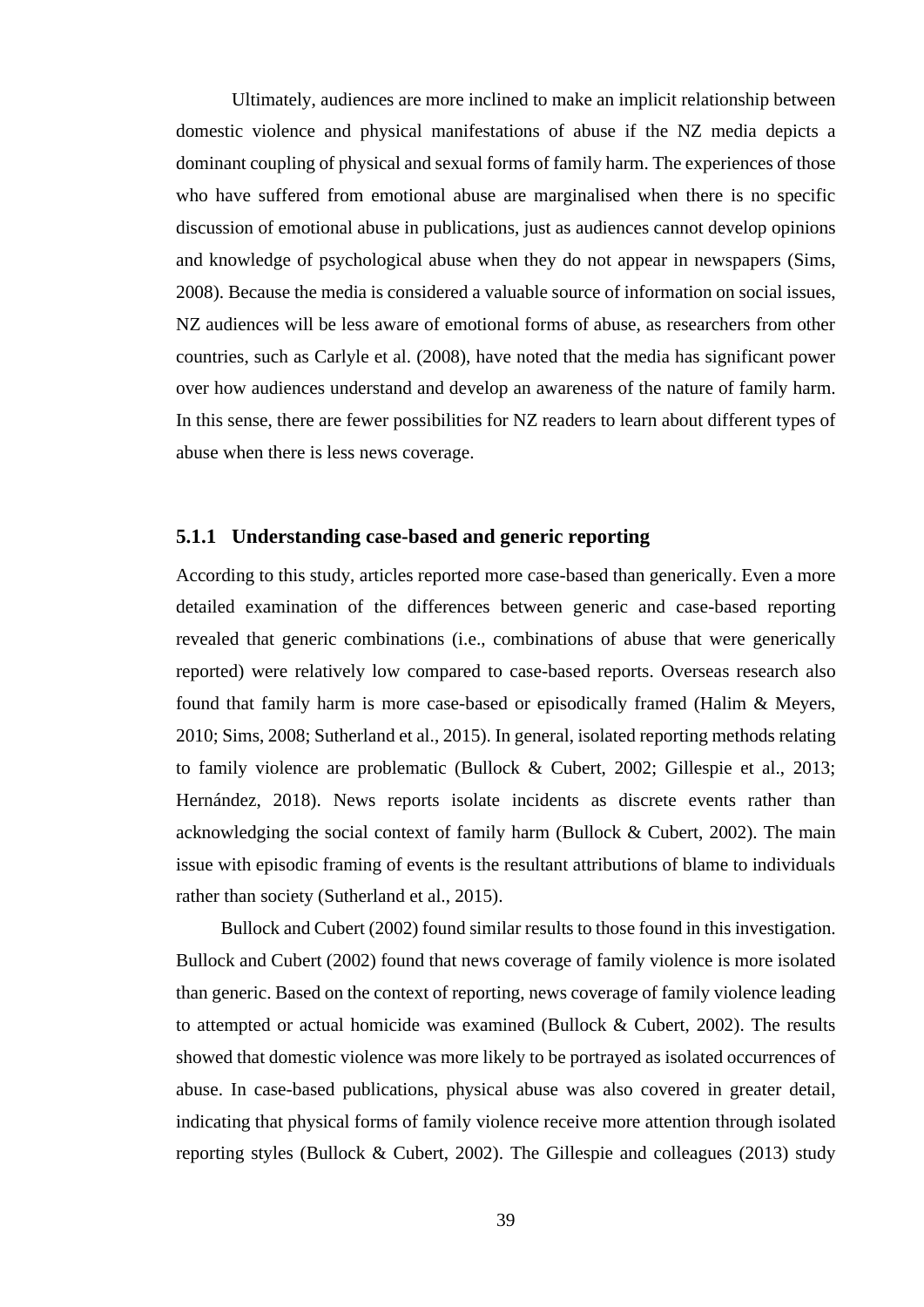results were marginally better than those of Bullock and Cubert (2002). They found that 12% of articles portrayed family violence as part of a more significant social issue.

Overall, case-based reporting portrays family violence as a private matter in NZ. As a result, victim-blaming attitudes and power inequalities between men and women in the context of IPV, for example, can increase the likelihood that NZ society will tolerate forms of family harm. Therefore, if NZ audiences read more case-based than generic articles, they will not determine that family violence is a social issue. They will also be unable to act as social change agents, pressuring public officials to change and restructure policies.

### <span id="page-40-0"></span>**5.2 Addressing research question 2**

This study found that there is a dearth of news media coverage on animal abuse as a form of harm. In a sample of 77 publications, the study found that only one referenced animal abuse in the context of family harm. While there are no studies on news media analysis of pet abuse in the context of IPV, Fitzgerald et al. (2020) discovered that violence against animal companions is a significant predictor of all forms of emotional and financial abuse. Fitzgerald et al. (2020) found that the link between threatened and enacted animal harm and IPV is stronger for emotional IPV than for other types of IPV. According to the study, those who report their partner threatening or harming their pet companion have a 39% higher chance of claiming they have been victims of emotional abuse (Fitzgerald et al., 2020).

Gray et al. (2019) found that concerning other media forums, companion animals are framed as property in domestic violence shelters. According to an analysis of websites, nearly half of the 155 Canadian domestic violence shelter websites that addressed companion animals did so in the context of discussions about goods, property, or belongings (Gray et al., 2019). Gray et al. (2019) highlighted that this might unintentionally belittle the relationship between IPV victims and their pet companions, obscuring the importance of fostering programmes for pets of human victims of abuse while they seek assistance. According to Gray et al. (2019), animal cruelty should be addressed in a way that shows pets as family members rather than property (Cain, 1985; Veevers, 1985).

Animal abuse can manifest itself in forms of abuse such as physical, sexual, and psychological abuse, much as family harm has evolved to recognise emotional, psychological, and financial abuse (Kelly & Johnson, 2008). According to this study,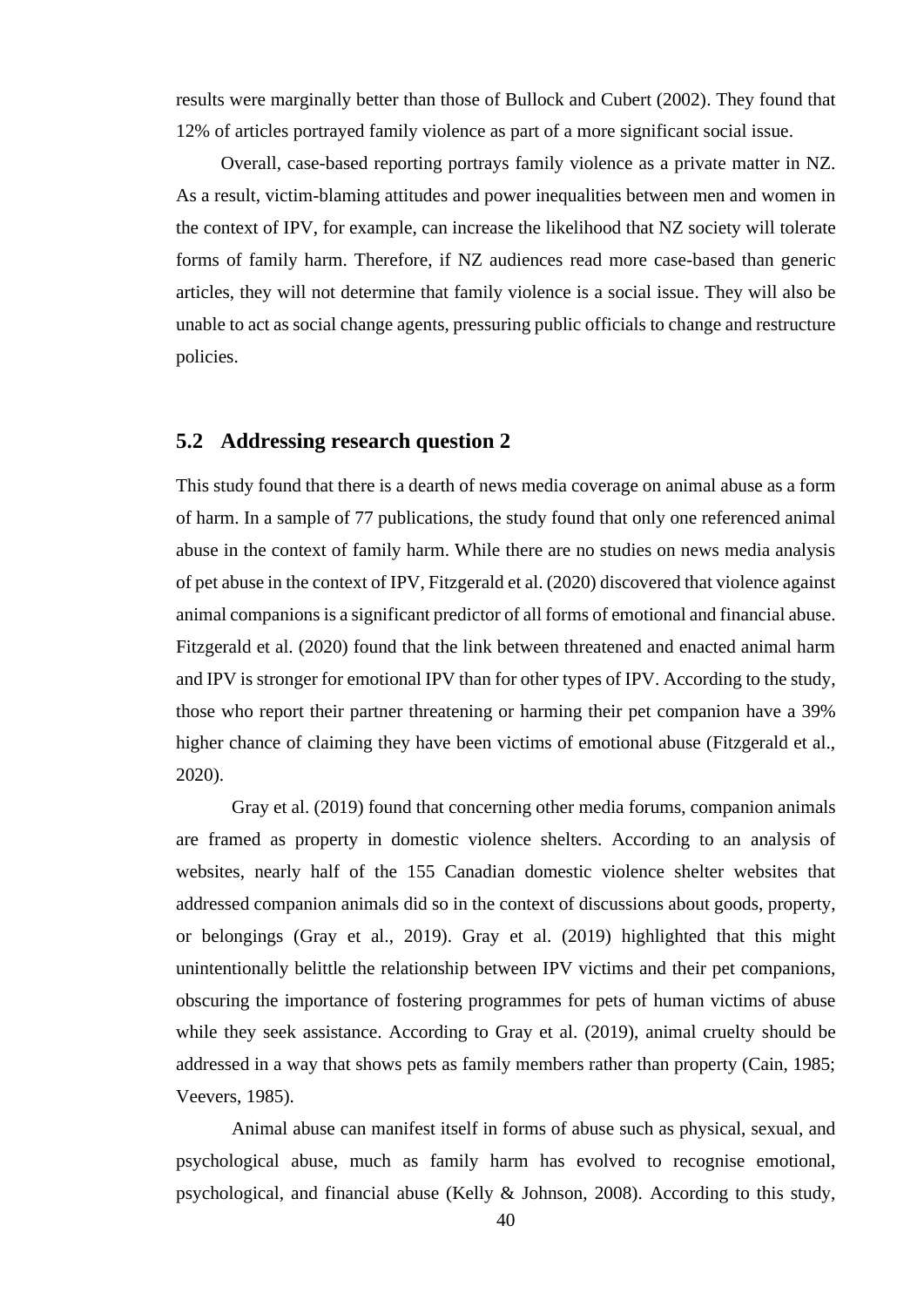animal mistreatment in NZ was generically reported. As previously stated, when reports of abuse are generic, they draw attention to social issues such as the link between animal mistreatment and family harm. If the same article is reported as case-based, blaming family harm as a social issue is difficult because the occurrence becomes isolated (Taylor, 2009; Wozniak & McCloskey, 2010). General reporting of animal abuse is beneficial for framing animal abuse within family violence as a societal issue. However, the lack of coverage means NZ audiences and victims, in particular, will be less likely to recognise animal abuse as a form of family harm even when it occurs in their lives since the NZ media rarely reports it.

### <span id="page-41-0"></span>**5.3 Addressing research question 3**

This study revealed that family harm reports peaked in July 2021, during the New Zealand winter season. Similar findings were found in research by Read (2013). In Alaska, Read (2013) noted that the rate of family harm links to alcohol consumption and the winter months. The study concluded that depression could develop due to the season's darkness and that difficulties with alcohol abuse can lead to other negative behaviours (Read, 2013). Other studies have revealed that violent crimes increase throughout the summer months (Carbone-Lopez & Lauritsen, 2013). For example, a study of homicide seasonal variation by Tiihonen et al. (1997) found that homicides generally surged in the summer.

Academic study in the effects of environmental elements on human behaviour has led to identifying predictable seasonal patterns in family harm (Carbone-Lopez & Lauritsen, 2013; Posegate 2010; McCabe 2011). Changes in the weather affect stress levels, which increases the possibility of exhibiting behavioural changes due to physiological and psychological impacts (Cohn & Rotton, 1997; Moos, 1976). Violence is frequently associated with heatwaves in news stories; however, competing explanations suggest that seasonal fluctuations in crime rates link to differences in involvement in outdoor activities, holiday times, and lunar phases (Carbone-Lopez & Lauritsen, 2013; Cohn & Rotton, 1997). An explanation for family harm peaks in winter is that although inclement weather, such as cold, wet weather, is thought to reduce criminal activity since most people stay at home during these periods, family violence intensifies when victims remain at home with abusers (Henke & Hsu, 2020).

Barchielli et al. (2021) found that increased family violence during the pandemic is linked to economic hardship, including financial uncertainty and limited access to resources. In 2020, the NZ Level 4 lockdown occurred in autumn, while in 2021, it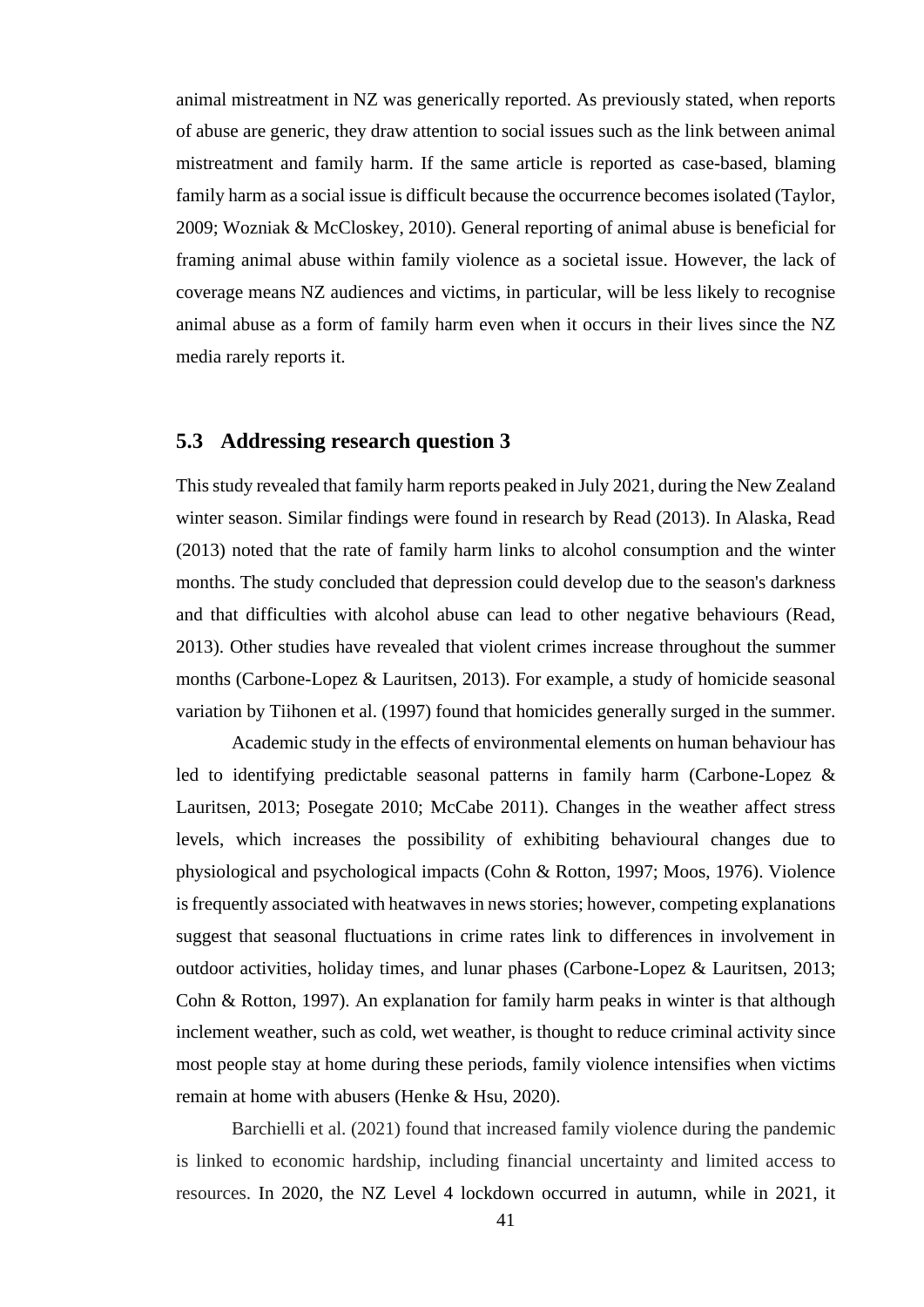occurred in August, which is the winter season. Because family harm complaints increased dramatically during the lockdown period, the accompanying seasonal shift can be seen as playing a role in changes in family harm rates. As a result of the cold weather and the lockdown, family harm rates inevitably increased.

### <span id="page-42-0"></span>**5.4 Conclusion**

The content of this study examined the media coverage of family harm in Aotearoa to discover the most common types of harm reported. This study sought to determine if animal abuse is recognised as a form of harm in the news. According to the findings, news coverage contributes to widespread perceptions that family harm is primarily caused by physical and sexual abuse rather than other forms of suffering. The research also shows that psychological abuse, including emotional, financial, and animal abuse, is rarely depicted in publications of family harm. Furthermore, seasonality patterns of reporting are linked to the notion that, while summer seasons can contribute to higher rates of family harm, winter seasons can also see an increase.

While research has analysed media coverage of family violence in New Zealand and overseas, including seasonal impacts on media reporting, this is the first study to look at how animal abuse is presented in the media in the context of family harm in New Zealand. Future researchers should look at animal abuse in the media as it pertains to family violence and other types of media such as social media to acquire a better understanding of media portrayals. Researchers could look into thematic reporting techniques to understand how the media presents various forms of abuse. A possible suggestion is to extend the research period to cover all four seasons of the year to determine seasonal effects. Moreover, to determine public awareness, researchers should examine whether the visibility of animal abuse articles has risen over time. While the current study only found one generic article on animal abuse, a more in-depth review of terminology, phrases, and definitions presented in articles may reveal more about how different types of abuse are reported and what they provide to readers in terms of knowledge and understanding.

Overall, having a better understanding of different types of family harm is beneficial for victim intervention and assistance. Moreover, greater understanding can help develop public awareness of different types of abuse, such as animal abuse in the news media, as a co-existing component of family harm.

42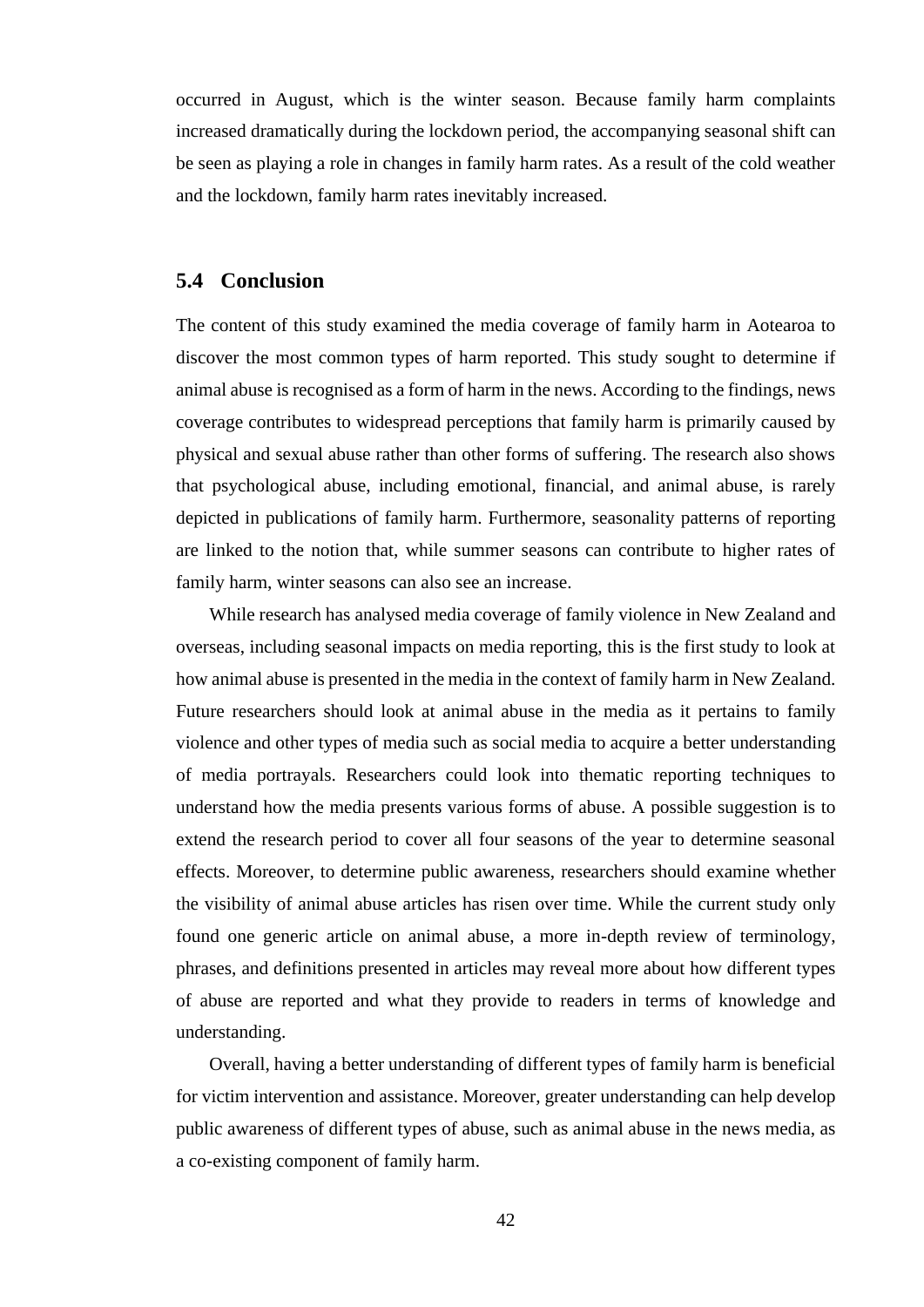### **References**

- <span id="page-43-0"></span>Adams, C. J. (1995). *Women-battering and harm to animals*. Duke University.
- Adams, C. J. (1998). *Bringing peace home: A feminist philosophical perspective on the abuse of women, children and animals*. Purdue University.
- Age Concern New Zealand. (2005). *Elder abuse and neglect prevention services: An analysis of referrals for the period 1 July 2002 to 30 June 2004*. Age Concern New Zealand.
- Agnew, R. (1998). The causes of animal abuse: A social–psychological analysis. *Theoretical Criminology*, *2*, 177-209.
- Alejo, K. (2014). Long-term physical and mental health effects of domestic violence. *Themis: Research Journal of Justice Studies and Forensic Science*, *2*(5), 80–98.
- Allen, M., Gallagher, B., & Jones, B. (2006). Domestic violence and the abuse of pets: Researching the link and its implications in Ireland. *Practice*, *18*(3), 167-181.
- Anderson, J. (2014, March 5). Baltimore police officer charged with killing girlfriend's puppy. *The Baltimore Sun*.
- https://www.baltimoresun.com/news/crime/bs-md-ci-officer-kills-puppy-20140305 story.html
- Andrews, T. (2012). What is social constructionism?. *Grounded Theory Review*, *11*(1), 39-46.
- Arluke, A., Levin, J., Luke, C., & Ascione, F. (1999). The relationship of animal abuse to violence and other forms of antisocial behaviour. *Journal of Interpersonal Violence*, *14*(9), 963-975. https://doi.org/10.1177/088626099014009004
- Aroustamian, C. (2020). Time's up: Recognising sexual violence as a public policy issue: A qualitative content analysis of sexual violence cases and the media. *Aggression and Violent Behaviour*, *50*, 101-341.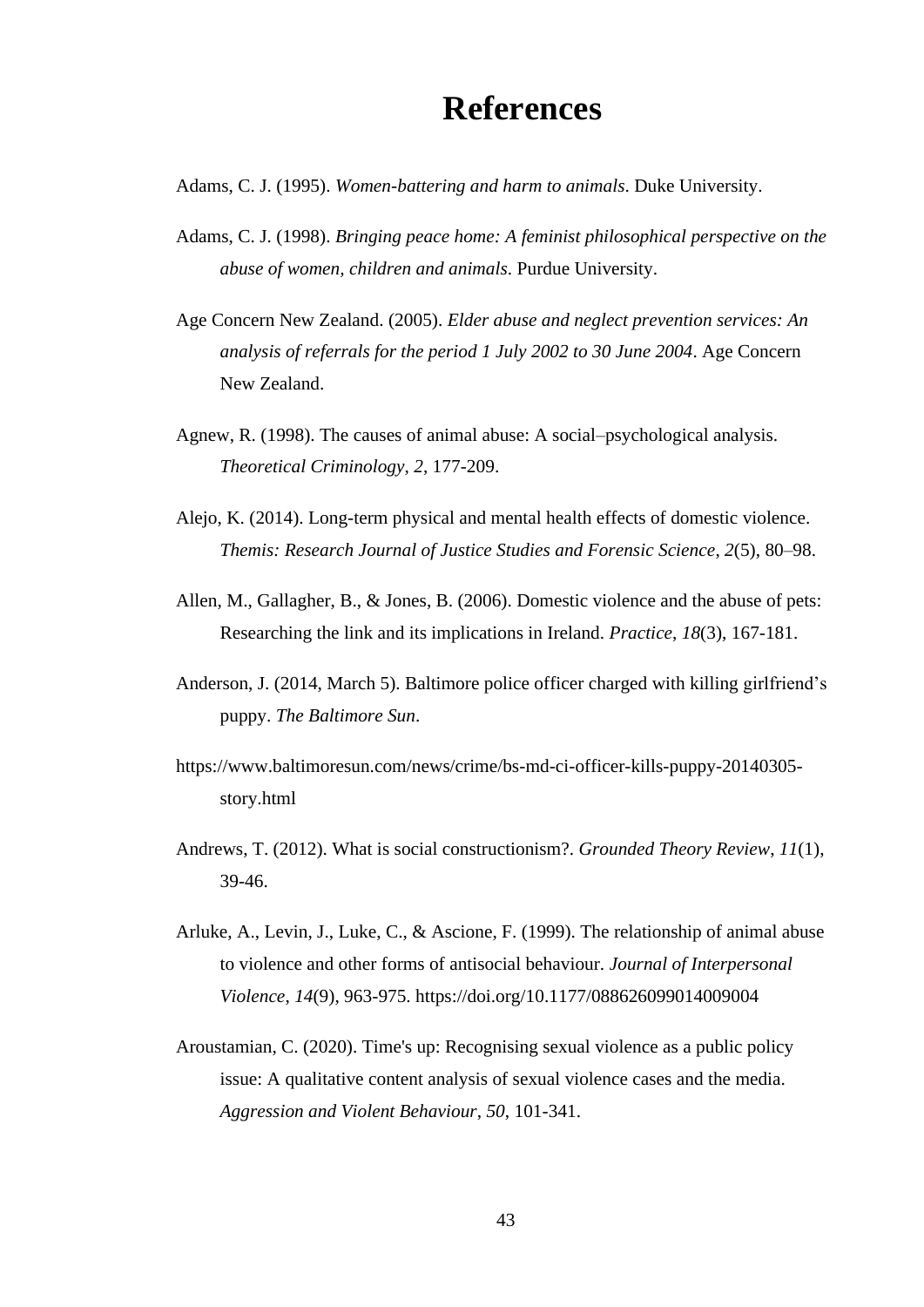- Ascione, F. R., Wood, D. S., & Weber, C. V. (1997). The abuse of animals and domestic violence: A national survey of shelters for women who are battered. *Society & Animals*, *5*(3), 205-218.
- Ascione, F. R. (1998). Battered women's reports of their partners' and their children's cruelty to animals. *Journal of Emotional Abuse*, *1*(1), 119-133.
- Ascione, F. R., Weber, C. V., Thompson, T. M., Heath, J., Maruyama, M., & Hayashi, K. (2007). Battered pets and domestic violence: Animal abuse reported by women experiencing intimate violence and by non-abused women. *Violence Against Women*, *13*(4), 354-373.
- Australian Bureau of Statistics. (2011, March 7). *Australian and New Zealand standard offence classification (ANZOC)*. https://www.abs.gov.au/ausstats/abs@.nsf/mf/1234.0
- Baldry, A. C. (2003). "Stick and stones hurt my bones, but his glance and words hurt more": The impact of psychological abuse and physical violence by current and former partners on battered women in Italy. *International Journal of Forensic Mental Health*, *2*(1), 47-57.
- Balzer, R., Haimona, D., Henare, M., & Matchitt, V. (1997). Māori family violence in Aotearoa. *Ministry of Māori Development/Te Puni Kōkiri, Wellington*.
- Bandura, A. (1986). The explanatory and predictive scope of self-efficacy theory. *Journal of Social and Clinical Psychology*, *4*(3), 359-373.
- Barchielli, B., Baldi, M., Paoli, E., Roma, P., Ferracuti , S., Napoli, C., ... & Lausi, G. (2021). When "stay at home" can be dangerous: Data on domestic violence in Italy during COVID-19 lockdown. *International Journal of Environmental Research and Public Health*, *18*(17), 8948.
- Basile, K. C., Smith, S. G., Breiding, M., Black, M. C., & Mahendra, R. R. (2014). Sexual violence surveillance: Uniform definitions and recommended data elements. *Centres for Disease Control and Prevention*.
- Bassuk, E., Dawson, R., & Huntington, N. (2006). Intimate partner violence in extremely poor women: Longitudinal patterns and risk markers*. Journal of Family Violence*, *21*(6), 387-399.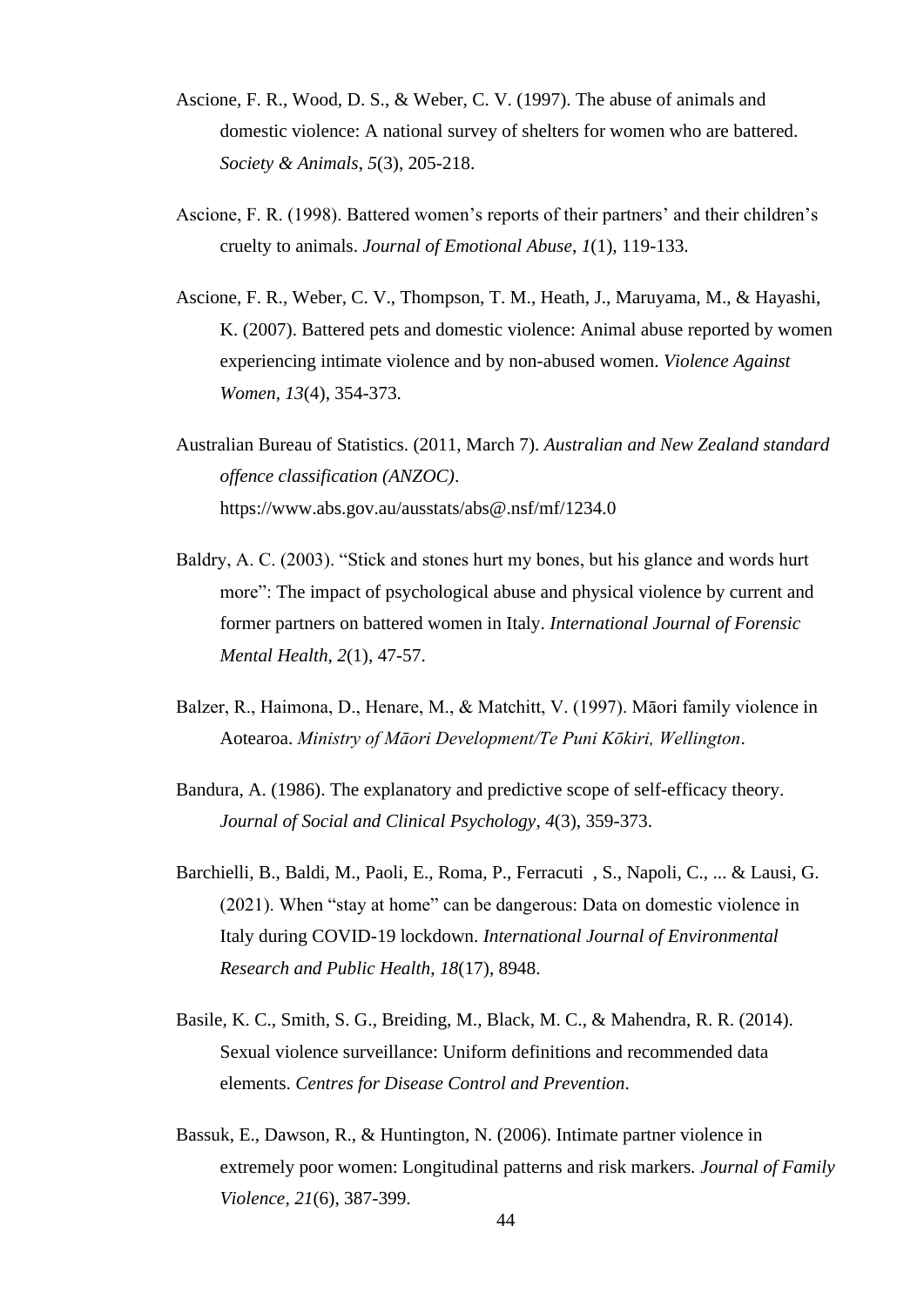- Bell, K. M., & Naugle, A. E. (2008). Intimate partner violence theoretical considerations: Moving towards a contextual framework. *Clinical Psychology Review*, *28*, 1096-1107.
- Benjamin, L., & LeGrand, C. (2012). Sound and fury: Newspaper coverage of the marital rape debate in New Providence. *International Journal of Bahamian Studies*, *18*, 16-35.
- Berns, N. (2004). *Framing the victim: Domestic violence, media, and social problems*. Aldine de Gruyter.
- Bonomi, A. E., & Martin, D. (2021). Domestic abusers: Expert triangulators, new victim advocacy models to buffer against it. *Journal of Family Violence*, *36*(3), 383-388.
- Boulahanis, J. G., & Heltsley, M. J. (2004). Perceived fears: The reporting patterns of juvenile homicide in Chicago newspapers. *Criminal Justice Policy Review*, *15*(2), 132-160.
- Brown, R., & Fish, D. (1983). The psychological causality implicit in language. *Cognition*, *14*(3), 237-273.
- Bullock, C. F., & Cubert, J. (2002). Coverage of domestic violence fatalities by newspapers in Washington State. *Journal of Interpersonal Violence*, *17*(5), 475- 499.
- Bullock, C. F. (2007). Framing domestic violence fatalities: Coverage by Utah newspapers. *Women's Studies in Communication*, *30*, 34-63.
- Byerly, C. (1994). An agenda for teaching news coverage of rape. *Journalism Educator*, *49*(1), 59-69.
- Cain, A. O. (1985). Pets as family members. *Marriage & Family Review*, *8*(3), 5–10.
- Carbone-Lopez, K., & Lauritsen, J. (2013). Seasonal variation in violent victimization: Opportunity and the annual rhythm of the school calendar. *Journal of Quantitative Criminology*, *29*(3), 399-422.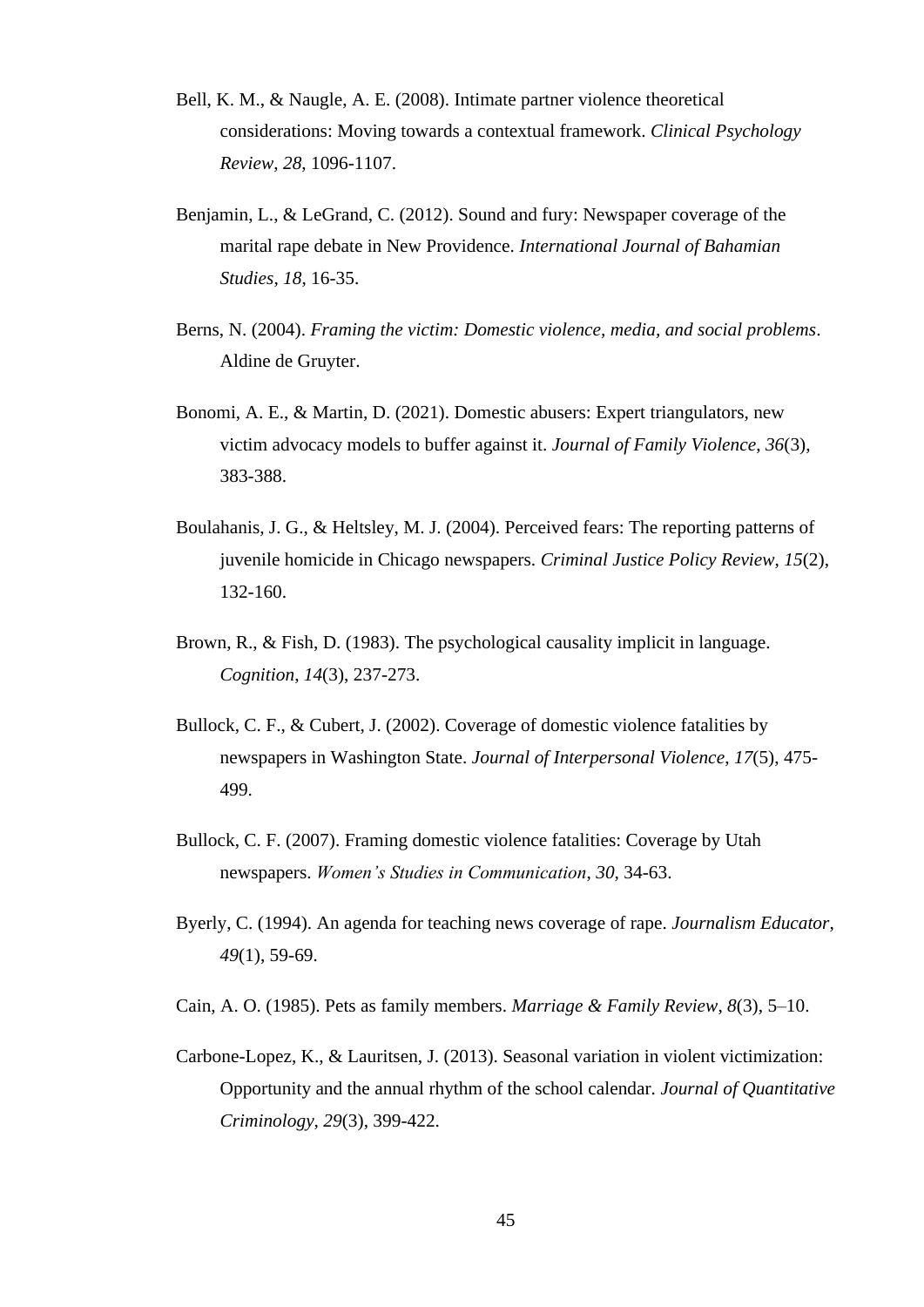- Carlisle-Frank, P., Frank, J. M., & Nielsen, L. (2004). Selective battering of the family pet. *Anthrozoös*, *17*(1), 26-42.
- Carlyle, K. E., Slater, M. D., & Chakroff, J. L. (2008). Newspaper coverage of intimate partner violence: Skewing representations of risk. *Journal of Communication*, *58*(1), 168-186.
- Carlyle, K. E., Scarduzio, J. A., & Slater, M. D. (2014). Media portrayals of female perpetrators of intimate partner violence. *Journal of Interpersonal Violence*, *29*(13), 2394-2417.
- Carrabine, E. (2008). *Crime, culture, and the media*. Polity.
- Carville, O. (2012, April 28). Abuse of pets linked to domestic violence. *Stuff Limited*. https://www.stuff.co.nz/the-press/news/6820713/Abuse-of-pets-linked-todomestic-violence
- Chesney-Lind, M., & Chagnon, N. (2017). *Media representations of domestic violence.*  In Oxford Research Encyclopaedia of Criminology and Criminal Justice.
- Chibnall, S. (1977). *Law-and-order news: An analysis of crime reporting in the British press*. Tavistock.
- Child Matters. (2021). *New Zealand child abuse statistics*. https://www.childmatters.org.nz/insights/nz-statistics/
- Cram, F., L. Pihama, K. Jenkins and M. Karehana (2002) Evaluation of Programmes for Māori Adult Protected Persons Under the Domestic Violence Act 1995. *Australian Indigenous Law Reporter*, *8*(1), 95-112.
- Creswell, J. W. (2015). *Educational research: Planning, conducting, and evaluating quantitative and qualitative research* (5th ed.). Pearson.
- Cohn, E. G. (1993). The prediction of police calls for service: The influence of weather and temporal variables on rape and domestic violence. *Journal of Environmental Psychology*, *13*(1), 71-83.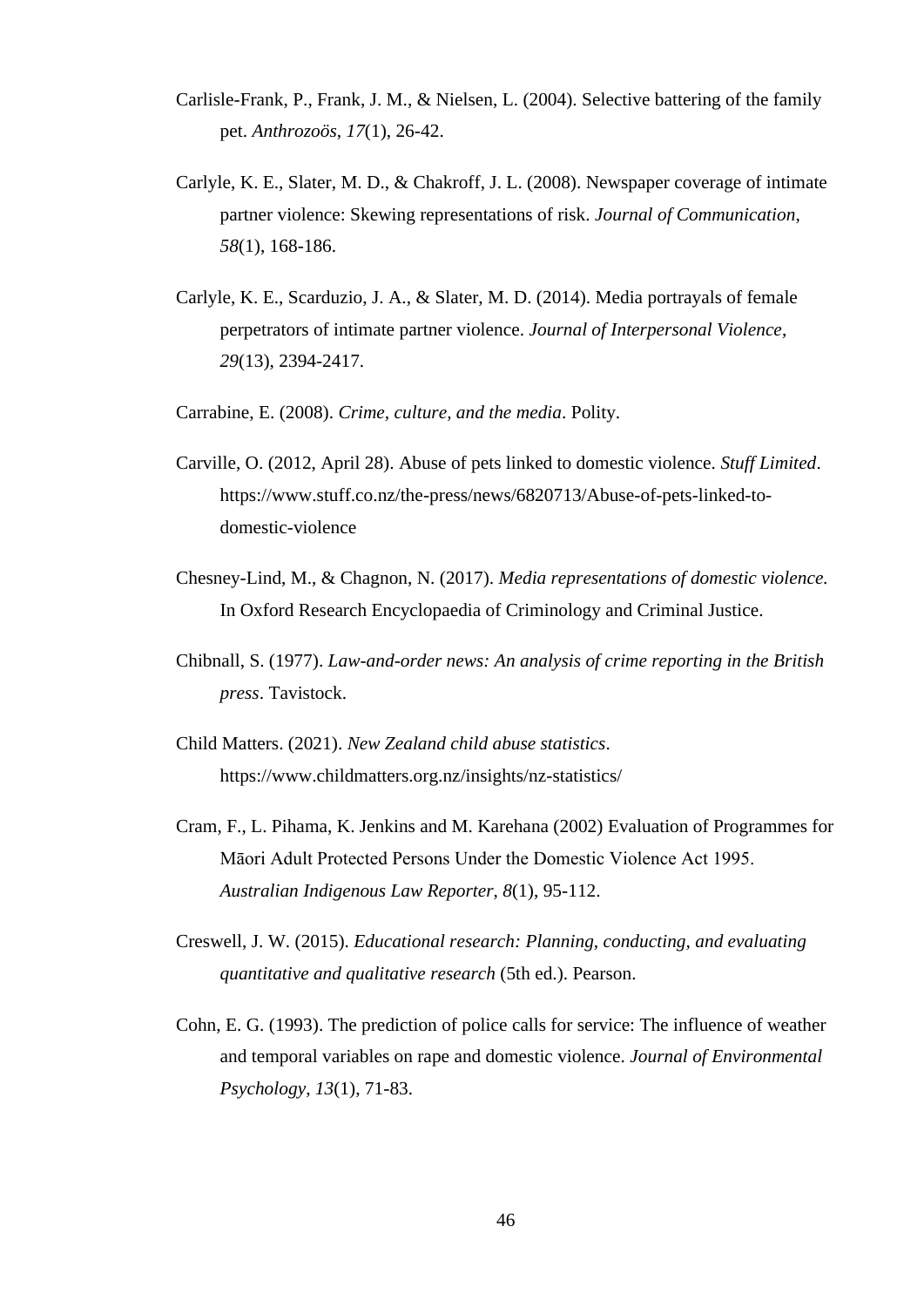- Cohn, E. G., & Rotton, J. (1997). Assault as a function of time and temperature: A moderator-variable time-series analysis. *Journal of Personality and Social Psychology*, *72*(6), 1322.
- Cox, R.P. (1993). The human/animal bond as a correlate of family functioning. *Clinical Nursing Research*, *2*(2), 224-231.
- Dan, V., & Raupp, J. (2018). A systematic review of frames in news reporting of health risks: Characteristics, construct consistency vs. name diversity, and the relationship of frames to framing functions. *Health, Risk & Society*, *20*(5-6), 203- 226.
- Dave, C. (2005). Pet cruelty linked to domestic violence. *Sunday Star Times*. https://www.stuff.co.nz/sunday-star-times
- Deckert, A. (2019). Daughters inside: Toward a theory of structural sexual violence against girls through male mass incarceration. *Violence Against Women*, *26*(15/16), 1897-1918.
- Deckert, A. (2020). Indigeneity matters: Portrayal of women offenders in New Zealand newspapers. *Crime, Media, Culture*, *16*(3), 337-357.
- DeGue, S., & DiLillo, D. (2009). Is animal cruelty a "red flag" for family violence? Investigating co-occurring violence toward children, partners, and pets. *Journal of Interpersonal Violence*, *24*, 1036-1056. https://doi.org/10.1177/0886260508319362
- Dillehay, T. (2018, May 3). Animal cruelty: The gateway crime?. *Justin and Tilly*. https://justinandtilly.com/2018/05/animal-cruelty-the-gateway-crime/
- Dissanayake, H., & Bracewell, P. (2021). Family violence in the news: An analysis of media reporting of family violence in Aotearoa New Zealand. *Kōtuitui: New Zealand Journal of Social Sciences Online*, 1-18.

Domestic Violence Act 1995.

Domestic Violence Amendment Act 2013.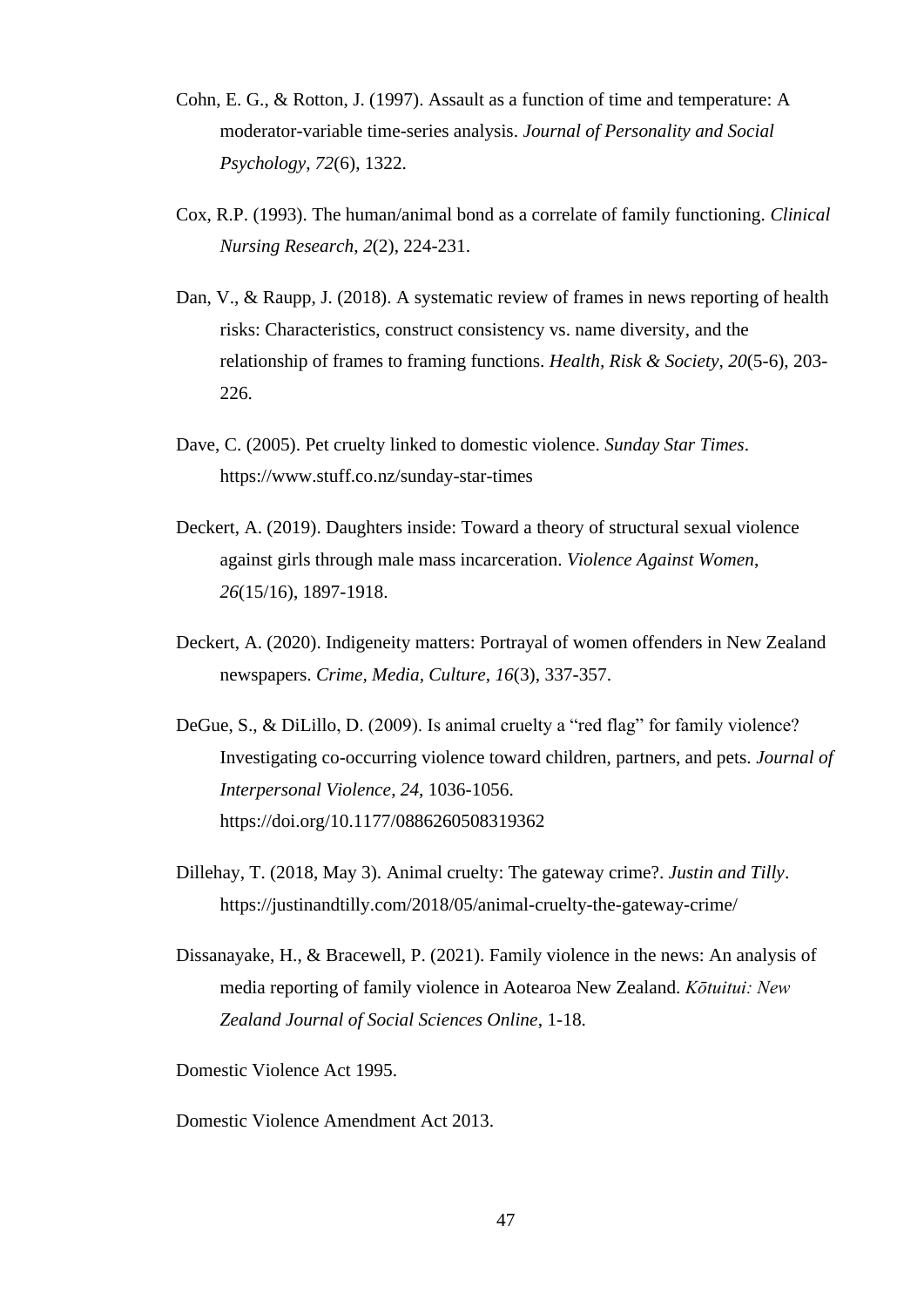- Doone, P. (2000). *Report on combating and preventing Māori crime: Hei Whakarurutanga mō te Ao*. Crime Prevention Unit, Department of the Prime Minister and Cabinet.
- Dragiewicz, M., Burgess, J., Matamoros-Fernández, A., Salter, M., Suzor, N. P., Woodlock, D., & Harris, B. (2018). Technology facilitated coercive control: Domestic violence and the competing roles of digital media platforms. *Feminist Media Studies*, *18*(4), 609-625.
- Durie, M. (1995). "Te Hoe Nuku Roa framework: A Māori identity measure" *Journal of*
- *the Polynesian Society*, *104*(4), 461–471.
- Easteal, P., Holland, K., Breen, M. D., Vaughan, C., & Sutherland, G. (2019). Australian media messages: Critical discourse analysis of two intimate homicides involving domestic violence. *Violence Against Women*, *25*(4), 441-462.
- Entman, R. M. (1993). Framing: Towards clarification of a fractured paradigm. *McQuail's Reader in Mass Communication Theory*, *43*(4), 390-397.
- Estes, M. L., & Webber, G. R. (2017). "More closeted than gayness itself": The depiction of same-sex couple violence in newspaper media. *Journal of Interpersonal Violence*, *36*(1-2), 712-734.
- Fairbairn, J., & Dawson, M. (2013). Canadian news coverage of intimate partner homicide: Analysing changes over time. *Feminist Criminology*, 8(3), 147-176.
- Family Violence (Amendments) Act 2018.
- Fanslow, J. L. (2005). *Beyond zero tolerance: Key issues and future directions for family violence work in New Zealand*. Families Commission. https://thehub.swa.govt.nz/assets/documents/zero-tolerance.pdf
- Fanslow, J. L., & Robinson, E. M. (2010). Help-seeking behaviours and reasons for help seeking reported by a representative sample of women victims of intimate partner violence in New Zealand. *Journal of Interpersonal Violence*, *25*(5), 929- 951.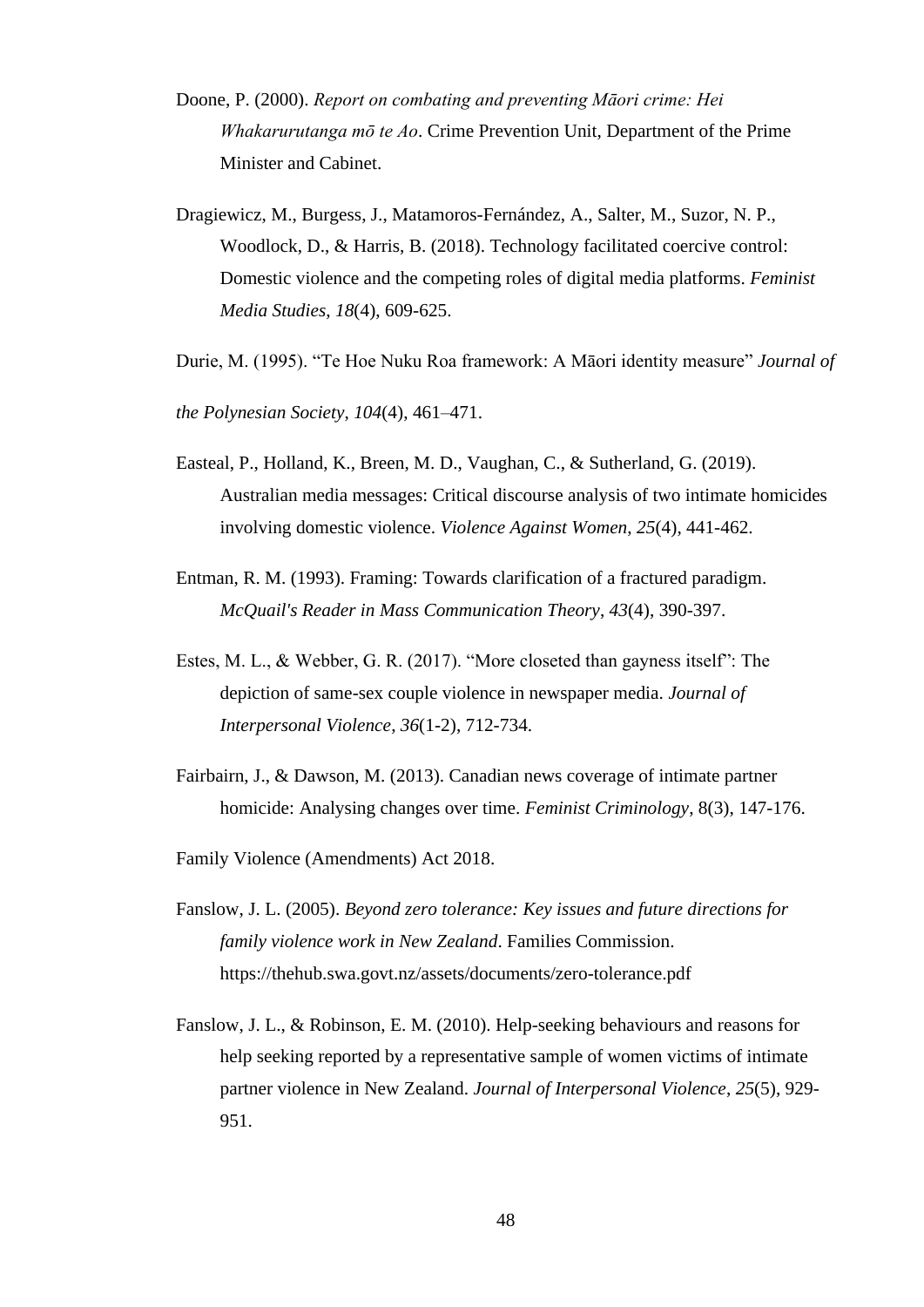- Farrell, G., & Pease, P. (1994). Crime seasonality: Domestic disputes and residential burglary in Merseyside 1988–90. *The British Journal of Criminology*, *34*(4), 487- 498.
- Faver, C. A., & Strand, E. B. (2003). Domestic violence and animal cruelty: Untangling the web of abuse. *Journal of Social Work Education*, *39*(2), 237-253.
- Faver, C. A., & Strand, E. B. (2007). Fear, guilt, and grief: Harm to pets and the emotional abuse of women. *Journal of Emotional Abuse*, *71*(1), 51-70.
- Febres, J., Brasfield, H., Shorey, R. C., Elmquist, J., Ninnemann, A., Schonbrun, Y. C., ... & Stuart, G. L. (2014). Adulthood animal abuse among men arrested for domestic violence. *Violence Against Women*, *20*(9), 1059-1077. https://doi.org/10.1177/1077801214549641
- Feldman, C.M. and C.A. Ridley (1995) "The aetiology and treatment of domestic violence between adult partners" *Clinical Psychology: Science & Practice*, *2*, 317–348.
- Felson, R. B., Messner, S. F., Hoskin, A. W., & Deane, G. (2002). Reasons for reporting and not reporting domestic violence to the police. *Criminology*, *40*(3), 617-648.
- Fergusson, D.M. (2003) *"Violent crimes: Assessing race and ethnic differences"*. Cambridge University Press.
- Fishman, M. (1981). Police news: Constructing an image of crime. *Urban Life*, *9*(4), 371-394.
- Fitzgerald, A. J., Barrett, B. J., Stevenson, R., & Cheung, C. H. (2019). Animal maltreatment in the context of intimate partner violence: A manifestation of power and control? *Violence Against Women*, *25*(15), 1806-1828. https://doi.org/10.1177/1077801218824993
- Fitzgerald, A. J., Barrett, B. J., Gray, A., & Cheung, C. H. (2020). The connection between animal abuse, emotional abuse, and financial abuse in intimate relationships: Evidence from a nationally representative sample of the general public. *Journal of Interpersonal Violence*, 0886260520939197.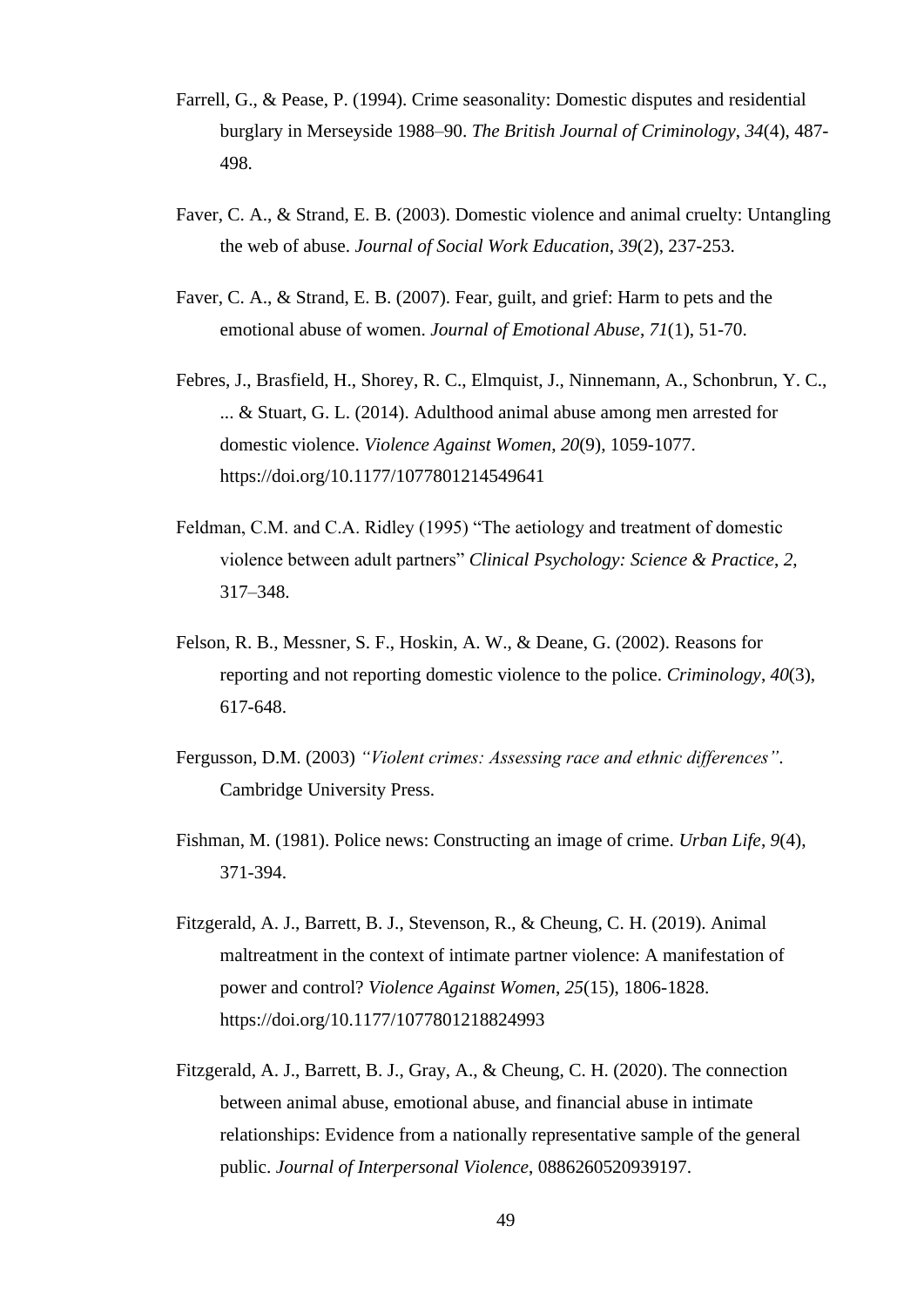- Flynn, C. P. (2000a). Battered women and their animal companions: Symbolic interaction between human and nonhuman animals. *Society & Animals*, *8*(2), 99-127.
- Flynn, C. P. (2000b). Woman's best friend: Pet abuse and the role of companion animals in the lives of battered women. *Violence Against Women*, *6*(2), 162-177.
- Forsyth, N. (2021, October 8). For the love of pets: The links between domestic violence and animal abuse. *The Mercury News*. https://www.mercurynews.com/2021/10/08/for-the-love-of-pets-the-linksbetween-domestic-and-animal-abuse/
- Franks, S. (2020, July 5). Covid-19: Family violence spiked after news of level 4 lockdown, new data shows. *Stuff Limited*. https://www.stuff.co.nz/national/health/coronavirus/300126009/covid19-familyviolence-spiked-after-news-of-level-4-lockdown-new-data-shows
- Frazer, A. K., & Miller, M. D. (2009). Double standards in sentence structure: Passive voice in narratives describing domestic violence. *Journal of Language and Social Psychology*, *28*(1), 62-71.
- Friedmann, E. (1990). The value of pets for health and recovery. *Proceedings of the Waltham Symposium*, *20*, 9-17.
- Galbin, A. (2014). An introduction to social constructionism. *Social Research Reports*, *6*(26), 82-92.
- Gamson, W. A. (1992). *Talking politics*. Cambridge University Press.
- Gekoski, A., Gray, J. M., & Adler, J. R. (2012). What makes a homicide newsworthy? UK national tabloid newspaper journalists tell all. *British Journal of Criminology*, *52*(6), 1212-1232.
- Ghanem, S. (1996). *Media coverage of crime and public opinion: An exploration of the second level of agenda setting* [Unpublished doctoral dissertation]. The University of Texas.
- Gillespie, L. K., Richards, T. N., Givens, E. M., & Smith, M. D. (2013). Framing deadly domestic violence: Why the media's spin matters in newspaper coverage of femicide. *Violence against women*, *19*(2), 222-245.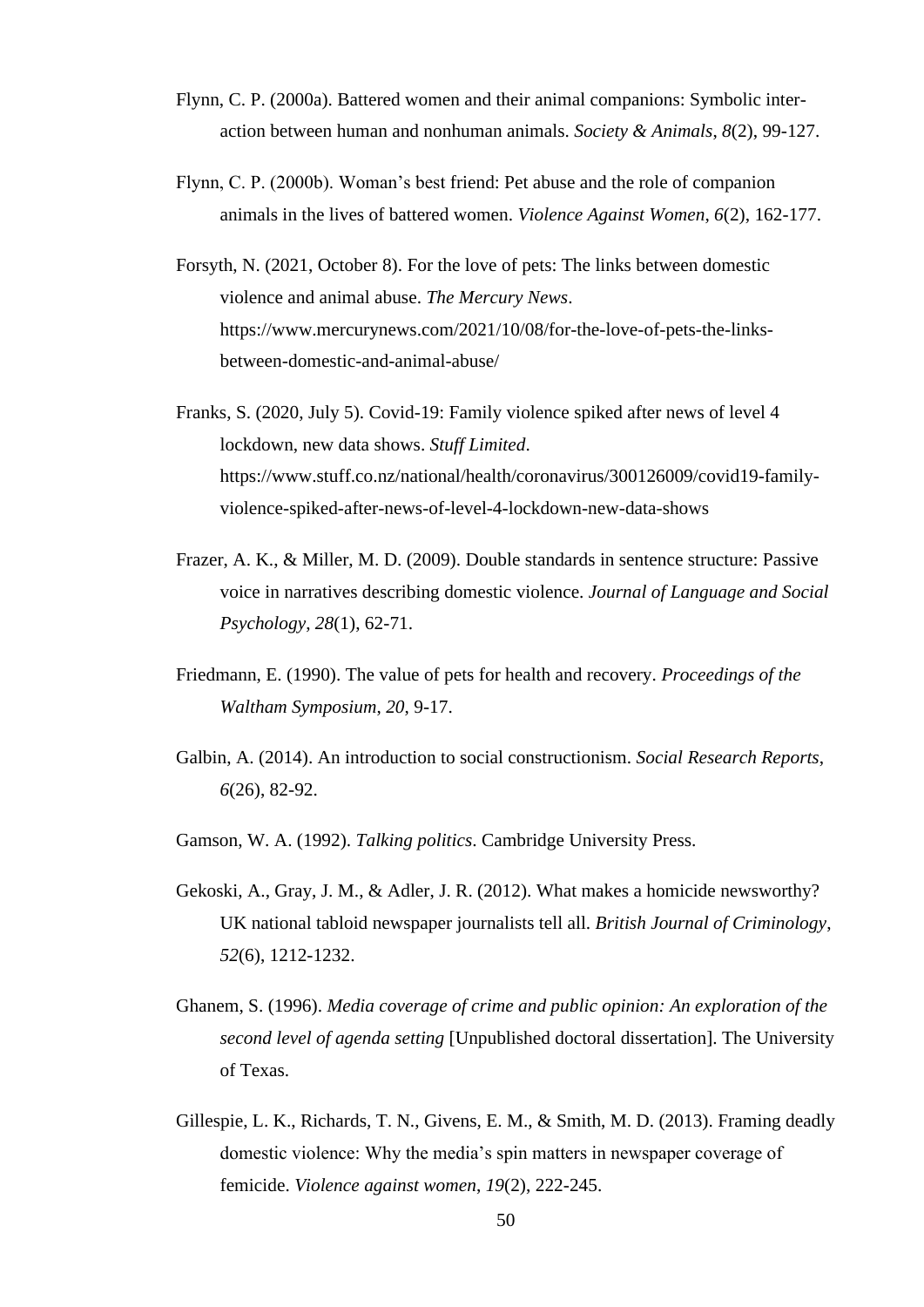- Gilliam Jr, F. D., & Iyengar, S. (2000). Prime suspects: The influence of local television news on the viewing public. *American Journal of Political Science*, *44*(3), 560- 573.
- Golding, J. M. (1999). Intimate partner violence as a risk factor for mental disorders: A meta-analysis. *Journal of Family Violence*, *14*(2), 99-132.
- Gorelick, S. (1989). "Join our war": The construction of ideology in a newspaper crimefighting campaign. *Crime & Delinquency*, *35*, 421-436.
- Gray, A., Barrett, B., Fitzgerald, A., & Peirone, A. (2019). Fleeing with Fido: An analysis of what Canadian domestic violence shelters are communicating via their websites about leaving an abusive relationship when pets are involved. *Journal of Family Violence*, *34*(4), 287–298.
- Green, P. C., & Gullone, E. (2005). Knowledge and attitudes of Australian veterinarians to animal abuse and human interpersonal violence. *Australian Veterinary Journal*, *83*(10), 619-625.
- Grimmer, J., & Stewart, B. M. (2013). Text as data: The promise and pitfalls of automatic content analysis methods for political texts. *Political Analysis*, *21*(3), 267-297.
- Gruenewald, J., Chermak, S. M., & Pizarro, J. M. (2013). Covering victims in the news: What makes minority homicides newsworthy?. *Justice Quarterly*, *30*(5), 755-783.
- Grugan, S. T. (2019). Capturing Cruelty: A content analysis of companion animal cruelty in the news media. *Society & Animals*, *27*(1), 92-108.
- Halim, S., & Meyers, M. (2010). News coverage of violence against Muslim women: a view from the Arabian Gulf. *Communication, Culture & Critique*, *3*(1), 85-104.
- Hanson, R. K., Cadsky, O., Harris, A., & Lalonde, C. (1997). Correlates of battering among 997 men: Family history, adjustment, and attitudinal differences. *Violence and Victims*, *12*(3), 191-208.
- Henke, A., & Hsu, L. C. (2020). The gender wage gap, weather, and intimate partner violence. *Review of Economics of the Household*, *18*(2), 413-429.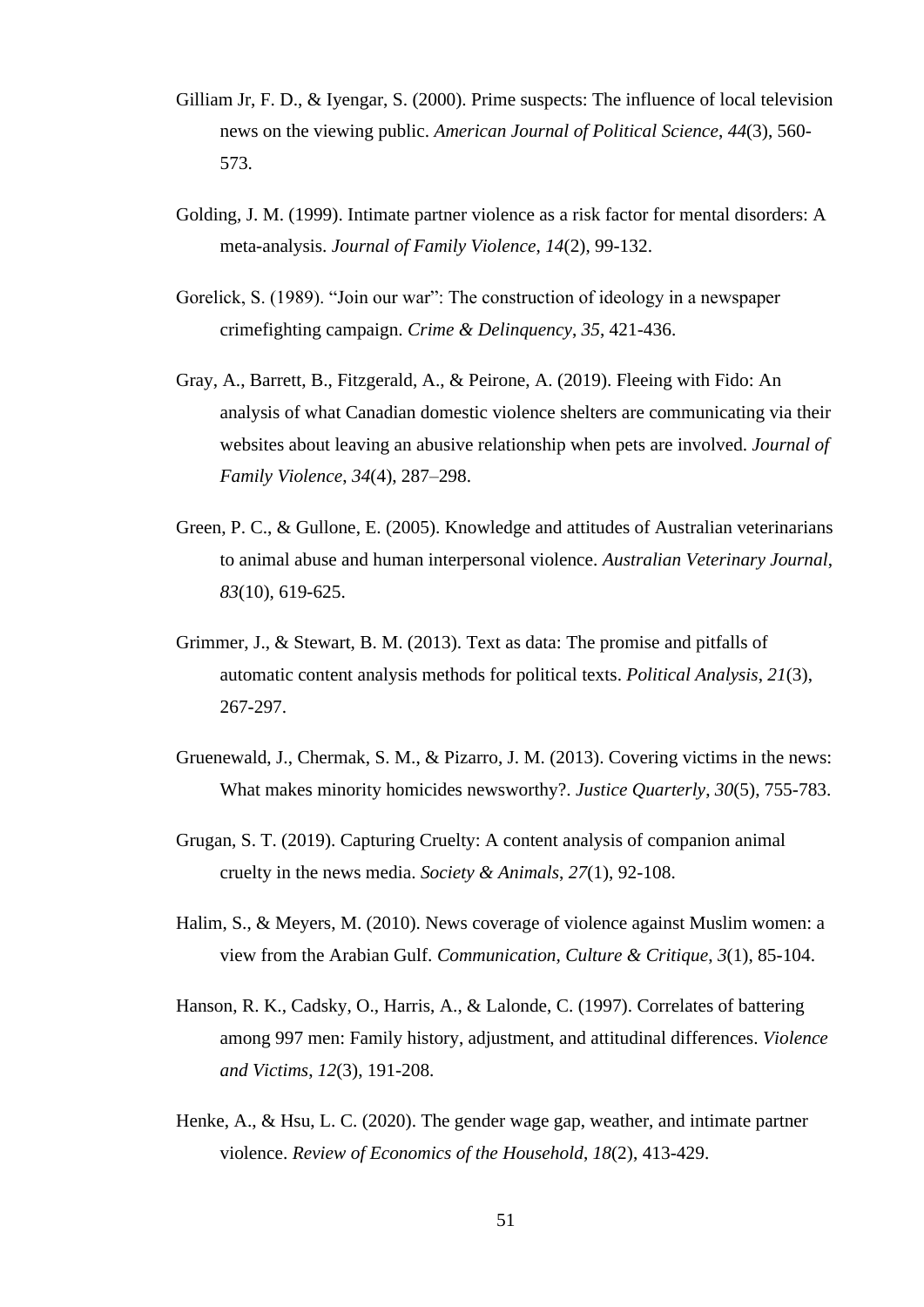- Hernández, M. (2018). "Killed out of love": A frame analysis of domestic violence coverage in Hong Kong. *Violence against women*, *24*(12), 1454-1473.
- Horrocks, J., & Menclova, A. K. (2011). The effects of weather on crime. *New Zealand Economic Papers*, *45*(3), 231-254.
- Howard, L. M., Trevillion, K., & Agnew-Davies, R. (2010). Domestic violence and mental health. *International Review of Psychiatry*, *22*(5), 525-534.
- Hudock, L. (2005). *News or speculation? A comparative content analysis of headlines and the prevalence of speculative language in corporate and independently owned newspapers*. University of Central Florida.
- Humphries, D. (1981). Serious crime, news coverage, and ideology: A content analysis of crime coverage in metropolitan newspaper. *Crime & Delinquency*, *27*, 191-205.
- Imbrock, L. J. (2003). *Newspaper coverage of animal abuse*. [Master's Thesis, University of Nebraska]. Digital Commons Network. https://digitalcommons.unomaha.edu/studentwork/1998/
- Jackson, M. (1987) The Māori and the criminal justice system: A new perspective: He Whaipaanga Hou. *Department of Justice*.
- Jennings, L. B. (1997). Potential benefits of pet ownership in health promotion. *Journal of Holistic Nursing*, *15*(4), 358-372.
- Jewkes, Y. (2015). *Media & crime*. Sage.
- Johnson, M. P. (2008). *A typology of domestic violence: Intimate terrorism, violent resistance, and situational couple violence*. Northeastern University.
- Jones, A. (1994). *Next time she'll be dead: Battering and how to stop it*. Beacon
- Jorgenson, S., & Maloney, L. (1999). *Animal abuse and the victims of domestic violence.* Purdue University Press.
- Kahui, S., & Snively, S. (2014). *Measuring the economic costs of child abuse and intimate partner violence to New Zealand*. MoreMedia Enterprises.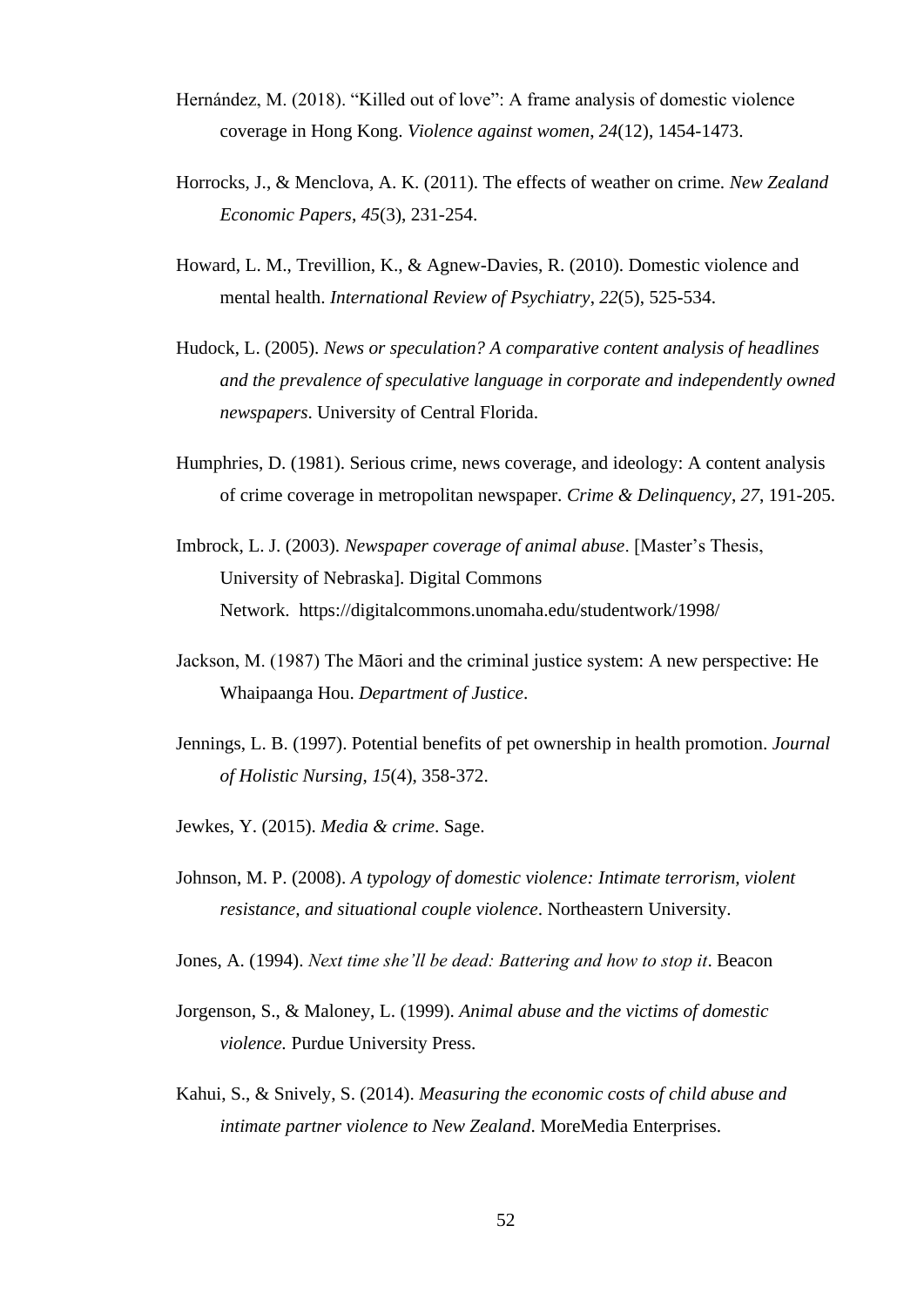- Kellert, S. R., & Felthous, A. R. (1985). Childhood cruelty toward animals among criminals and noncriminals. *Human Relations*, *38*(12), 1113-1129.
- Kelly, J. B., & Johnson, M. P. (2008). Differentiation among types of intimate partner violence: Research update and implications for interventions. *Family Court Review*, *46*(3), 476–499.
- Kelly, J., & Payton, E. (2018). A content analysis of local media framing of intimate partner violence. *Violence and Gender*, *6*(1), 47-52.
- Kosicki, G. M. (2002). The media priming effect: News media and considerations affecting political judgments. *The persuasion handbook: Developments in Theory and Practice*, *1*(1), 63-81.
- Koutaniemi, E. M., & Einiö, E. (2021). Seasonal variation in seeking help for domestic violence based on Google search data and Finnish police calls in 2017. *Scandinavian Journal of Public Health*, *49*(3), 254-259.
- Lacy, S., Watson, B. R., Riffe, D., & Lovejoy, J. (2015). Issues and best practices in content analysis. *Journalism & Mass Communication Quarterly*, *92*(4), 791-811.
- Lamb, S. (1991). Acts without agents: An analysis of linguistic avoidance in journal articles on men who batter women. *American Journal of Orthopsychiatry*, *61*(2), 250-257.
- Lamb, S., & Keon, S. (1995). Blaming the perpetrator Language that distorts reality in newspaper articles on men battering women. *Psychology of Women Quarterly*, *19*(2), 209-220.
- Lawrence, K. (2015). Calls to include animals in family violence legislation. https://www.stuff.co.nz/manawatu-standard/news/72193802/calls-to-includeanimals-in-family-violence-legislation
- Lee, C., & Wong, J. S. (2020). 99 Reasons and he ain't one: A content analysis of domestic homicide news coverage. *Violence Against Women*, *26*(2), 213-232.
- Lindsay-Brisbin, J., DePrince, A. P., & Welton-Mitchell, C. (2014). Missed opportunities: Newspaper reports of domestic violence. *Journal of Aggression, Maltreatment & Trauma*, *23*(4), 383-399.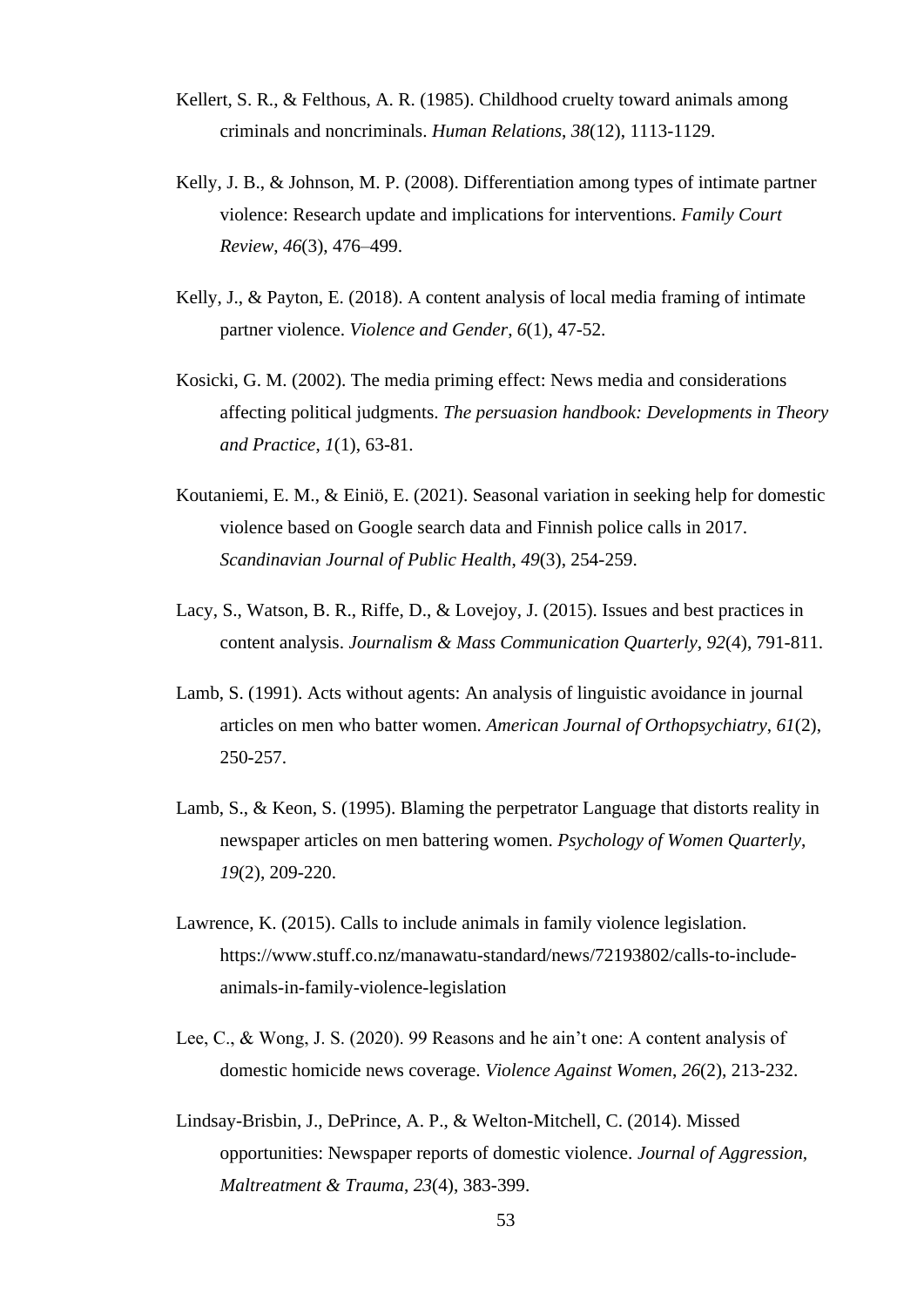- Lloyd, M., & Ramon, S. (2017). Smoke and mirrors: U.K. newspaper representations of intimate partner domestic violence. *Violence Against Women*, *23*(1), 114–139. https://doi.org/10.1177/1077801216634468.
- Loring, M. T. (1994). *Emotional abuse*. Macmillan.
- Macnamara, J. R. (2005). Media content analysis: Its uses, benefits and best practice methodology. *Asia Pacific Public Relations Journal*, *6*(1), 1-34.
- Manaaki Tairāwhiti. (2021). Whāngaia Ngā Pā Harakeke. http://www.manaakitairawhiti.nz/find-help/whangaia-nga-pa-harakeke/
- Mastin, T., Choi, J., Barboza, G. E., & Post, L. (2007). Newspapers' framing of elder abuse: It's not a family affair. *Journalism & Mass Communication Quarterly*, *84*(4), 777-794.
- Matthes, J. (2009). What's in a frame? A content analysis of media framing studies in the world's leading communication journals, 1990-2005. *Journalism & Mass Communication Quarterly*, *86*(2), 349-367.
- Maxwell, K. A., Huxford, J., Borum, C., & Hornik, R. (2000). Covering domestic violence: How the OJ Simpson case shaped reporting of domestic violence in the news media. *Journalism & Mass Communication Quarterly*, *77*(2), 258-272.
- Maydell, E. (2018). 'It just seemed like your normal domestic violence': Ethnic stereotypes in print media coverage of child abuse in New Zealand. *Media, Culture & Society*, *40*(5), 707-724.
- McCabe S (2011) D.C.'s murder rate plummets as temperatures soar. The Washington examiner. http://washingtonexaminer.com/local/2011/07/dcs-murder-rateplummets-temperatures-soar
- McCombs, M. (2011). The agenda-setting role of the mass media in the shaping of public opinion. University of Texas.
- McDowall, D., Loftin, C., & Pate, M. (2012). Seasonal cycles in crime, and their variability. *Journal of Quantitative Criminology*, *28*(3), 389-410.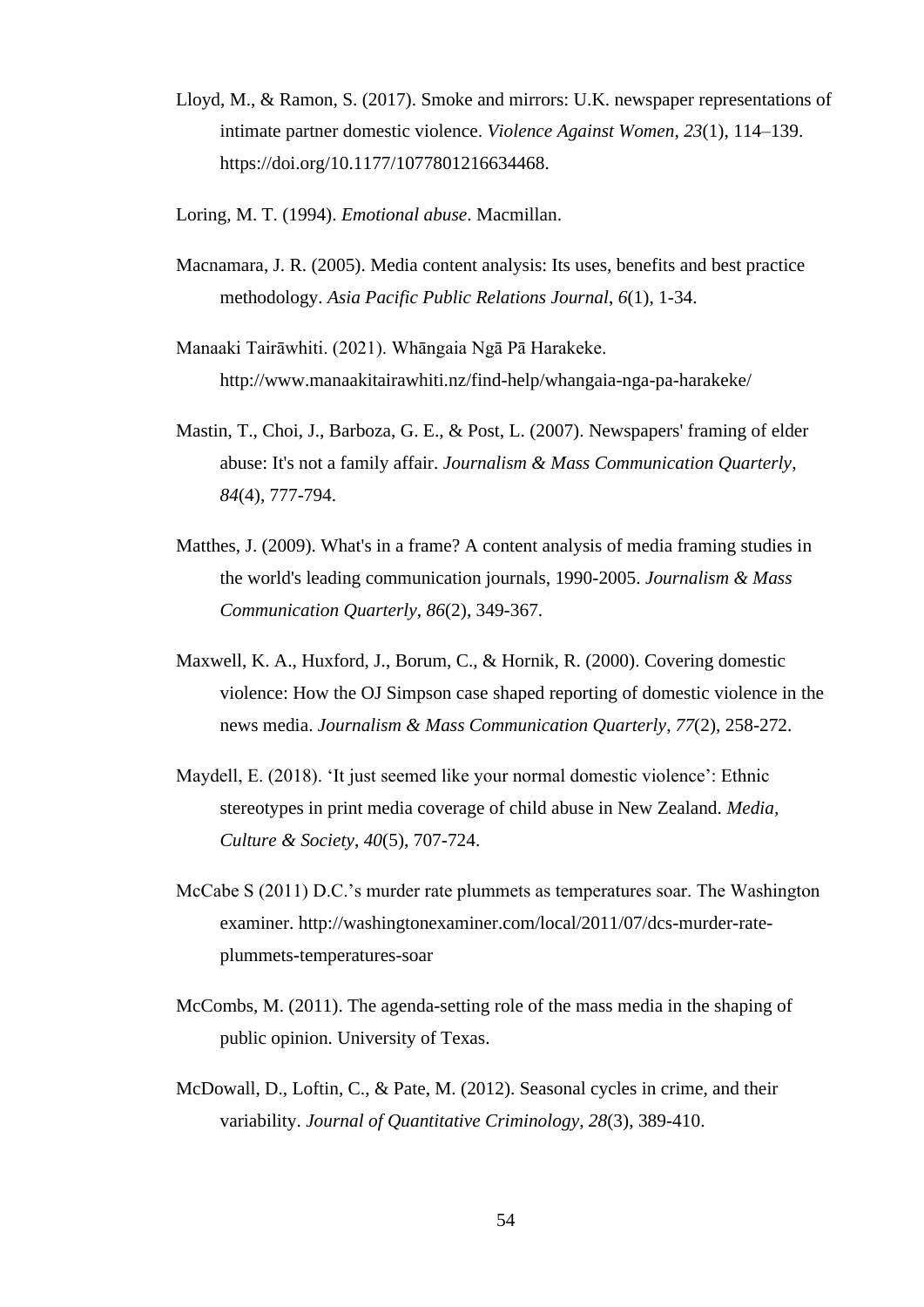- McGregor, J. (2017). *Crime, news, and the media*. *In The Palgrave handbook of Australian and New Zealand criminology, crime and justice*. Palgrave Macmillan.
- McPhedran, S. (2009). Animal abuse, family violence, and child wellbeing: A review. *Journal of Family Violence*, *24*(1), 41-52. https://doi.org/10.1007/s10896-008- 9206-3
- Meyers, M. (1997). *News coverage of violence against women: Engendering blame*. Sage.
- Michelle, C., & Weaver, C. K. (2003). Discursive manoeuvres and hegemonic recuperations in New Zealand documentary representations of domestic violence. *Feminist Media Studies*, *3*(3), 283-299.
- Ministry of Justice. (2021, August 18). *Addressing family violence and sexual violence*. Ministry of Social Development.
- Ministry of Social Development. (2004, August 18). *Children and Young People: Indicators of Wellbeing in New Zealand*. Ministry of Social Development.
- Ministry of Social Development. (2007, August 18) *The Social Report*. Ministry of Social Development.
- Ministry of Social Development. (2019, August 18). *Budget investment in family violence and sexual violence initiatives*. Ministry of Social Development.
- Moos, R. H. (1976). *The human context: Environmental determinants of behaviour*. John Wiley & Sons.
- Morgan, J., & Politoff, V. (2012). *Victorian print media coverage of violence against women* [Doctoral Thesis]. The University of Melbourne.
- Morris, A., Reilly, J., Berry, S., & Ransom, R. (2003). *The New Zealand National Survey of Crime Victims, 2001*. Ministry of Justice.
- Newberry, M. (2017). Pets in danger: Exploring the link between domestic violence and animal abuse. *Aggression and Violent Behaviour*, *34*, 273-281. https://doi.org/10.1016/j.avb.2016.11.007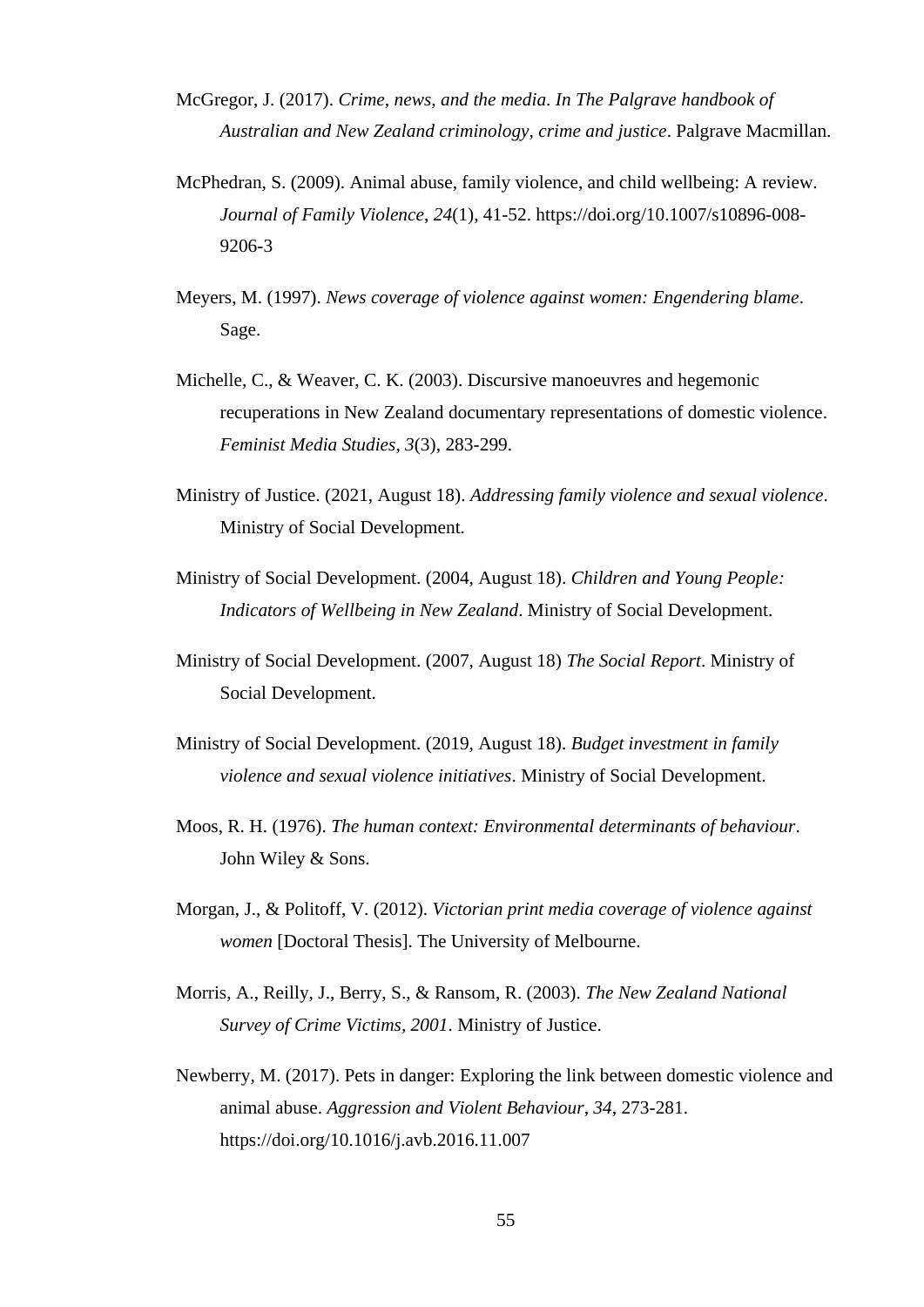- New Zealand Companion Animal Council Inc. (2016). *Companion Animals in New Zealand 2016*. Author.
- New Zealand Family Violence Clearinghouse. (2007). *Family Violence Statistics Fact Sheet*. University of Canterbury.
- New Zealand Family Violence Clearinghouse. (2019). *New online resource on animal cruelty and family violence*. https://nzfvc.org.nz/news/new-online-resourceanimal-cruelty-and-family-violence
- New Zealand Police. (2019, July 5). *Family harm approach (with resources)*. https://www.police.govt.nz/advice-services/family-violence/family-harmapproach-resources
- New Zealand Police. (2021a, July 6). *Family Harm approach (with resources)*. https://www.police.govt.nz/advice-services/family-violence/family-harmapproach-resources
- New Zealand Police. (2021b, July 5). *Protection orders*. https://www.police.govt.nz/advice-services/family-violence/protection-orders
- Odenigbo, C. I. (2018). *Framing of Domestic Violence in Selected Newspapers in Nigeria* [Doctoral dissertation]. University of Nigeria
- Onyskiw, J. E. (2007). The link between family violence and cruelty to family pets. *Journal of Emotional Abuse*, *7*(3), 7-30. https://doi.org/10.1080/10926798.2007.10766830
- Patterson-Kane, E., & Piper, H. (2009). Animal abuse as a sentinel for human violence: A critique. *Journal of Social Issues*, *65*(3), 589.
- Peraica, T., Petrović, Z. K., Barić, Ž., Galić, R., & Kozarić-Kovačić, D. (2021). Gender differences among domestic violence help-seekers: Socio-demographic characteristics, types and duration of violence, perpetrators, and interventions. *Journal of Family Violence*, *36*(4), 429-442.
- Piper, H. (2003). The linkage of animal abuse with interpersonal violence: A sheep in wolf's clothing?. *Journal of Social Work*, 3(2), 161-177.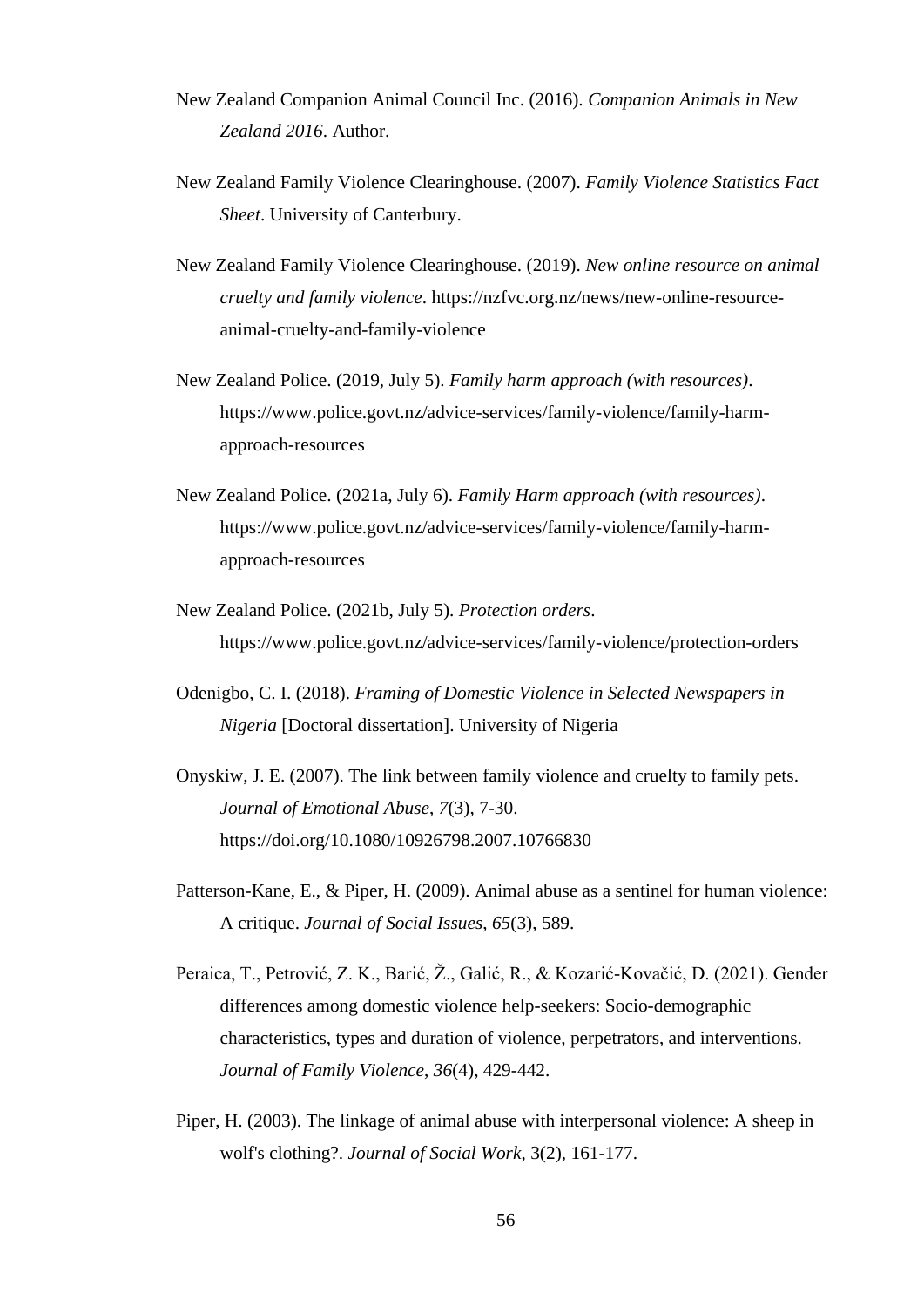- Posegate, A. (2010, September 12). Is summer weather prime for crime? *The Washington Post*. http:// voices.washingtonpost.com/capitalweathergang/2010/06/is\_summer\_weather\_pri me\_for\_cr.html
- Read, M. (2013). Alaska winter's relationship to domestic violence and alcohol abuse. *Geography and the Environment: Graduate Student Capstones*. *43*, 6-33. https://digitalcommons.du.edu/geog\_ms\_capstone/43
- Richards, T. N., Gillespie, L., & Smith, M. D. (2011). Exploring news coverage of femicide: Does reporting the news add insult to injury? *Feminist Criminology*, *6*(3), 178–202. https://doi.org/10.1177/1557085111409919.
- Roguski, M. (2012). *Pets as pawns: The co-existence of animal cruelty and family violence*. Royal New Zealand Society for the Prevention of Cruelty to Animals.
- Rolle, L., Abbà, S., Fazzino, R., Marino, E., & Brustia, P. (2014). Domestic violence and newspaper: an explorative study. *Procedia-Social and Behavioural Sciences*, *127*, 504-508.
- Roy, E. A. (2020). New Zealand domestic violence services to get \$200m as lockdown takes toll. Nation has one of the highest rates of sexual and domestic violence in the developed world and rates have risen during coronavirus. *The Guardian*. https://www.theguardian.com/world/2020/may/11/new-zealand-domesticviolence-services-to-get-200m-as-lockdown-takes-toll
- Ryan, C. (1991). *Prime time activism: Media strategies for grassroots organizing*. South End.
- Ryan, C., Anastario, M., & DaCunha, A. (2006). Changing coverage of domestic violence murders: A longitudinal experiment in participatory communication. *Journal of Interpersonal Violence*, *21*(2), 209-228.
- Sale, J. E. M., Lohfeld, L. H., & Brazil, K. (2002). Revisiting the quantitativequalitative debate: Implications for mixed-methods research. *Quality and Quantity*, *36*, 43–53.
- Savage, M. W., Scarduzio, J. A., Lockwood Harris, K., Carlyle, K. E., & Sheff, S. E. (2017). News stories of intimate partner violence: An experimental examination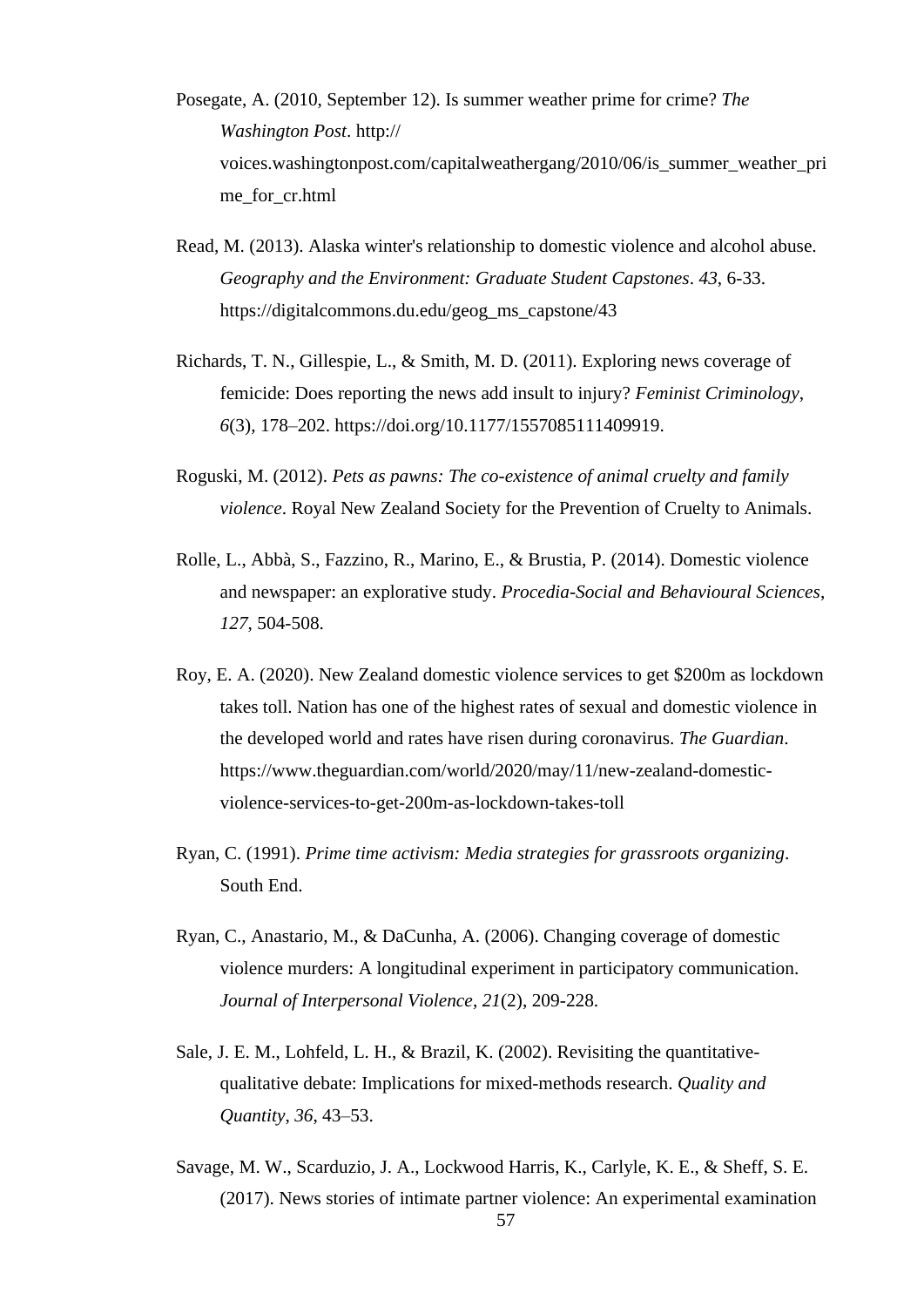of participant sex, perpetrator sex, and violence severity on seriousness, sympathy, and punishment preferences. *Health Communication*, *32*(6), 768–776. https://doi.org/10.1080/10410236.2016.1217453.

- Scarduzio, J. A., Carlyle, K. E., Harris, K. L., & Savage, M. W. (2017). "Maybe she was provoked": exploring gender stereotypes about male and female perpetrators of intimate partner violence. *Violence Against Women*, *23*(1), 89–113. https://doi.org/10.1177/1077801216636240.
- Scheufele, D. A. (1999). Framing as a theory of media effects. *Journal of Communication*, *49*(1), 103-122.
- Schildkraut, J., Elsass, H. J., & Meredith, K. (2018). Mass shootings and the media: Why all events are not created equal. *Journal of Crime and Justice*, *41*(3), 223- 243.
- Schwartz, R. L., Fremouw, W., Schenk, A., & Ragatz, L. L. (2012). Psychological profile of male and female animal abusers. *Journal of Interpersonal Violence*, *27*, 846-861.
- Seely, N., & Riffe, D. (2021). Domestic violence in Appalachian newspaper coverage: minimizing a problem or mobilizing for a solution?. *Feminist Media Studies*, *21*(1), 66-81.
- Sharpe, M. S., & Wittum, T. E. (1999). Veterinarian involvement in the prevention and intervention of human violence and animal abuse: A survey of small animal practitioners. *Anthrozoös*, *12*(2), 97-104.
- Sherizen, S. (1978). *Social creation of crime news: All the news fitted to print*. Sage.
- Skilbrei, M. L. (2013). Sisters in crime: Representations of gender and class in the media coverage and court proceedings of the triple homicide at Orderud Farm. *Crime, Media, Culture*, *9*(2), 136-152.
- Simmons, C. A., & Lehmann, P. (2007). Exploring the link between pet abuse and controlling behaviours in violent relationships. *Journal of Interpersonal Violence*, *22*(9), 1211-1222.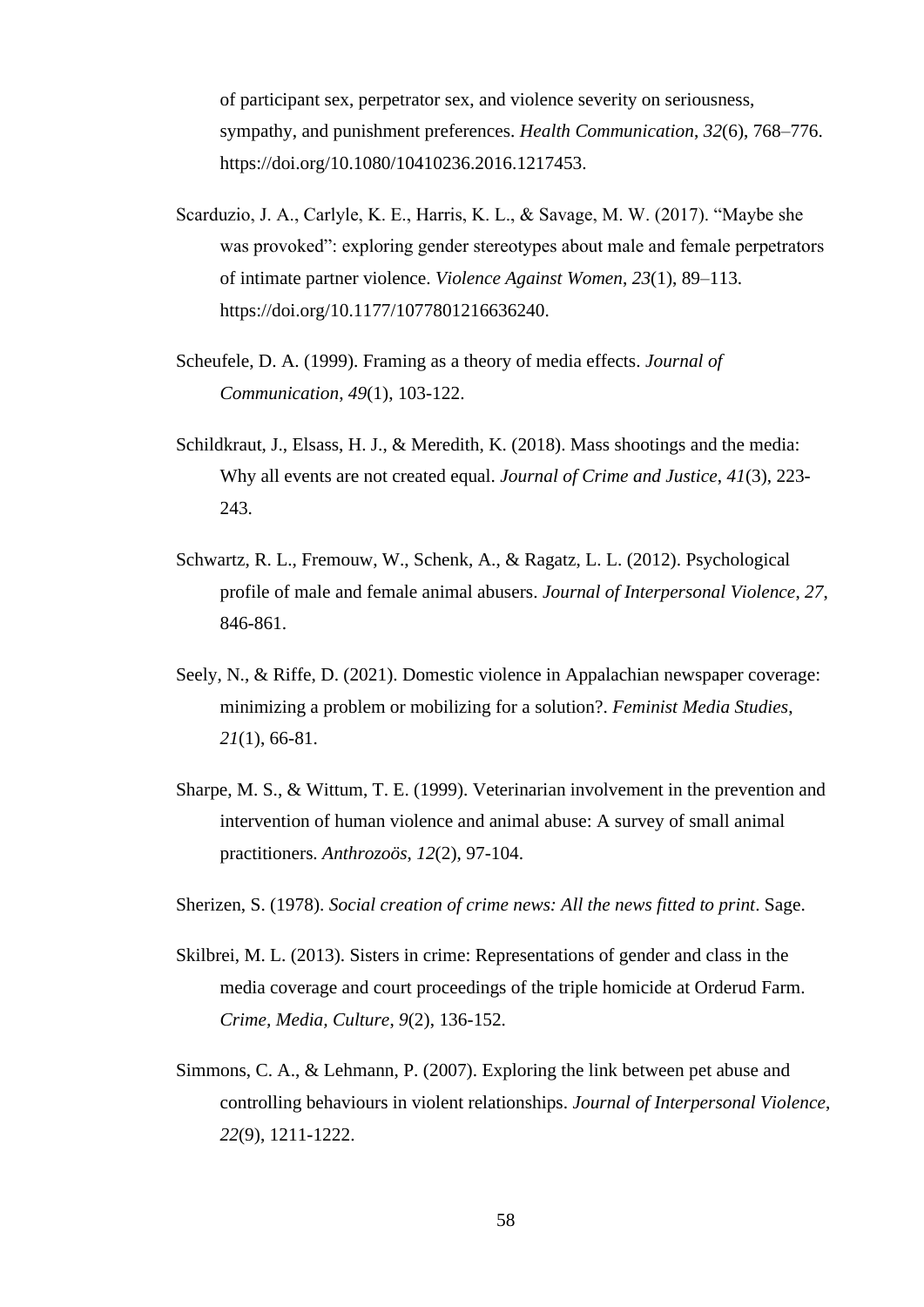- Simon-Kumar, R. (2019). *Ethnic perspectives on family violence in Aotearoa New Zealand*. New Zealand Family Violence Clearinghouse.
- Sims, C. D. L. (2008). Invisible wounds, invisible abuse: The exclusion of emotional abuse in newspaper articles. *Journal of Emotional Abuse*, *8*(4), 375-402.
- SPCA. (2019). *2019 List of Shame*. SPCA New Zealand. https://www.spca.nz/images/assets/76906/1/20190\_list%20of%20shame\_media\_f fo\_4.pdf
- SPCA. (2020). *Senseless violence and wilful neglect top SPCA's annual list of shame*. SPCA New Zealand. https://www.spca.nz/news-and-events/newsarticle/2020listofshame
- Stemler, S. E. (2015). *Content analysis. Emerging trends in the social and behavioural sciences*. Wiley & Sons.
- Stevens, H. R., Graham, P. L., Beggs, P. J., & Hanigan, I. C. (2020). In cold weather we bark, but in hot weather we bite: Patterns in social media anger, aggressive Behaviour, and temperature. *Environment and Behaviour*, 0013916520937455.
- Stith, S. M., Smith, D. B., Penn, C. E., Ward, D. B., & Tritt, D. (2004). Intimate partner physical abuse perpetration and victimization risk factors: A meta-analytic review. *Aggression and Violent Behaviour*, *10*, 65-98.
- Stovall, J. G. (1985). *Writing for the mass media*. Prentice-Hall.
- Straede, C.M., & Gates, G.R. (1993). Psychological health in a population of Australian cat owners. *Anthrozoos*, *6*(1), 30-42.
- Sutherland, G., McCormack, A., Pirkis, J., Vaughan, C., Easteal, P., & Holland, K. (2015). *A state of knowledge review of the evidence on media representations of violence against women*. Australia's National Research Organisation for Women's Safety. https://minerva-access.unimelb.edu.au/handle/11343/58530
- Sutherland, G., McCormack, A., Pikris, J., Vaughan, C., Dunne-Breen, M., Easteal, P., & Holland, K. (2016). *Horizons: Media representations of violence against women and their children. Final horizons report*. Australia's National Research Organisation for Women's Safety. https://d2bb010tdzqaq7.cloudfront.net/wp-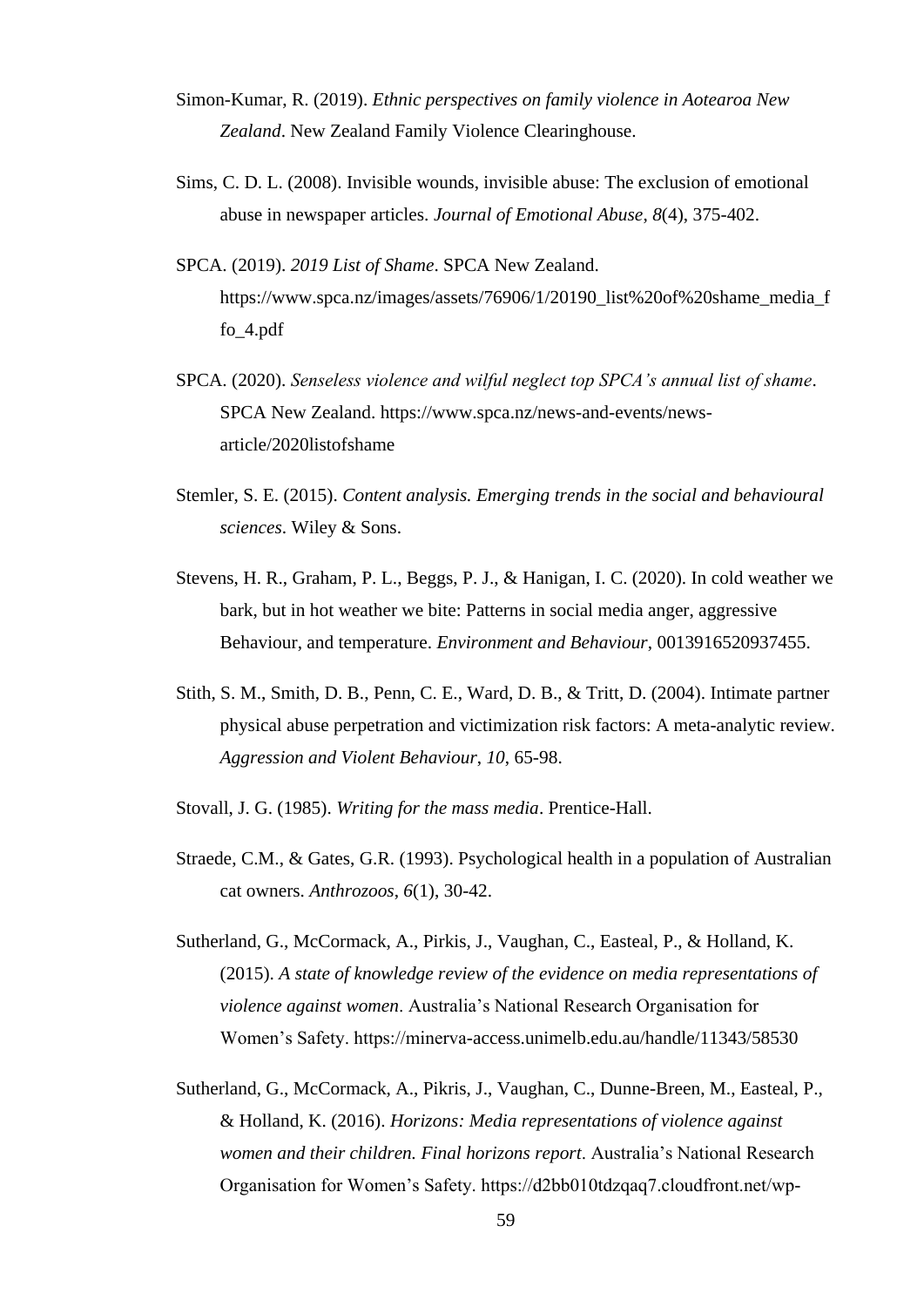content/uploads/sites/2/2019/07/22035818/Media-representations-of-violenceagainst-women-and-their-children-Final-report.pdf

- Sutherland, G., Easteal, P., Holland, K., & Vaughan, C. (2019). Mediated representations of violence against women in the mainstream news in Australia. *BMC Public Health*, *19*(1), 1-8.
- Surette, R. (2007). *Media, crime, and criminal justice: Images, realities, and policies*. Wadsworth.
- Tabbert, U. (2016). *Language and Crime: Constructing Offenders and Victims*. Palgrave Macmillan.
- Tallichet, S. E., & Hensley, C. (2004). Exploring the link between recurrent acts of childhood and adolescent animal cruelty and subsequent violent crime. *Criminal Justice Review*, *29*(2), 304-316. https://doi.org/10.1177/073401680402900203
- Taylor, C. A., & Sorenson, S. B. (2002). The nature of newspaper coverage of homicide. *Injury Prevention*, *8*(2), 121–127. https://doi.org/ 10.1136/ip.8.2.121.
- Taylor, R. (2009). Slain and slandered: A content analysis of the portrayal of femicide in crime news. *Homicide Studies*, *13*, 21-49.
- The New Zealand Audit Bureau of Circulations Inc. (2021). *Press audit results*. Audit Bureau of Circulations http://newspaper.abc.org.nz/audit.html?org=npa&publicationid=%25&mode=emb argo&npa\_admin=1&publicationtype=19&memberid=%25&type=%25
- Tiihonen, J., Räsänen, P., & Hakko, H. (1997). Seasonal variation in the occurrence of homicide in Finland. *American Journal of Psychiatry*, *154*(12), 1711-1714.
- Tiplady, C. M., Walsh, D. A. B., & Phillips, C. J. (2013). Public response to media coverage of animal cruelty. *Journal of Agricultural and Environmental Ethics*, *26*(4), 869-885.
- Tiplady, C. M., Walsh, D. B., & Phillips, C. J. C. (2015). Ethical issues concerning the public viewing of media broadcasts of animal cruelty. *Journal of Agricultural and Environmental Ethics*, *28*(4), 635-645.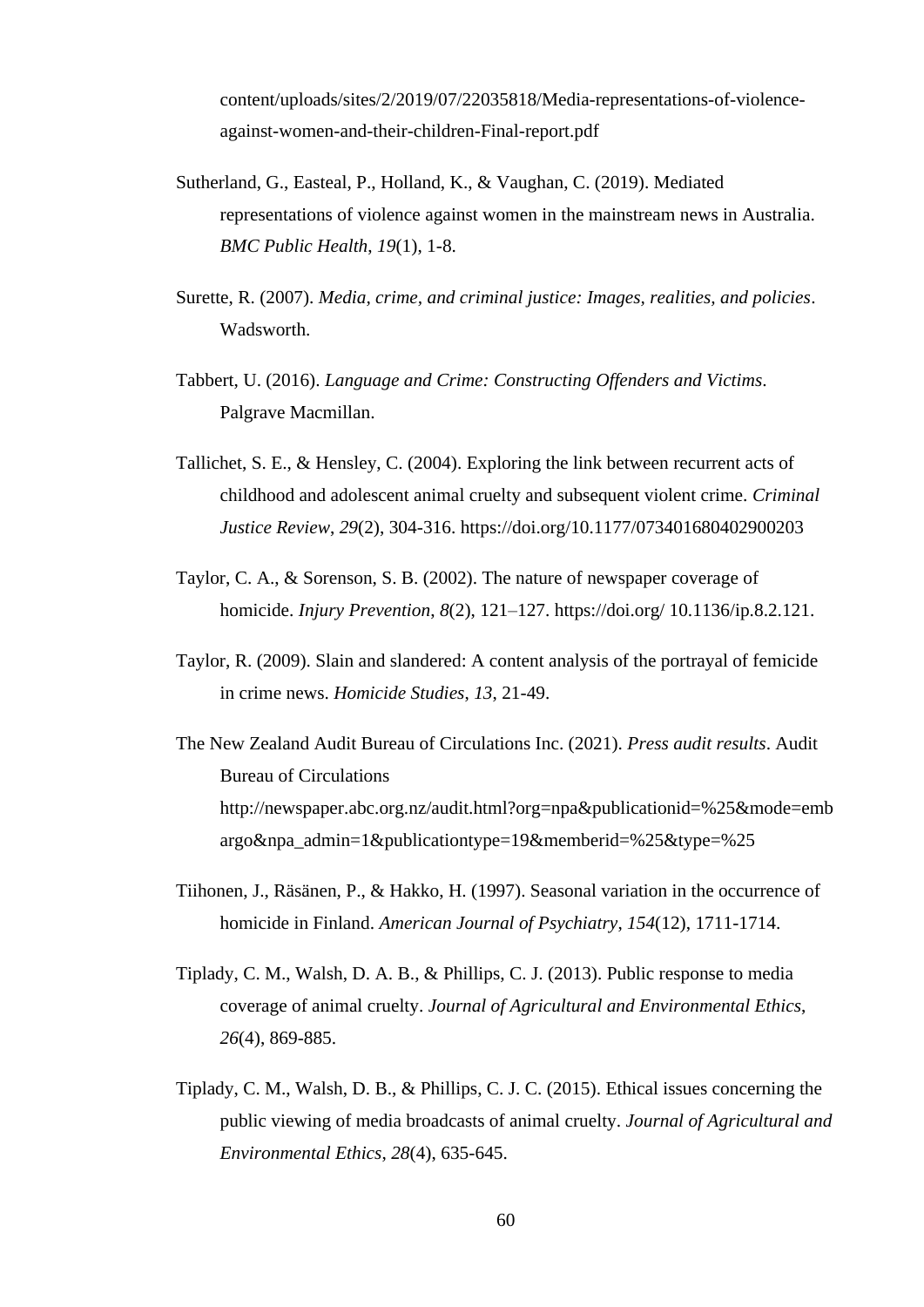- Trentham, C. E., Hensley, C., & Policastro, C. (2018). Recurrent childhood animal cruelty and its link to recurrent adult interpersonal violence. *International Journal of Offender Therapy and Comparative Criminology*, *62*(8), 2345-2356.
- Upadhya, V. (2014). The abuse of animals as a method of domestic violence: The need for criminalization. *Emory Law Journal*, *63*(5), 1163-1167.
- Veevers, J. E. (1985). The social meanings of pets: Alternative roles for companion animals. *Marriage & Family Review*, *8*(3), 11–30. https://doi.org/10.1300/ J002v08n03\_03
- Vives-Cases, C., Torrubiano-Domínguez, J., & Álvarez-Dardet, C. (2009). The effect of television news items on intimate partner violence murders. *The European Journal of Public Health*, *19*(6), 592-596.
- Volant, A. M., Johnson, J. A., Gullone, E., & Coleman, G. J. (2008). The relationship between domestic violence and animal abuse: An Australian sample. *Journal of Interpersonal Violence*, *23*, 1277-1295.
- Vulić, T., & Pavlović, D. (2015). Domestic violence in the Serbian daily press: From facts to sensationalism. *Facta Universitatis, Series: Philosophy, Sociology, Psychology and History*, *13*(3), 111-122.
- Wagunda, C. O., Oluoch, J., & Ogenga, F. (2020). Understanding media representation of intimate partner violence in Kenya: An analysis of the mainstream press. *International Journal of Peace and Conflict Studies*, *6*(2), 15-35.
- Walby, S., & Myhill, A. (2001). *Assessing and managing the risk of domestic violence. In J. Taylor-Browne* (Ed.). Whiting and Birch.
- Walsham, G. (2015). The emergence of interpretivism in IS research. *Information Systems Research*, *6*(4), 376–394.
- Weller, C. (2012). Toward improved media coverage of domestic violence: Why and how should courts and others should share the news about domestic violence and common reporting deficiencies. *Reynolds Courts & Media Law Journal*, *2*, 237- 264.